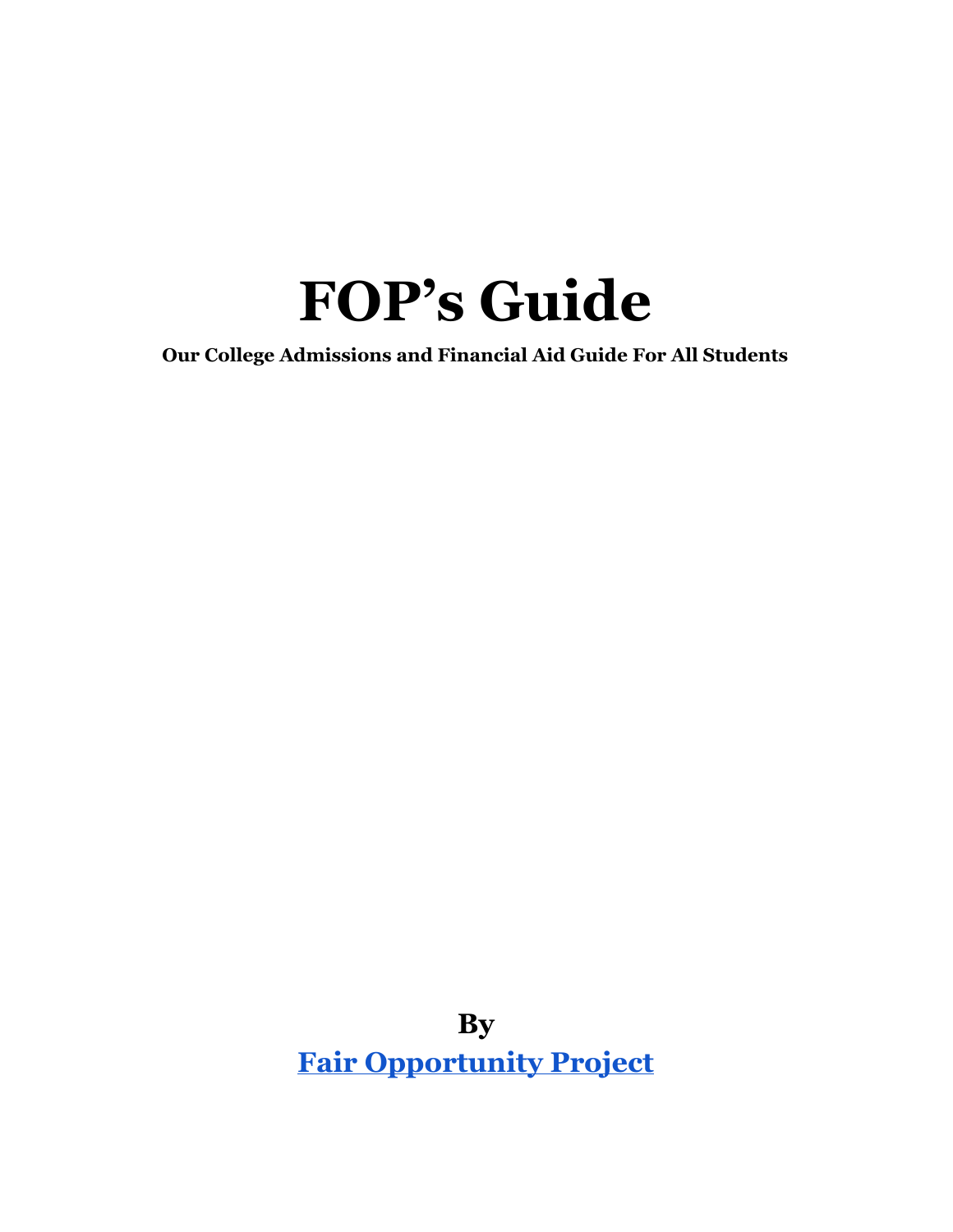#### **In Brief**

The college application process is an exciting time that provides an opportunity to consider different futures. But it's also complicated. High school seniors fill out applications not just to demonstrate who they are as students but also to show who they are as individuals. Colleges evaluate applications on many characteristics that are often subjective, hard to define, and difficult to cultivate. This guide is about getting you the information you need to put your best foot forward no matter where you apply.

We put this together because we give a damn.

The fact is that millions of dollars are spent each year on college consultants that do exactly that: help those who pay them to get into college. Approximately <u>one [third](http://www.huffingtonpost.com/ruth-starkman/private-college-admissions-consulting_b_3625632.html)</u> of all college applicants hire private admissions consultants to assist them with college applications, and these services can range from hundreds to tens of thousands of dollars, all with the sole purpose of increasing the chances of successful college admissions. If you're not in this elite crowd, your go-to resource may be the counselor at your high school. Since the average public high school guidance counselor to student ratio is  $471$  to 1, many students miss out on valuable information.

We wanted to do something about that.

Pulling together an editing team of students from around the world, we've written a free digitized book highlighting the best information out there to help you succeed, regardless of your geographic or socioeconomic background. We also know that affording college matters as much as acceptance; our guide reviews how to approach the financials of college as well.

While this may sound bold, we've already done it. This guide is an updated, expanded iteration of a manual written by FOP author Luke Heine that was sent to every publically listed superintendent, principal, and counselor in nine Midwestern states – representing two million kids. The FOP's Guide responds to feedback from the 200 rural high school counselors and numerous students that used the guide, with overwhelmingly positive results.

We're here to help you succeed, giving you the best resources – including free SAT prep platforms, scholarship websites, and essays that worked – in one location. Please print, email, and distribute this guide with abandon.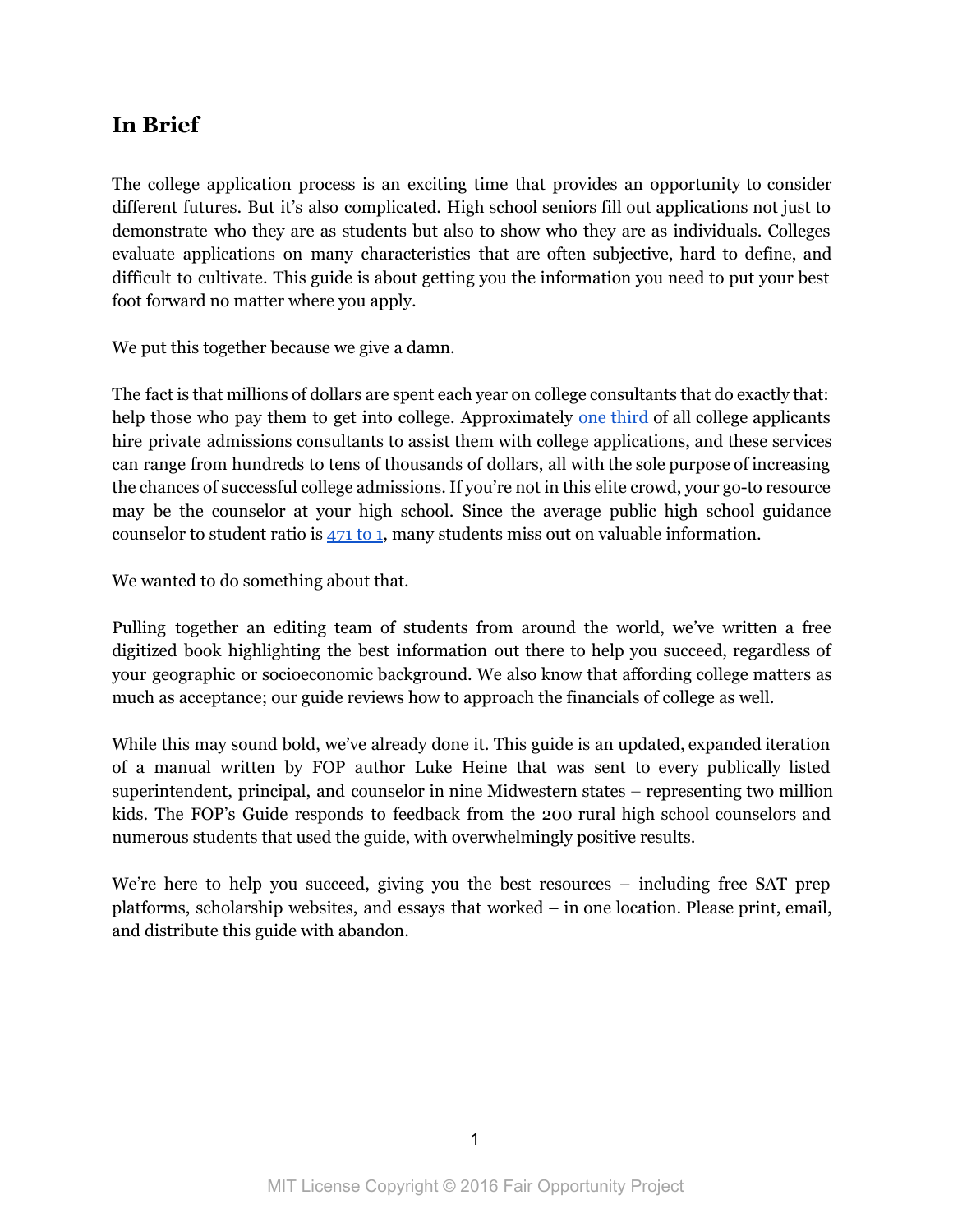# **TABLE OF CONTENTS**

#### **Section I: The College Application**

Chapter 1: College Application Timeline Chapter 2: Starting Your College Search Chapter 3: Standardized Tests Chapter 4: Creating a College List Chapter 5: Organizing the College Application Chapter 6: Letters of Recommendation Chapter 7: The Application Chapter 8: The College Essay Chapter 9: Optional Interview Chapter 10: Update Letter Chapter 11: Post Submission

#### **Section II: Affording College**

Chapter 12: Financial Aid Chapter 13: Scholarships

#### **Section III: Before College Applications**

Chapter 14: Timeline Before College Applications Chapter 15: Picking High School Courses Chapter 16: Taking Initiative and Starting Projects Chapter 17: Summer Experiences

#### **Section IV: Essays that Worked: From Common App to Supplements**

Chapter 18: Experience Essays Chapter 19: Reflection Essays Chapter 20: Strict Prompt Essays Chapter 21: Short Response

#### **Section V: Feedback and Additional Tools**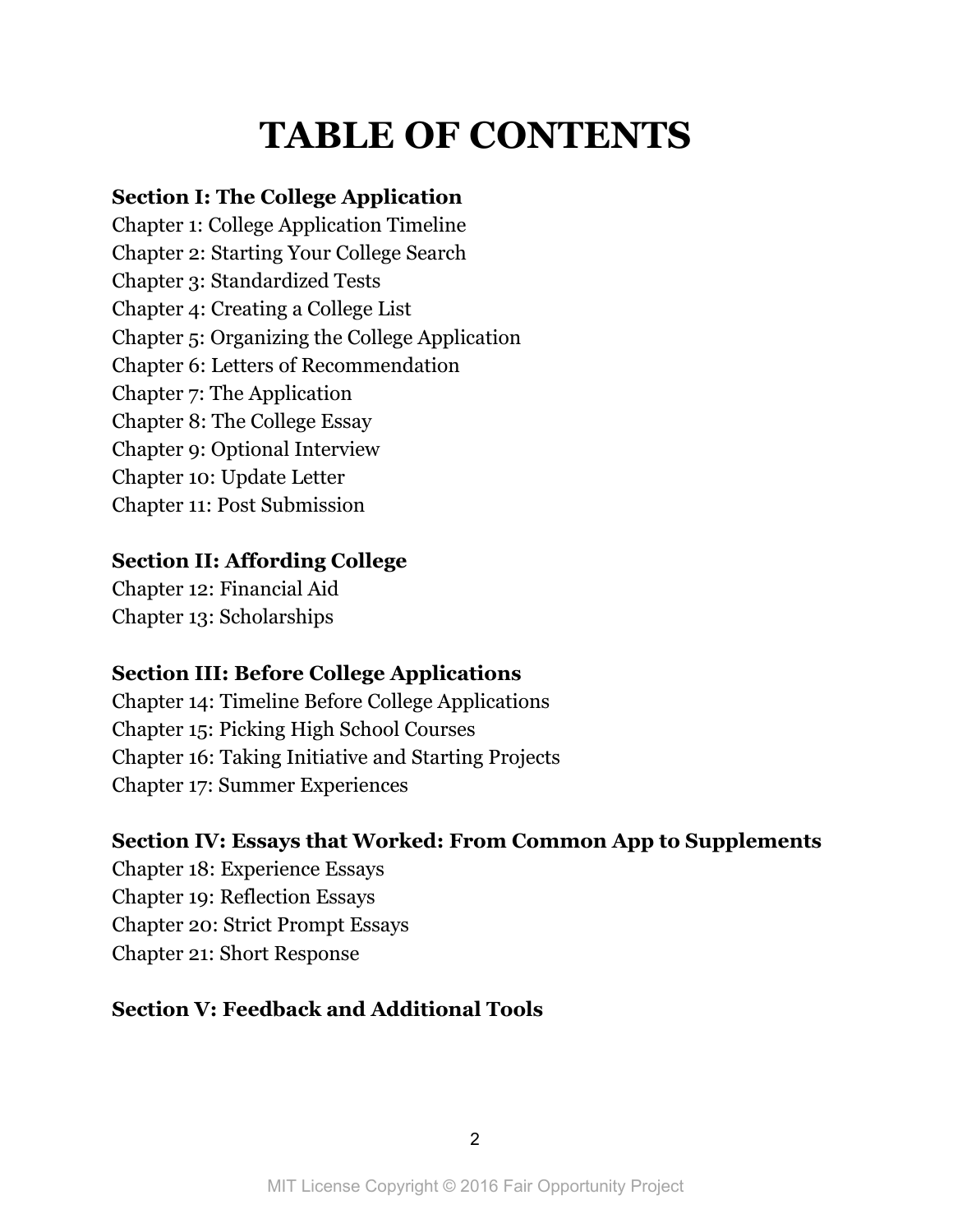# **THE COLLEGE APPLICATION**

The college application is a complex process that requires a lot of planning, time, and effort. This guide is all about prepping you to control the college application process and find the scholarships and aid you need. Doing so requires a deep understanding of the elements of the college application, what matters in a college application, and how to present yourself to schools. We'll never lose sight of the reality that college is expensive and have dedicated ourselves to collecting resources you can use to reduce the cost.

Remember: this guide is for *you*. Print it, highlight it, write all over it – do whatever you need to identify the information that helps you. Take advantage of and and all of the many free resources we mention here in the way that's best for you.

# **Chapter 1: College Application Timeline**

#### **Sophomore Year/Sophomore Summer**

- 1. Start preparing for standardized tests. Although much of high school happens before you take the first standardized test of your application, the formal college application really starts with a standardized test. During sophomore year and sophomore summer, you should start preparing for standardized tests that you will take at some point in your junior year. Preparation can include taking the PSAT, going through SAT/ACT prep materials (available both online and in bookstores), going to summer school at your high school, or taking a SAT/ACT prep course. By beginning to prepare, you improve your chance of success. Practice leads to results!
- 2. Get to know your guidance counselor. The Common Application, and therefore most colleges, require a letter of recommendation from your school counselor. However many students do not get to know their guidance counselor and therefore end up with a bland recommendation. Making time to meet with and befriend your counselor will go a long way in helping you succeed in high school and when applying to college.

#### **Junior Year**

1. Sign up and take standardized tests. Sign up to take your first SAT/ACT tests in between October and January. You should aim to be able take at least two SAT/ACT tests during your junior year. If applicable, take at least one round of SAT IIs (SAT Subject Tests) during your junior year. Chapter 3 includes in-depth information about taking and affording standardized tests.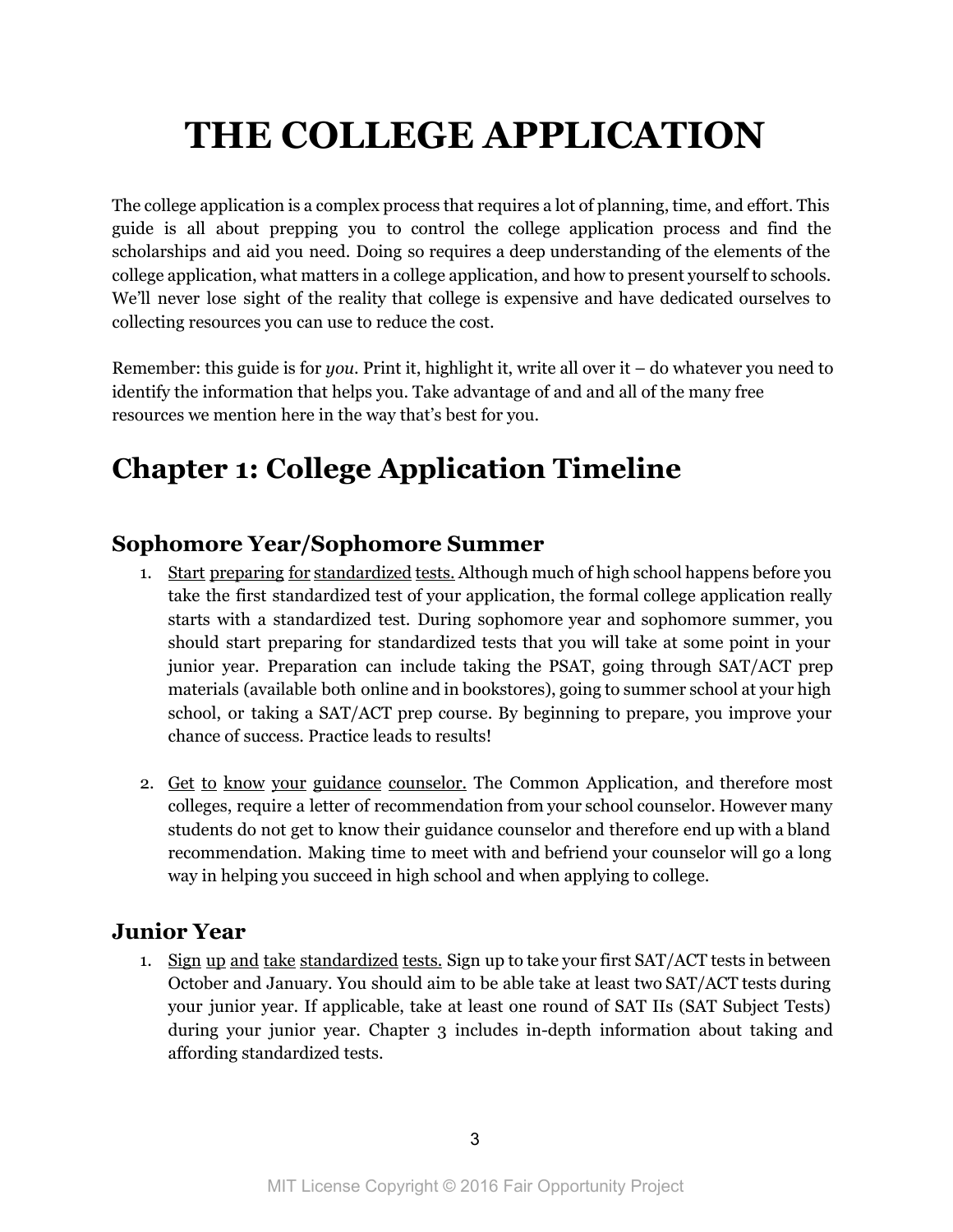- 2. Get to know your teachers. Teachers are good sources of advice, strong role models, and will write letters of recommendation when applying to college.
- 3. Meet with your guidance counselor. Schedule a meeting with your guidance counselor to start an ongoing conversation about the college application process. Your guidance counselor will often be your go-to person for answers regarding where you can pick up your transcript, where you can request fee waivers, and much more.

#### **Junior Summer**

- 1. Create a working college list. Start making a list of colleges. The list doesn't have to be long, a list of one or two schools is great, but more is welcome. This process involves researching each college, its affordability, and the application requirements. Chapters 2 and Chapter 4 have much more information on this process.
- 2. Consider writers for your letters of recommendation. During junior summer, you should start thinking about whom you will ask for letters of recommendation. Chapter 6 goes into this subject in more detail.
- 3. Create a student resume. This gives you the chance to brag about yourself. This is not the place to be modest, or shy! This area is meant to highlight all that you've done. List all of your honors, achievements, initiatives, awards, etc. This will be extremely helpful to your recommenders later on, and you may even be able to send it into certain colleges. In addition, don't hesitate to include places where you've worked. Resumes are just ways to try to assert who you are, and admissions counselors love seeing whether you scooped ice cream or took your turn at lawn mowing. [TopCV](https://www.topcv.me/) and [LiveCareer](https://www.livecareer.com/) are two of many online resume generators. Microsoft Word also offers a [free resume](https://templates.office.com/?legRedir=true&CorrelationId=be93abd3-671a-4e2a-8358-ba2927986a72&ui=en-US&rs=en-US&ad=US&fromAR=1) template.
- 4. Start writing college essays. Start brainstorming topics, maybe even writing an early draft. The essay is a significant part of the college application and requires a fair amount of time and effort – get as much done as you can during the summer! We describe the process of writing a college essay and how you should approach it in Chapter 8. Look to Section IV for successful college essays.
- 5. Make a scholarship list. An important part of affording college is applying to scholarships. Although some scholarship deadlines are in the fall, many are in the spring. Apply for those that are available and start making a list of those that are due in the spring (with their respective deadlines). We've included lots of valuable information about scholarships in Chapter 13.

#### **Senior Fall**

1. Meet with your high school counselor. Schedule a meeting with your college counselor (or CAP advisor) to go over your working college list and the college application process.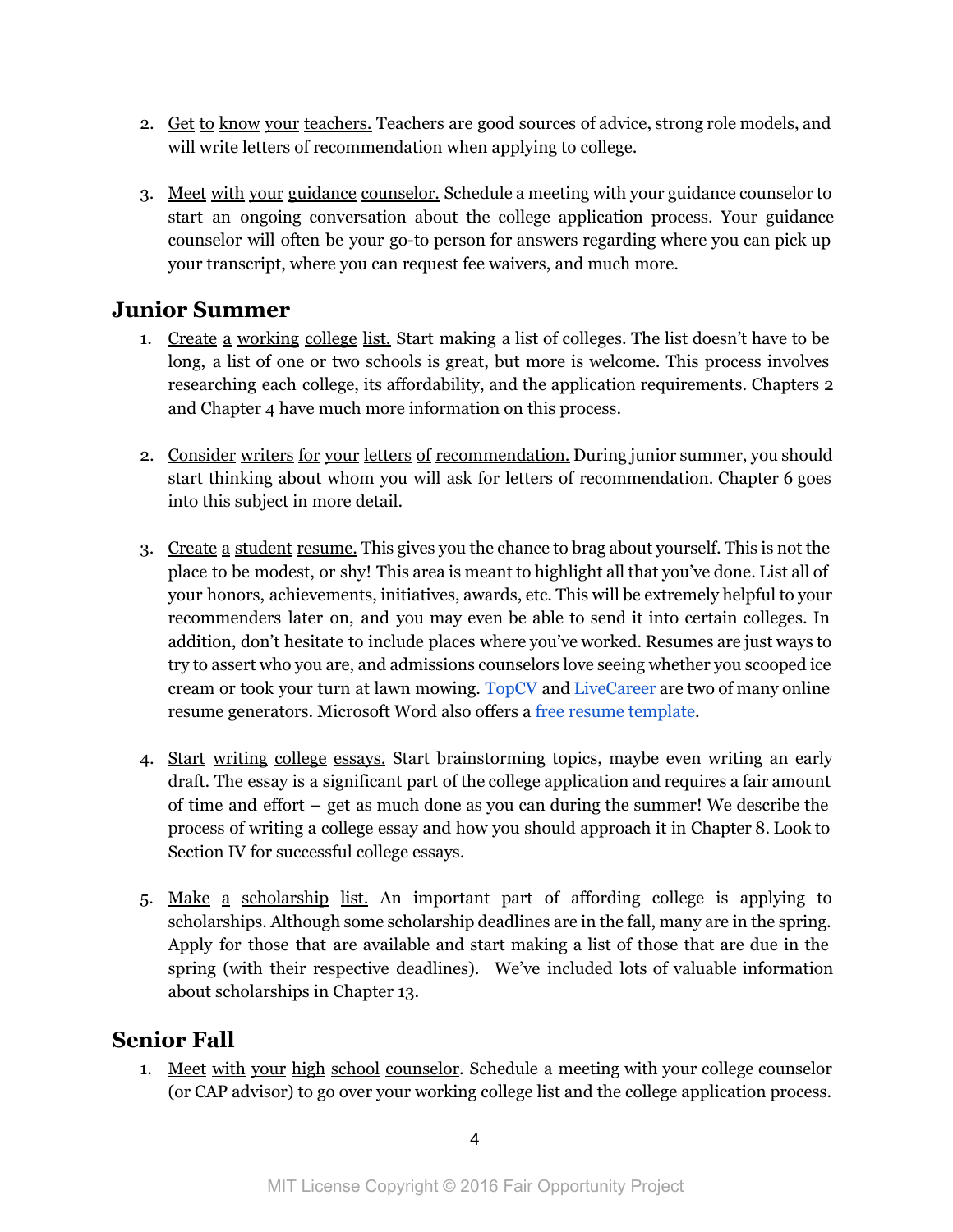- 2. Finalize SAT/ SAT Subject/ ACT Tests. By senior fall, you should be finishing up standardized tests. Make sure to check the standardized test submission guidelines for each college. Certain schools require tests that others don't!
- 3. College application. Work on completing your college applications during senior fall. Deadlines are sometimes as early as October. We'll get to more important information about the parts of the college application in Chapter 7.
- 4. Finalize letters of recommendation. Teachers are busy, especially during college admissions season, so ask teachers early in the school year. Make sure to follow up with your recommenders so that the letters are submitted on time. See Chapter 6 for more details.
- 5. Apply to financial aid. During senior fall, you should start applying for financial aid. We provide a lot of information on that in Chapter 12.
- 6. Interview for early admissions (if applicable). Some schools offer interviews on campus or with alumni after applications are submitted. Sometimes the interviews are optional, although many school now make this a requirement. This is a great chance to learn more about the college and make a good impression. We share information about what to wear and how to prepare in Chapter 9.
- 7. Apply for scholarships. Some scholarships have early deadlines. Find out which scholarships you are eligible and apply for them. Chapter 13 covers this more fully thoroughly.

#### **Senior Spring**

- 1. Interviews for regular admissions. Again, look to Chapter 9 for more information.
- 2. Send an update letter to colleges (if applicable). A lot might happen between when you submit your college application and when colleges let you know of their admissions decision. An update letter is one way to update colleges on what you've done and what has happened since you've submitted your application. We provide information on the update letter, along with a couple of examples, in Chapter 10.
- 3. Apply to scholarships. While you wait for college admissions results, you shouldn't let "senioritis" hit quite yet. Even if you get into the college of your dreams, you need to be able to afford it. There are literally thousands of scholarships for high school seniors to serve that exact purpose. Apply for scholarships on your list from the fall and continue using websites with lists of scholarships.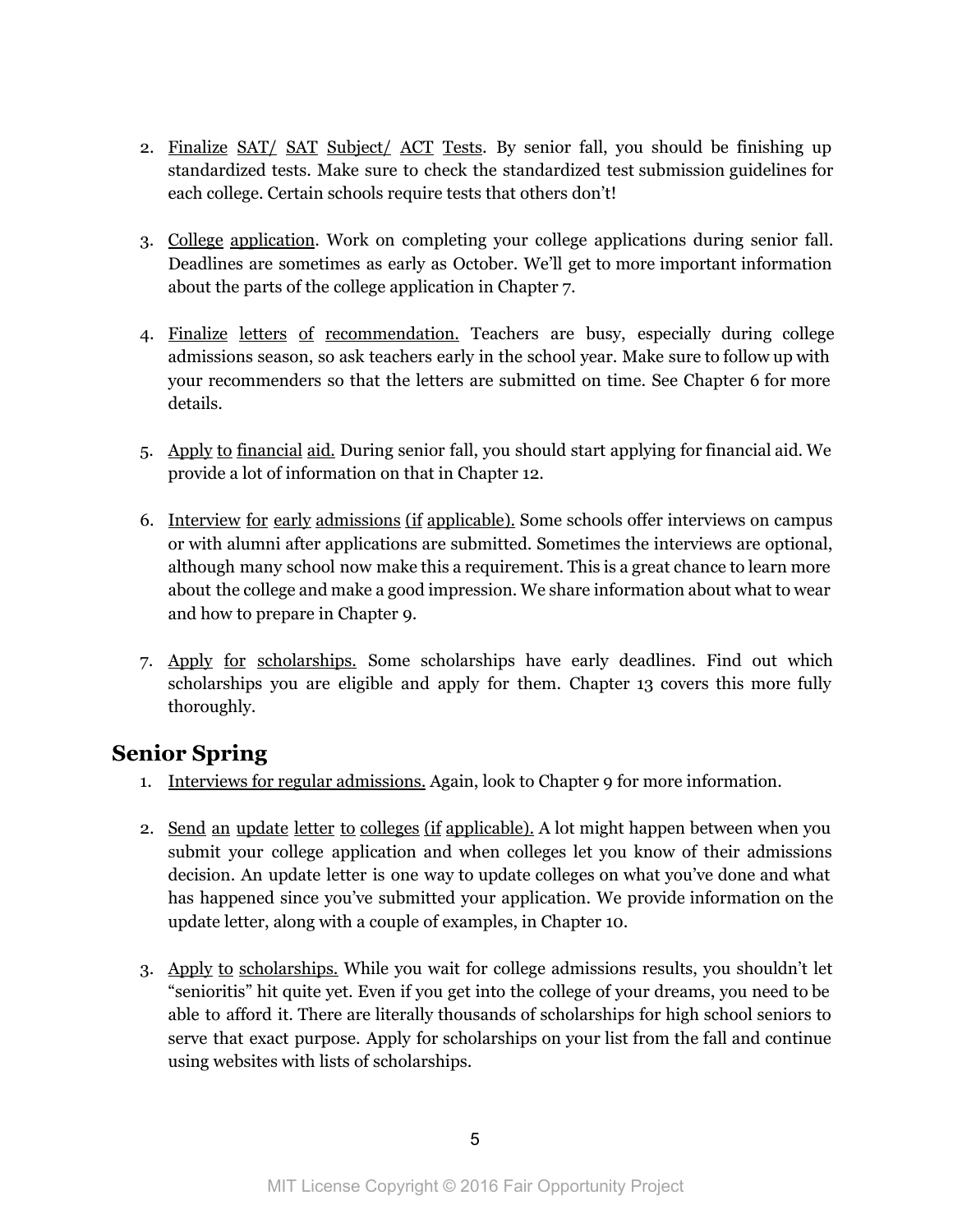# **Chapter 2: Starting Your College Search**

The college search is an involved process, but it gives you a chance to sample a variety of schools to find what fits you best. The college search can be exciting, but it can also be very stressful.

Don't let the sticker price scare you away from any college — there are numerous ways to make college affordable which we cover in detail in Section III. In addition, there's a lot of bad information out there on colleges' expense. So before you cross off colleges due to cost, discern what really matters to you in an academic setting. College may be vocational, or it may be purely to learn. No matter what it is, finding what matters to you is the first step. If you want to attend an undergraduate school, here are some questions to start asking as you begin the college search.

In deciding where to apply, first consider your values. Do you value being close to home, or would you prefer to go elsewhere? Are you looking for schools with strong resources in your current favorite subject, or are you looking to have a school with a lot of potential choices? Perhaps you can find both. What about the size of the school? Your main concern may also be finding the sweet spot between affording college and getting a quality education. Considering what's important to you  $-$  and what isn't  $-$  is a good way to gain clarity about what you actually want from your educational experience. It can be helpful to write down the qualities you value next to aspects you would prefer to avoid. The key point in determining what you want is to listening to what *you* actually care about. Take this opportunity to break out of the 'should' to reflect upon what you really want. Once you have narrowed in on things you value, put them on paper and revisit them through the application process. Here are some of the things to consider while reflecting on what you want out of your college experience:

**Academics.** What are the academic programs that interest you most? Do you want a school with a liberal arts curriculum? Are you potentially interested in academic research? What sort of academic atmosphere do you want during your college experience? Would you prefer professors who are highly esteemed in their field, or professors who are eager to sit and talk to undergraduates for hours—are there places that offer both? Do you prefer large classes or smaller seminars?

**Location.** Do you want to be close to your family or far away? Do you prefer a rural, urban, or suburban setting? Do you care about the location's climate? Do you want to be near the mountains, the coast, or perhaps both? The difference in lifestyle and extracurriculars in a snowy place versus a sunny place is remarkable.

**Size.** Do you want a close-knit college experience where everyone knows, or knows of, everyone else? Or, do you want to attend a big school so you'll always have the chance to meet new people?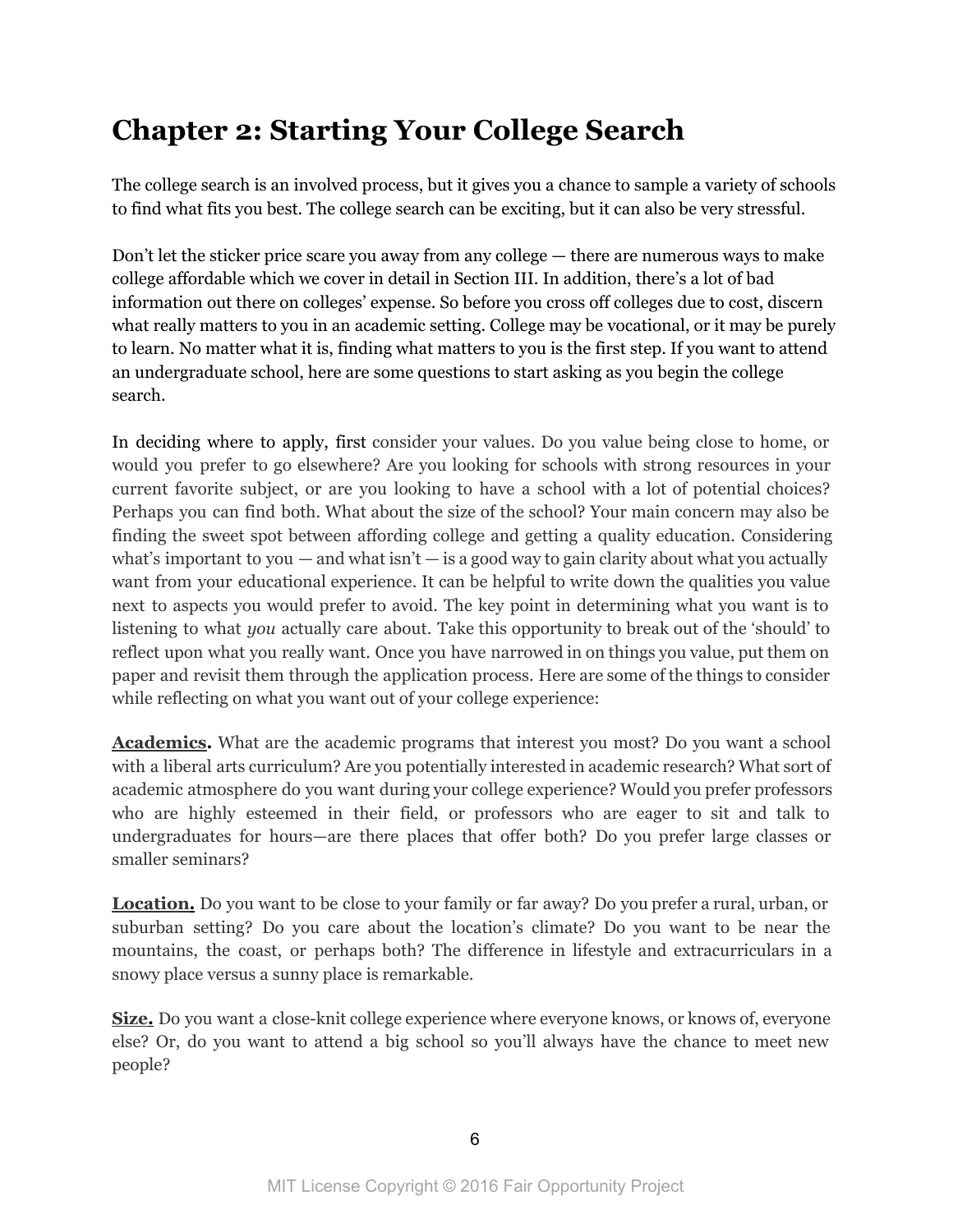**Public/Private.** Do you have a preference for public or private school? Public schools tend to have more students from that state than private schools – is that a plus or a minus?

**Housing.** Do you want to live on campus all four years? Would living off campus in the surrounding area be affordable? Is it more expensive to be on campus, relying on the school's housing and meal plan?

**Social life.** Do you want to attend a school with prominent Greek life? Do you want a school that has more of a social scene on campus or off campus? How do you like to spend your weekends? Do you want your peers to come from similar geographic areas, share political/religious views, or be of the same gender/race/ethnicity as you? Do you want to go to a place that prides itself on a diverse student body?

**Food.** Do you require specific dietary or religious needs? Does the quality of the school's dining halls make a difference to you?

**Athletics.** Is a strong school athletic program important to you? Do you want a lively, sports-crazed atmosphere? Are you uninterested in or put off by sports?

**Extracurriculars.** Are there certain clubs or extracurricular activities that you want to join? Do you want to play intramural sports?

**Finances.** How much can your family or you realistically afford to spend per year on your college education?

Before you decide on colleges that best match your family's financial preferences, you should think deeply, consider all of these questions, and sketch out the characteristics of your *ideal college experience.* Then look to the many financial resources that are out there that could make that experience a reality.

We will discuss matching personal preferences with what colleges have to offer and the process of creating the college list in Chapter 4.

# **Chapter 3: Standardized Tests**

No matter where you want to apply, you'll likely have to submit test scores for at least one standardized test. The reality is that standardized tests are often a significant component of an application and a comparison of your scores vs. accepted students scores should be a factor as you make a college list (Chapter 4). With thousands of applicants from around the world, standardized tests offer an imperfect way to assess academic ability. Always keep in mind that these tests don't determine how 'smart' you are, just how good you are at taking that particular test, and — as with anything — you'll get better the more you study.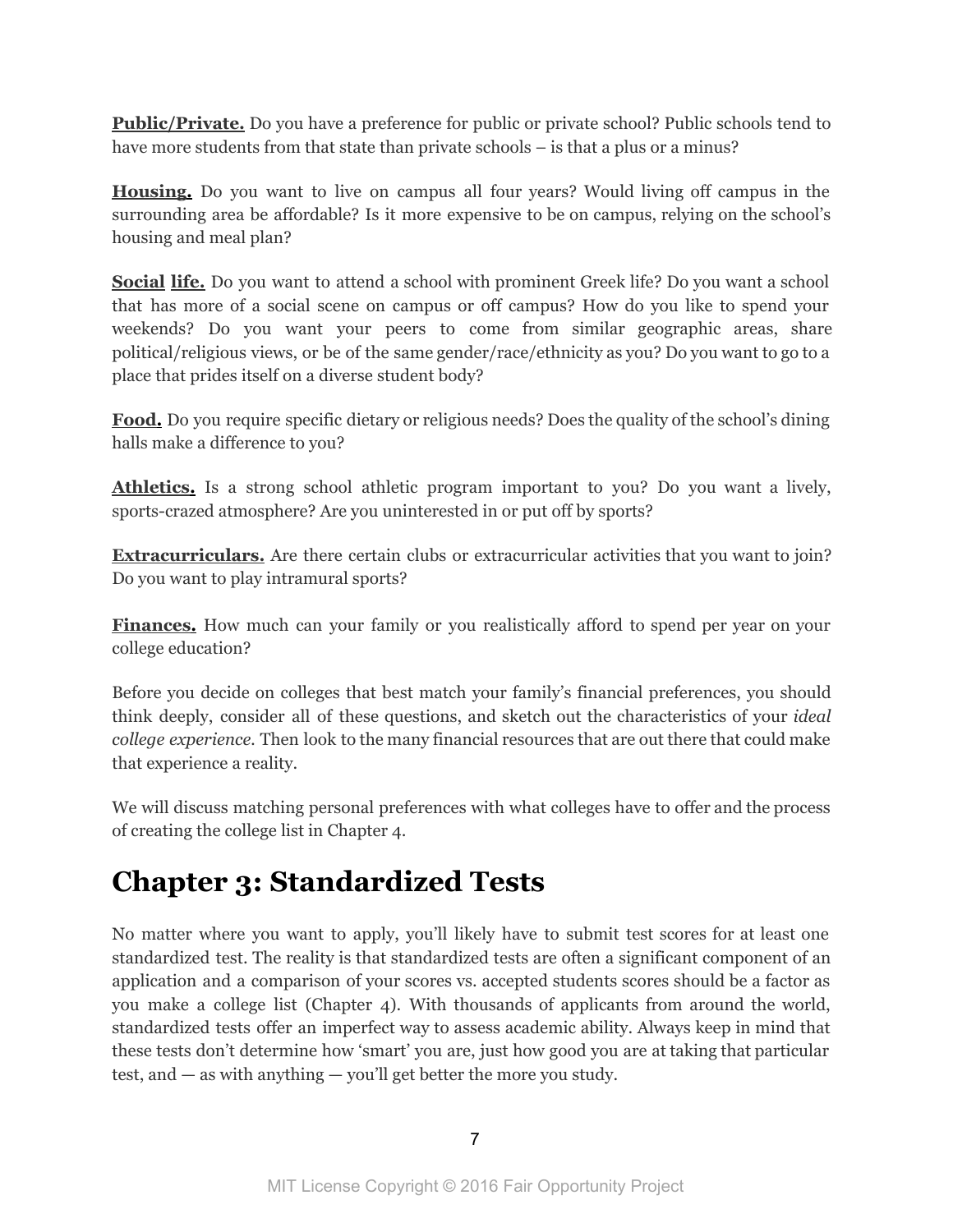The requirements for standardized tests depend on the school. Many schools require an SAT or ACT score, and many either suggest or require SAT Subject Tests as well. Over 850 schools pride themselves on not requiring standardized test scores, like those on [this](http://www.fairtest.org/university/optional) list, so make sure to see if the school/s you want to attend ask for the SAT/ACT. Assuming you take a standardized test, many students take the SAT/ACT more than once, largely to improve their score. [Research](https://research.collegeboard.org/sites/default/files/publications/2012/7/researchnote-1998-5-score-change-retaking-sat.pdf) has found that more than half of students improve their scores when taking a standardized test for the second time. As you start making your college list (Chapter 4), learn the standardized testing requirements for each college on your list.

#### **ACT and SAT**

The two major standardized tests for college admissions in the United States are the ACT and the SAT. Most schools will require one or the other, but never both. Neither test is regarded as more impressive or "legitimate" than the other.

The tests, however, do cover slightly different topics and use different structures. [Kaplan](https://www.kaptest.com/college-prep/test-information/sat-vs-act) offers a nice breakdown of the differences between the two tests. Notably, the ACT has a science section, while the SAT does not. The tests are designed to stay pretty constant in terms of what each test includes. However the SAT was recently [changed](https://collegereadiness.collegeboard.org/sat/inside-the-test/key-changes) significantly. We recommend taking practice tests of both, and seeing which fits you best.

If the price for either test is a barrier, there are fee waivers accessible via both companies' websites, and many schools offer a free testing service. Testing is held around the school year and dates vary annually, so head to either test's website to check when the tests are being offered and when to sign up. Register for the test early, as registration closes a good time ahead of the actual test. You'll be required to submit a photo using the online tool and to bring a photo ID on test day. These tests are typically offered every month or every other month. The testing dates are available on the [College Board website](https://www.collegeboard.org/) for the SAT and [ACT website](http://www.act.org/content/act/en/products-and-services/the-act.html) for the ACT.

### **SAT Subject Tests**

Find out if your schools ask for SAT Subject Tests. Most schools suggest two or three SAT Subject Tests when applying. These exams test, as their names suggest, a specific subject and are best taken at the end of the school year, right around the time when you're studying for other final exams or AP exams (if you have them), so that you can draw on that knowledge. Again, study options abound, and we recommend you do some prep work since these tests, like all standardized tests, have a high degree of predictability. Due to your ability to change your test performance in a sitting, we highly recommend studying for whichever test you take; yes you can study, and yes it is effective.

### **Preparation**

If you're choosing between taking a prep class or using a book, we'd go book every time as it increases the amount of time you spend actually solving problems. It's a lot like weightlifting. Sure, you can pay for a fitness coach, but only the number of reps you do will make you put on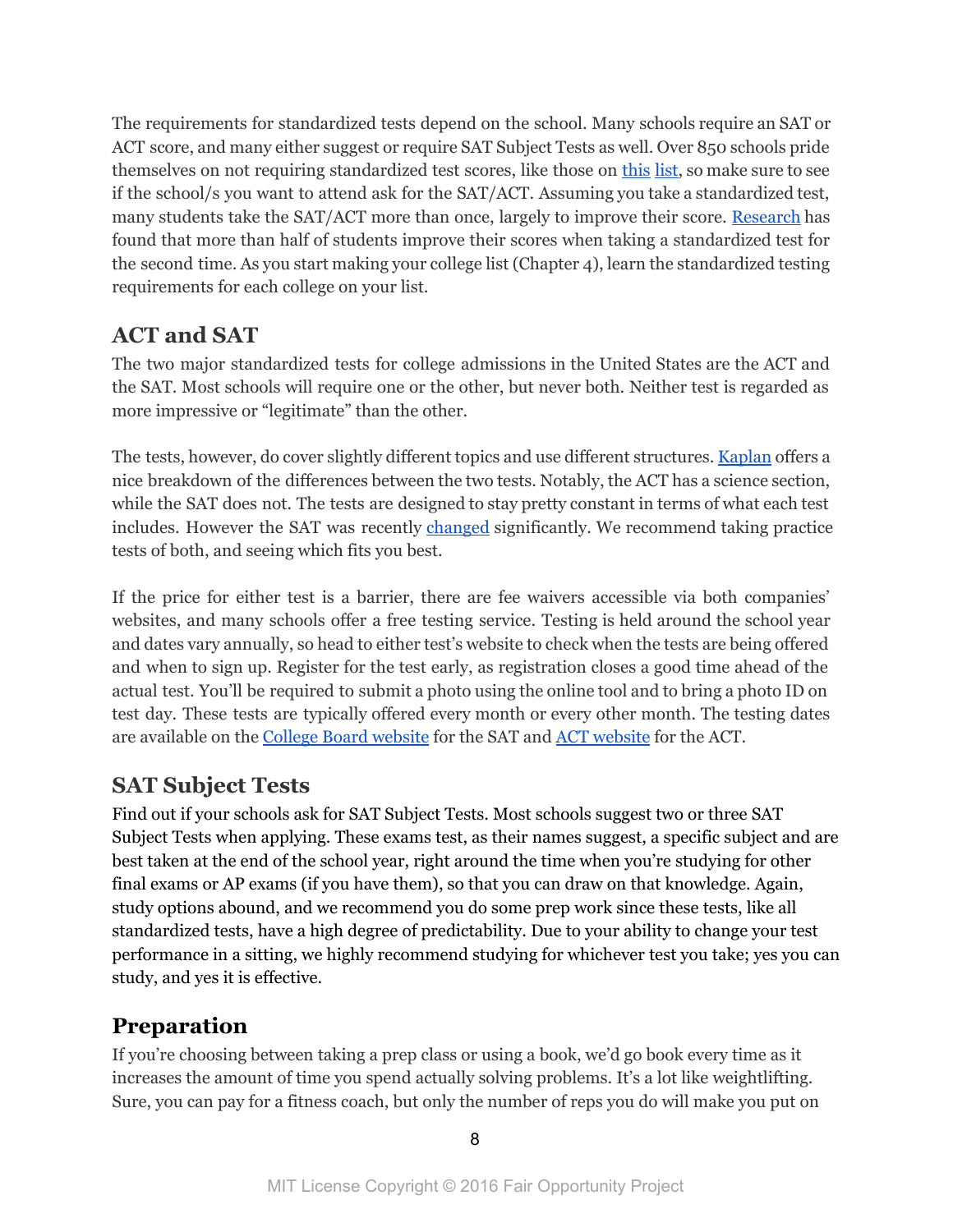muscle. Make sure to practice taking timed tests – limited time is one of the hardest parts about the SAT and ACT. That said, if you are stuck on a concept or need a more structured study routine, an SAT tutor or regular SAT study course could help boost your score.

We recommend using a preparation book written by the makers of the test because those books most accurately reflect the questions and format of the actual tests. The SAT is written by the College Board, so for a flavor of the test check out <u>"The Official SAT Study Guide"</u>. The ACT is written by ACT, Inc., so for that test we recommend ["The Real ACT](http://www.amazon.com/Real-ACT-3rd-Prep-Guide/dp/076893432X) Prep Guide". Other prep books could provide additional tips that the makers of the tests might be hesitant to provide, such as how many probability questions you can expect on the math section, or why you should skip hard questions, or why standardized tests are flawed to your advantage. Princeton Review'[s](http://www.amazon.com/Cracking-Practice-Tests-College-Preparation/dp/1101881984) ["Cracking the ACT"](http://www.amazon.com/Cracking-Practice-Tests-College-Preparation/dp/1101881984) is one of our favorites.

If purchasing prep books presents a financial challenge, go to a local bookstore or school/public library, and use the preparation books there. Many schools and local libraries have a college prep bookshelf so take advantage of them. You can always ask to borrow books from friends or classmates. You could even create a study pool for the standardized test of your choice. There are tons of online resources for standardized tests as well[.](http://khanacademy.com/) [Khan Academy](http://khanacademy.com/) and [YouTube](http://youtube.com/) are two excellent resources for standardized test preparation. Additionally, thorough SAT/ACT information, tips, and practice problems can be accessed through the [Silverturtle's](http://www.fairopportunityproject.com/book/silverturtles.pdf) Guide to SAT [and Admissions Success.](http://www.fairopportunityproject.com/book/silverturtles.pdf)

When you do practice problems or take practice tests, the focus should be on trying to improve. No one needs to know your practice scores, and you aren't trying to impress anyone. If you are unsure about a question and guess correctly, don't just forget about it! After each practice test you take, go back and review any questions that you guessed on, got wrong, or had any doubts about. The more you reflect on your practice tests, the more you can identify your weaknesses and do better next time. For example, if you go over your math sections for the ACT/SAT, you might notice that you need to work on geometry more. Focusing your efforts on where you have room to improve will help you achieve the best possible scores.

#### **Submitting your Scores**

For the ACT and SAT, you can take both tests more than once and can usually just report your highest total score to the school, referred to as your 'superscore' – your highest possible score in each section of the test. If your top reading score is from a March test, and your top math score is from a June test, you'll have to send the entire test scores for both tests. The colleges will tabulate your 'superscore' by recording the best scores of each subject. Although 'superscoring' may seem like a good idea, enabling you to really focus in on one subject, it isn't always: some schools, e.g. Pomona College, the UC schools, or Sacred Heart University, will require you to report all your test scores. Therefore, if you report that you've taken the ACT nine times and did poorly on eight of them, the admission committee will also see this record.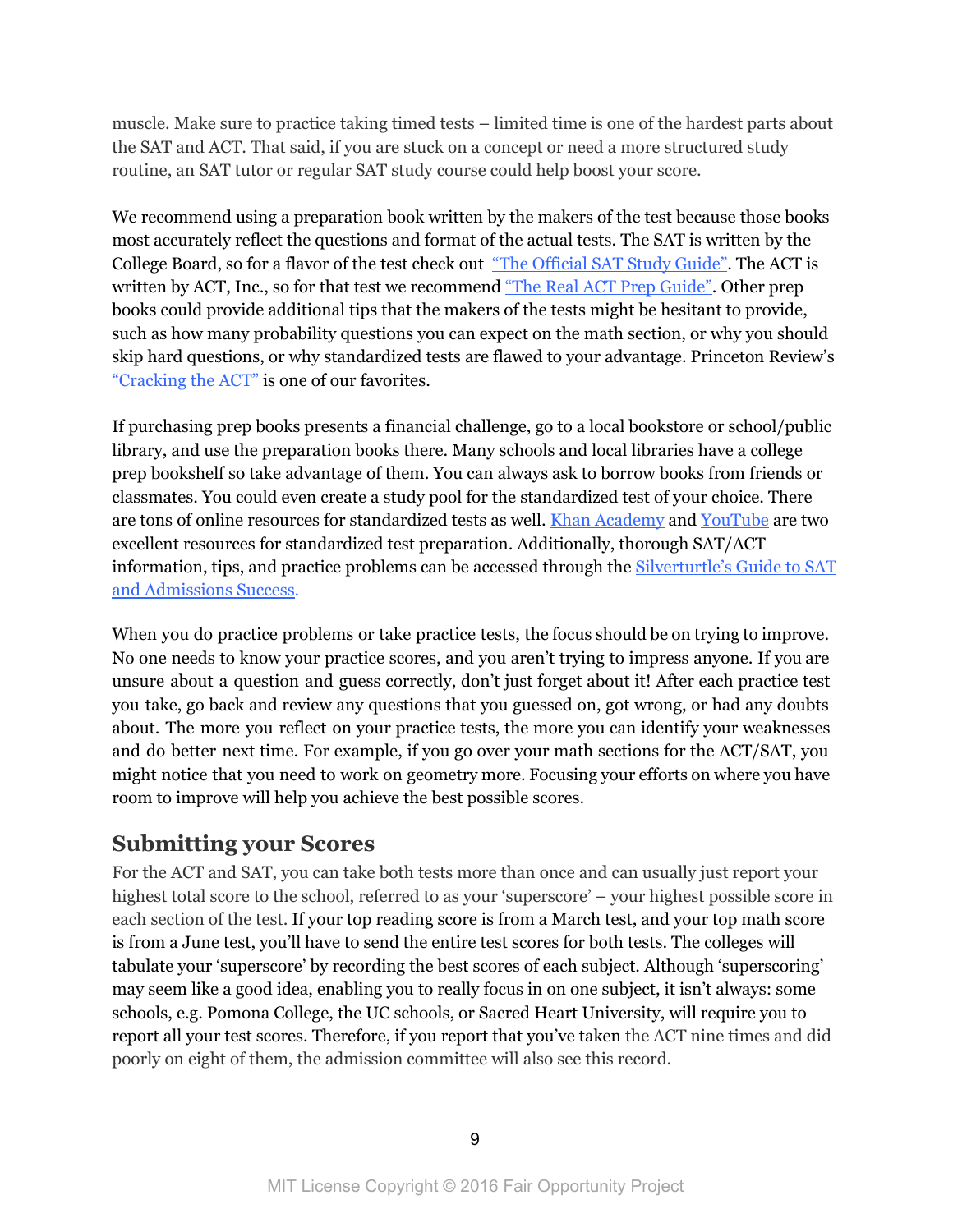Both the ACT and SAT provide score submission options, where test takers can write in colleges where they'd like to send scores before they take the test, sometimes for free or reduced cost. The free side of this is great. That said, the danger is that if you bomb a standardized test, that score is sent straight to the college you want to impress; if you don't select the college then it won't, but you'll have to pay for submitting your score later via the online tool where you also registered.

In summary, see what tests your schools ask for, write them down in a spreadsheet (see Chapter 5), and then start studying for the tests that you need to take, one subject at a time. Your goal in testing is to get these tests out of the way with good scores ASAP so that you can devote time to the more nuanced portions of the application instead of having to be worried about retaking your standardized tests.

# **Chapter 4: Creating a College List**

As the timeline stated, students should start finalizing their college list by the beginning of their senior year. The 'fit' of what a student wants from college and what the college provides is a huge part of a fulfilling college experience. College rankings can be helpful in finding colleges to which you may want to apply, but there is no 'fit' element to them. Thus, it would be unwise to simply rely on college rankings to apply to schools. The first step in creating a college list is to reflect on what you want out of the college experience. Make a list and write this down. We had you ask some of the important questions surrounding your ideal college experience in Chapter 2.

Now it's time to match your ideal college experience to what different colleges have to offer. Think about what you want and then use the following resources to find out where you'll find the best college fit. Dive deeply into learning what each college is like and figure out whether it matches what you want from your college experience. In addition to the resources below, the Additional Tools section includes a brief questionnaire created by Roy Gamse and published by the Washington Post to help you think about what type of schools interest you.

- 1. The [College](https://bigfuture.collegeboard.org/college-search) Board College Search A college search engine in which you can apply filters to a list of colleges to find ones that best match your preferences.
- 2. The Fiske Guide to [Colleges](http://www.fiskeguide.com/) A guide of over 300 colleges that provides a straightforward insider look into colleges. If purchasing the book is difficult, we'd recommend skimming or reading the book at a bookstore over several days.
- 3. [Niche](https://colleges.niche.com/)  $A$  website that allows you to get ratings on dorm quality, food, and social life through students submitting their own feedback. As students submit the scores, you will get imperfect information, since students will likely be biased. With that in mind, you might still get some useful insight.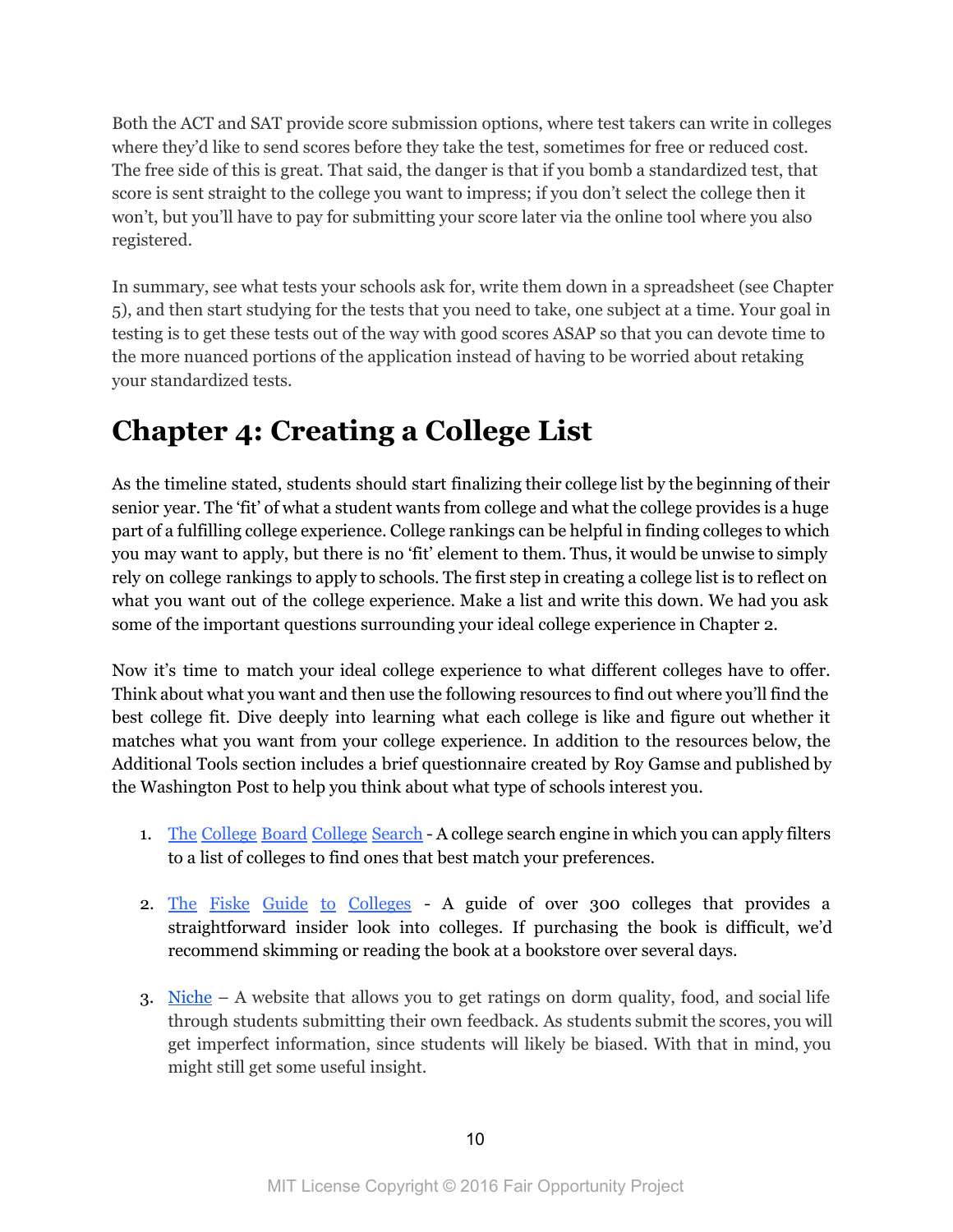- 4. College [Confidential](http://www.collegeconfidential.com/) A website that offers anonymous forums for students to ask many questions about colleges and get answers from fellow students.
- 5. Just [Ask!](http://www.aft.org/sites/default/files/justask_042711.pdf) A workbook by the American Federation of Teachers to evaluate colleges and find out which college is the best fit to your situation and preferences.

When you're making a college list, make sure to have a balance between safety, match, and reach schools. Safety schools are schools where you're likely to get accepted. A reach school is a school that is a stretch to get accepted, meaning it might be hard get into or has admission standards (GPA, test scores, etc.) that are a bit above yours. A match school has standards between the safety schools and reach schools. Use the average SAT/ACT scores and GPAs of admitted students for each college as a guide for whether the school is a safety, match, or reach. Importantly the schools that interest you will have varying acceptance rates. Viewing schools as difficulty levels, you should strive to get a variety of acceptance rates so that if your more difficult schools don't work out, you still have options about which you are excited. By diversifying, you won't have all your eggs in one basket. We recommend having one or two schools on your college list where you know you can gain acceptance, some match schools, and a couple of reach schools. It is important not to count yourself out from any school because you think the difficulty level might be too high. We can't stress this enough. You're guaranteed to not be accepted to the colleges you don't apply to, and even if you get a rejection letter – we all got our fair share – you can know you challenged yourself.

For confirming affordability of a school, see Section III for more details.

# **Chapter 5: Organizing the Application**

Throughout the college application process, it is critical that you stay organized to stay on top of deadlines and requirements. You also need sufficient time to prepare applications. Here are the tools that our writers found the most helpful:

• Spreadsheet or Table. Use a spreadsheet or table to keep track of the colleges you are applying to, the requirements, and the deadlines. In the spreadsheet, make sure to note the dates things need to be submitted and cross them off or highlight them when you do – it'll save you a lot of time in the long run. Some writers of this guide used an Excel spreadsheet, others used a large poster board that they taped to a wall in their rooms, while others relied on Google Calendar. Figure out what works best for you. Remember, it's important to keep the spreadsheet updated. During the summer before your junior year, you might take a look at your spreadsheet once or twice a week, but during the middle of the application season, you should be looking at your table once a day or a handful of times per week. Remember, you don't want to miss a deadline for your dream school! Applying to college is something that takes time and effort, so a daily check is a must.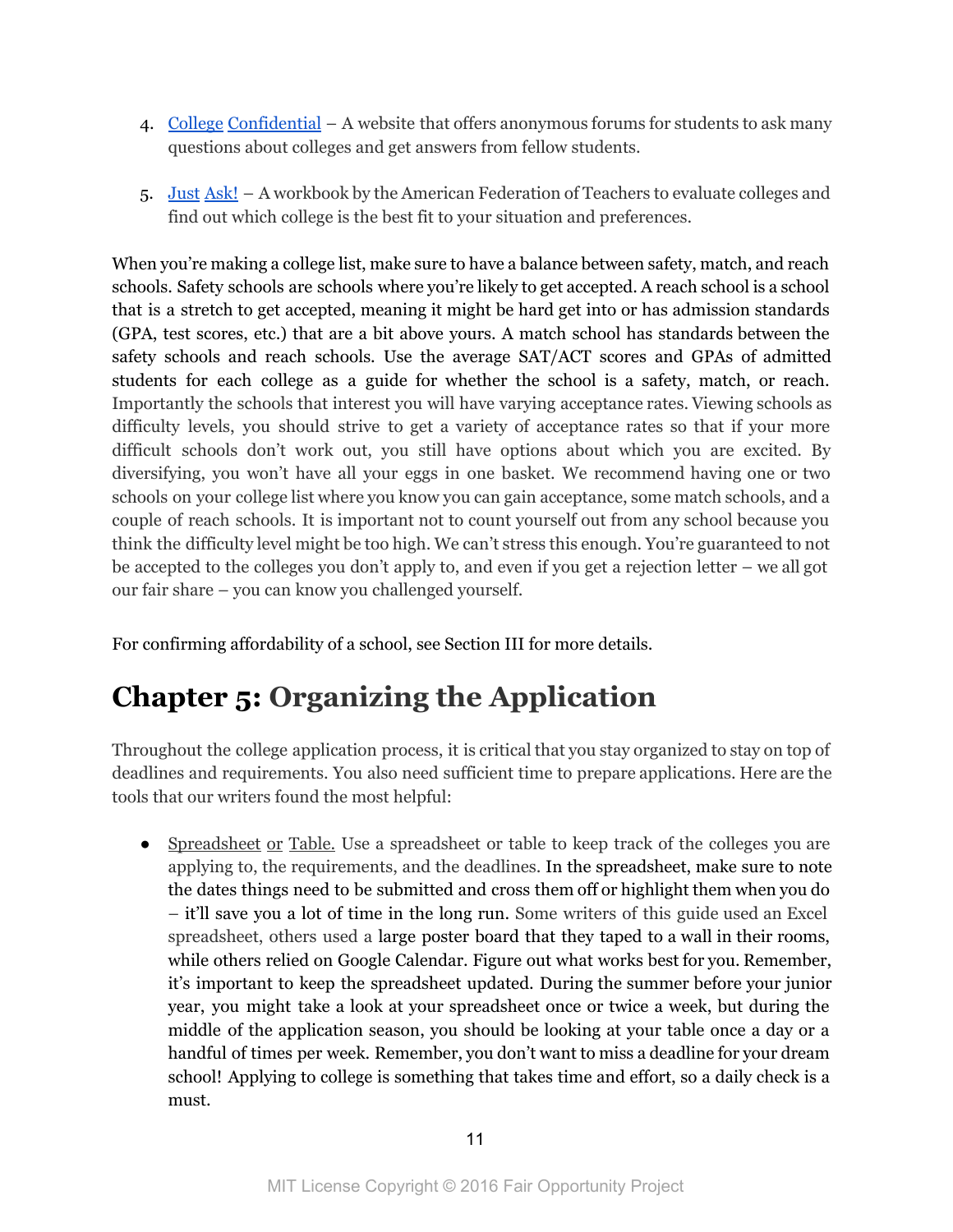|                                     | Deadlines (Highlighted = Completed) |                |                 |              |                  |                      |
|-------------------------------------|-------------------------------------|----------------|-----------------|--------------|------------------|----------------------|
| College                             | Common<br>App                       | Supple<br>ment | Recommendations | <b>Tests</b> | Financial<br>Aid | Merit<br>Scholarship |
| University of Maine                 | 12/30                               | 12/30          | 12/30           | 1/15         | 2/1              | 11/20                |
| Harvard (Early)                     | 11/12                               | 11/12          | 11/30           | 11/15        | 11/15            | NA.                  |
| <b>Bard College</b>                 | 12/30                               | 12/30          | 12/20           | 1/15         | 2/1              | 11/15                |
| Florida International<br>University | 1/01                                | 11/01          | 1/15            | 1/15         | 3/1              | 10/15                |

**Table 1: Example Spreadsheet**

• Planner. In addition to having a higher-level spreadsheet or table, you should use a planner to keep track of deadlines and break the college application process into small chunks. Try to do something everyday, including tasks from 'take one full, timed SAT practice test' to 'schedule meeting with college counselor to review scholarship and college list' to 'complete the second draft of the common app essay'. Planners and calendars more generally are a great way to reduce procrastination. Physical planners – especially small ones that you can use to catch fleeting ideas – are great and there are also free online planners like [Google Calendar.](https://www.google.com/calendar) Find out what works best for you.

Examples of Planner Entries:

- Spend Thursday night completely running through a practice ACT
- Finish the financial aid portion of the application by Friday of this week
- Write draft of college essay on Wednesday night

# **Chapter 6: Letters of Recommendation**

The letter of recommendation is another chance for colleges to learn more about you as a person  $-$  similar to your college essays  $-$  but this time from a second-hand perspective. The recommendation should either deepen and complement an existing element of your application or add an entirely new element into the mix.

Most colleges require two recommendation letters from faculty along with a letter from your representative counselor. *Make sure you're getting your recommenders all the information they need and are setting them up for success*. In the preceding version of the Common App, the company allowed the submission of a resume or an activities sheet – a sheet that detailed all of the things that you did in school. While the Common App now has no place to upload an activities sheet, creating one allows you to detail the honors, awards, and accomplishments that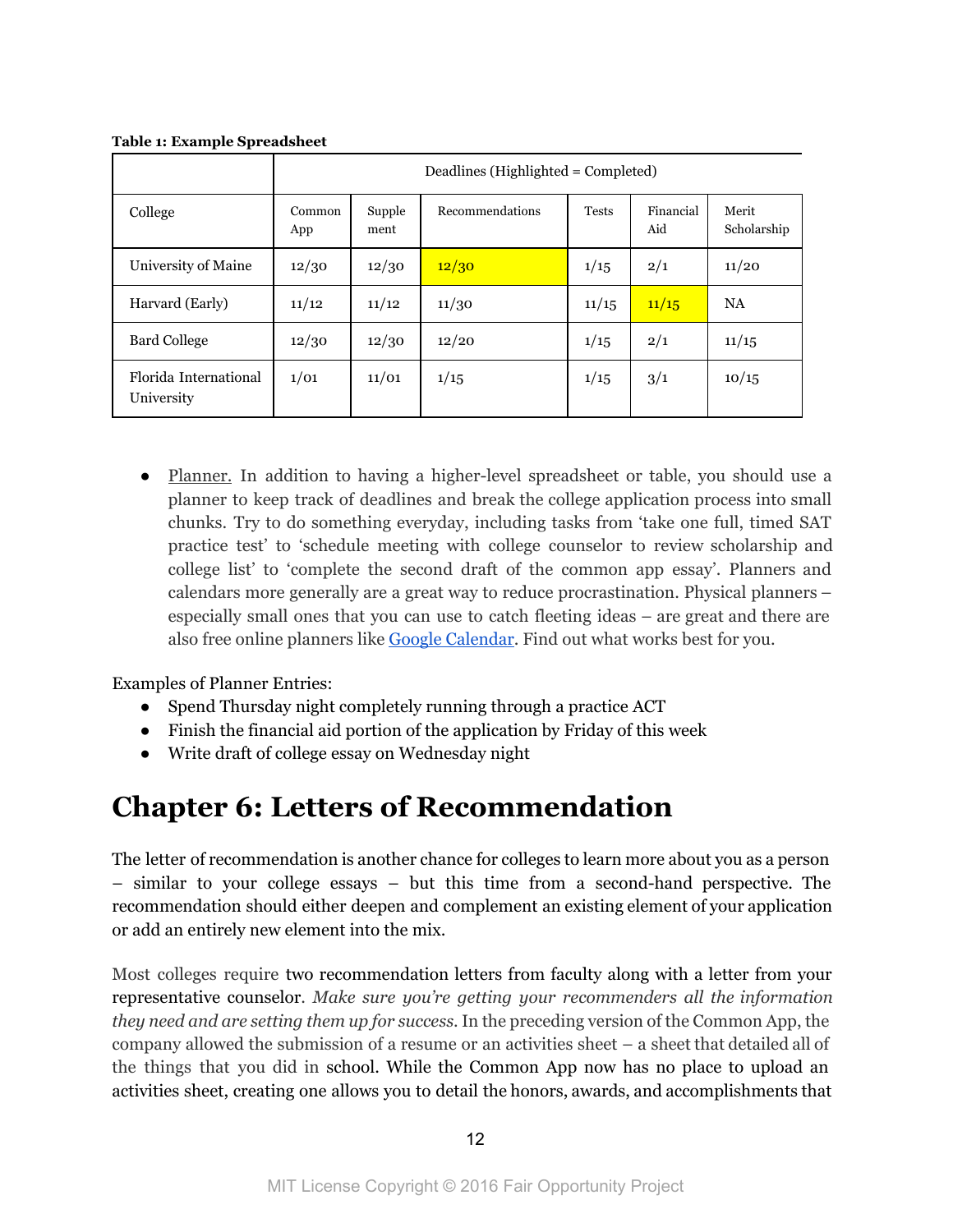you can submit to your recommenders. Recommenders will generally write about their experiences knowing you, but an activities sheet can help make their job of highlighting what a great student and person you are easier. If you don't send them an activities sheet, send them something else or have a chat with your recommender. All the while, be grateful. Teachers don't get paid extra to write letters of recommendation, so make sure that they know you're appreciative and thankful.

#### **Who To Ask**

At the very least, ask those teachers who will write favorably of you. Next, consider how the perspective of the letter will add to your application. Colleges often ask for two academic letters of recommendation and one optional nonacademic letter of recommendation, so there is a strategizing element. Here are some considerations:

- 1. Consider teachers who teach higher-level courses. Letters of recommendations should typically come from teachers the student had during junior year for this very reason. That way the teacher can also speak to how you are as a student now, or how you've grown as a student since freshman year.
- 2. Consider asking a teacher in a subject you enjoy. If you have a strong passion in a certain subject, we recommend asking a teacher in that subject to write a letter. If you're deeply interested in mathematics, a letter of recommendation from a math teacher would further expand your proclaimed and demonstrated interest in math.
- 3. Consider teachers who can provide insight into who you are at a personal or social level. Teachers who served as sponsors of clubs in which you were involved might be able to provide this perspective, or a teacher you get along with well who knows you.
- 4. Especially if optional letters of recommendation are allowed, ask an advisor, mentor, coach, or boss to give the college a well-rounded look of who you are.

#### **How to Ask**

Ask if the recommender would be willing to write a *strong* letter of recommendation on your behalf. It's best to do this in person and, in all honesty, the recommender should be the sort of person you are comfortable asking in person. It is also a good idea to ask during the very beginning of senior fall or during junior summer via email. This gives the recommender plenty of time to write a refined recommendation letter, and allows you to avoid the request rush from other students closer to the deadline. A good rule of thumb is that a recommender should have at least a month to write the letter, but the more time you give, the better!

When asking your teacher for a recommendation letter, we highly recommend requesting a meeting with your teacher to discuss your application and how you plan to frame yourself as an applicant. Though some teachers prefer to work independently and may already have an idea of what they plan to write for your letter, many teachers would find it helpful to have as much information about you as possible, and hear how you view yourself as a student and an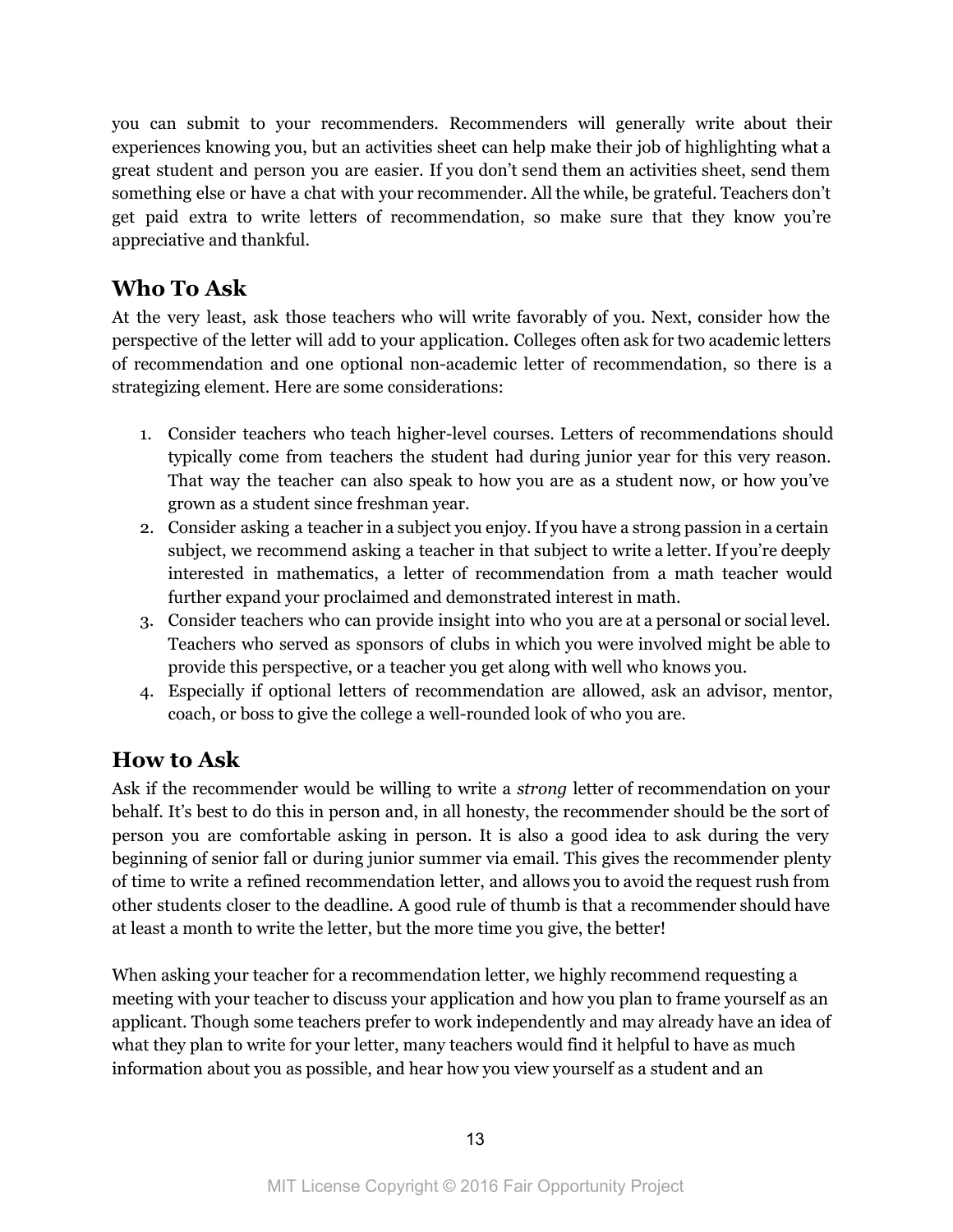applicant. This meeting ensures that both you and your recommender are on the same page, and helps your teacher craft a letter that fits best with your application.

While an activities sheet can be helpful in giving a recommender a place to start, be sure to choose teachers who know you well enough that they can say more about you than just what extracurriculars you participated in. A strong letter of recommendation will also speak to your character, work ethic, and personality. After getting the O.K. from your recommenders, it's smart to check in to see how the letters are coming along and to ask whether they would like any additional information. Again, your job is to make your recommender's job easy, which is why it's important to create your activities sheet before you begin.

#### **Thank You Notes**

Teachers are not getting paid to write recommendation letters and are often asked by more than one student. To express gratitude, be cool. Write a thank you note. A handwritten thank you note, though simple, is a touching gesture that your recommenders will appreciate.

# **Chapter 7: The Application**

Now that you have a list of schools you'd be excited to go to and have asked your teachers if they'd be willing to write a letter for you, track down what is needed to apply for admissions. Find out whether they accept the Common Application or whether they have their own application – we'll go over what this means – when they need test scores submitted, what tests they require, and what questions their supplements ask. Setting aside plenty of time to work on the application and the college essays is truly worth the investment: it can yield acceptance into the college of your dreams, merit scholarships, and save you and your family tens of thousands of dollars.

#### **Types of Decisions**

Early Action. Early action allows you to apply to a school early, meaning that you'll hear back sooner about your status as an applicant. Early deadlines can help break up your college application workload with two different deadlines – typically November for Early Action and January for Regular Admissions. Some schools offer exclusive/restrictive early action, which means that you can apply early to that school but not any other school. Other schools' restrictive early action processes allow you to also apply for public and international schools. Regardless, the advantage of early action is that whether or not you're accepted to your early action school, you can still apply regular action to other schools afterward. Early action shows the college that you're deeply interested in their school, increasing your likelihood of acceptance, but leaves you the flexibility to still go to another school if you wish. Also, if you're waitlisted, you then get another round at regular decision during which the admissions officers will consider your application again.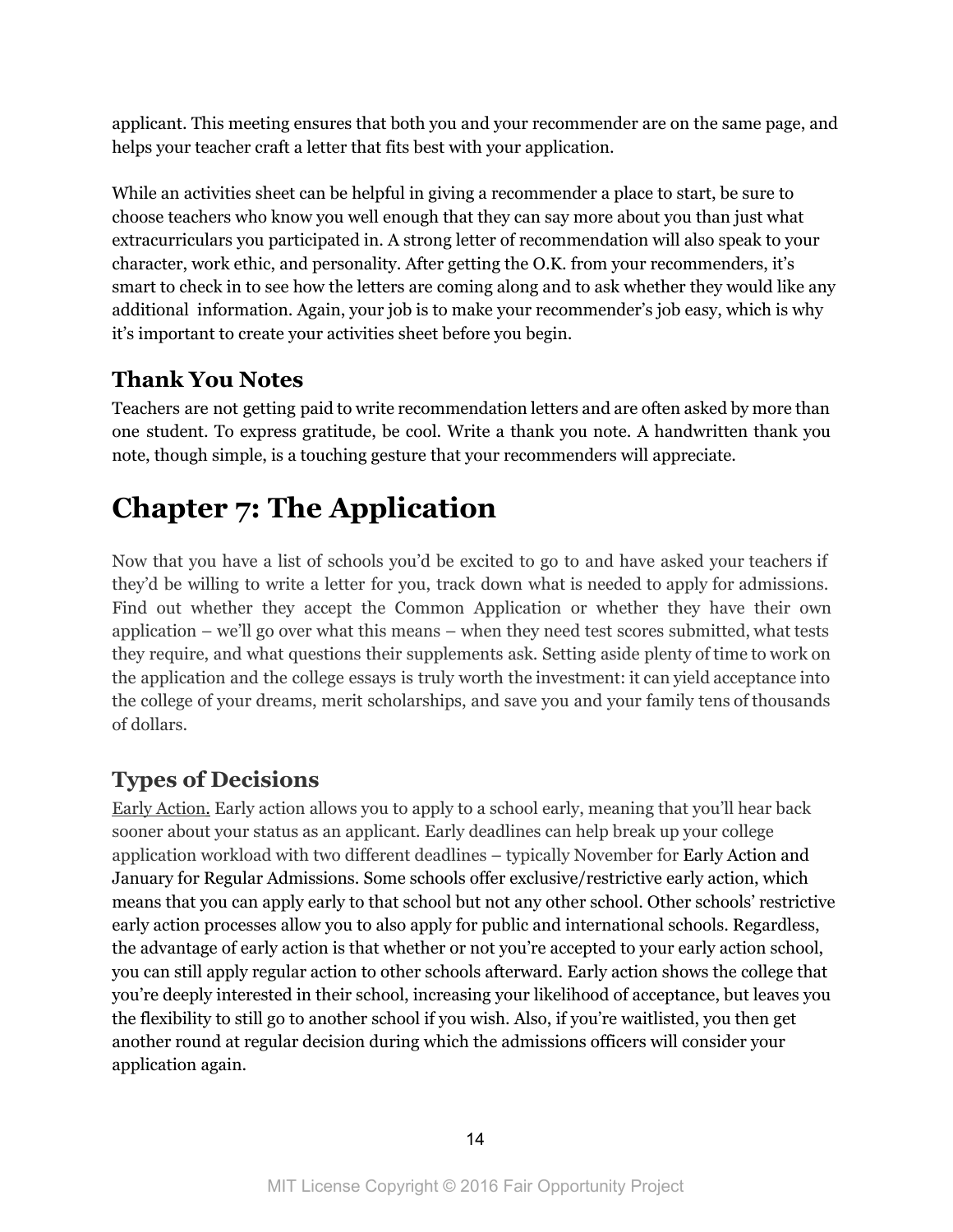Early Decision. Though they sound alike, early decision is different from early action: in early decision you sign a contract saying that you will attend the school if you are accepted. If you're totally invested in a school and know for sure that's where you want to go – regardless of how much financial aid you'll receive – then go for it! If not, or if you want to wait to see what your financial aid is before making a decision, then hold off. Statistically, the acceptance rates for early action and early decision are higher than for regular decision, although college counselors will say that this is a result of more qualified applicants applying. Early decision is the most extreme signal to a college that they are your perfect school though, which undoubtedly helps your chances of getting in, even if the competition is intense.

Rolling Admission. Rolling admission means that the school will take qualified applicants until the class is filled. You can apply anytime after a certain date and will hear back within a particular number of weeks on your status. Therefore, as always, it's a benefit to apply early.

Regular Decision. This is the final and most normal opportunity to apply for a school. Make sure you get your applications in before this deadline so you don't have to worry about it. Most of your applications will be regular decision.

### **Transcript**

Colleges will want to see how you used your time in high school, examining your course load and grades. Usually colleges will weigh the high school junior and sophomore years with more clout than freshman year, as they understand the adjustment period to high school can be hard. Overall, colleges are mindful of trends in your transcript, so don't be too worried about an individual poor grade or two; if possible have your guidance counselor speak to why the dip may have occurred in the recommendation letter. Colleges you apply to will want to see your high school performance up to senior winter, and if you're accepted into the school and then accept the offer, spring. Stop by your counselor's office to drop off a list of the colleges you've applied to, probably via a spreadsheet or table, so that your counselor knows where to send your transcript. Colleges will weigh your academic performance relative to the opportunities available at your school and not against the opportunities of other students from other schools.

### **Mid Year Report**

If you have applied to a school with an early deadline then you will also need to submit a transcript at the halfway point of your senior year. This report will include your grades from the first half of your senior year. Don't forget it, and don't catch senioritis too soon.

### **Final Report**

After you've been accepted to college, you will need to submit a transcript reflecting your entire time in high school, including your confirmation of high school graduation.

### **ACT/SAT/SAT Subjects**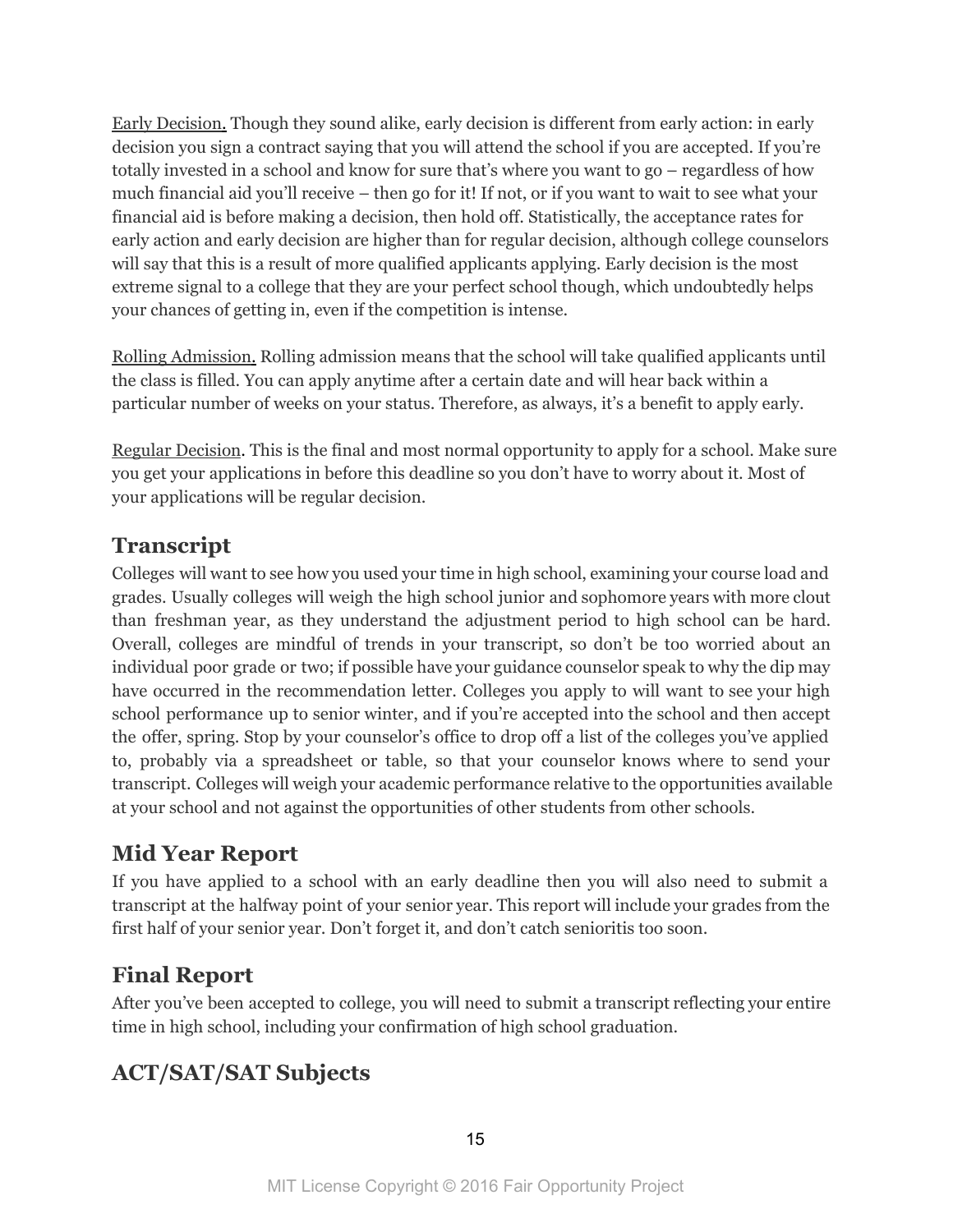See the ACT/SAT/SAT Subjects sections in Chapter 3 for more details. These tests provide a way to directly compare an extremely diverse and talented application pool. You must send scores to each school via the [College](https://www.collegeboard.org/) Board or [A](http://www.act.org/)CT [website.](http://www.act.org/) After you have submitted your online application, make sure that the schools you've applied to also have your necessary test scores. If you haven't sent these through score report when you were in your test sitting, then head to either th[e](https://www.collegeboard.org/) SAT [website](https://www.collegeboard.org/) or [A](http://www.act.org/content/act/en/products-and-services/the-act.html)CT [website,](http://www.act.org/content/act/en/products-and-services/the-act.html) login through the account that you've created, and select the schools that need your test scores for either test to then send them. This costs some money, but there are need-based fee waivers available.

#### **Recommendation letters**

Having given your recommenders plenty of time, you now must make sure that your recommenders submit the information to your respective school before the application date ends either by mailing them or through a third-party submission software that your school may use. Teachers are human too, so stay in touch with them to make sure they're on top of it.

#### **Common App**

The Common App is a universal application meant to remove a lot of the redundancy of the filling out applications for many schools: essentially, it centralizes information so you don't have to reenter it every time. The nice thing about the Common App is that most colleges accept it. It asks, among other things, for personal information, extracurricular activities, honors and awards, test scores, courses, and essays. This gives the admissions committee an idea of how you spent your time during high school, as well as your personal and family background. Fill out the Common App as instructed in the [Common App website.](http://www.commonapp.org/)

Although the Common App has been the most common universal application to apply to college, there are many other application platforms, such as th[e](https://www.universalcollegeapp.com/) Universal College [Application](https://www.universalcollegeapp.com/) and th[e](http://www.coalitionforcollegeaccess.org/) Coalition for Access, [Affordability,](http://www.coalitionforcollegeaccess.org/) and Success. Some colleges have school-specific applications, meaning that you need to fill out an entire application just to apply to that school. Do your research and find out how to apply to each college. Just about every application will include, at the very least, family information, extracurricular activities, honors and awards, tests scores, courses, and an essay. While the Coalition and UCA are accepted by fifty-six and forty-four colleges and universities respectively, the Common App is used by over 500. Because it is the most common, that is what we will focus on in our guide.

#### **Common App Essay**

The Common App essay is a blanket personal statement intended to act as a way for the committee to get to know you and what matters to you. Check out Chapter 8 for some more detailed information on the Common App Essay.

### **Supplement Essay(s)**

Supplement essays are a way for a college to hear your thoughts on a question or prompt they pose. Again, we have much more information about the supplement essay(s) in Chapter 8.

16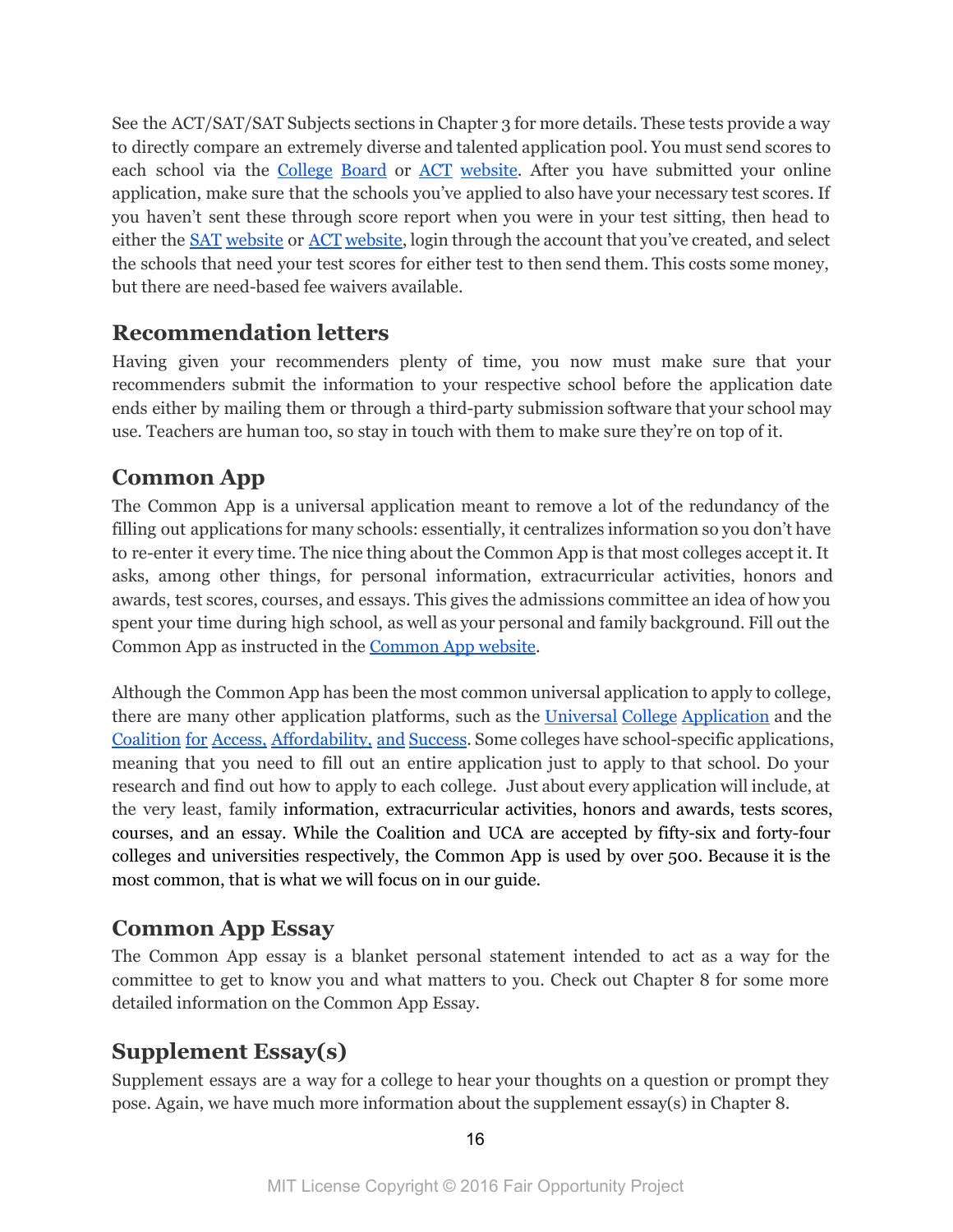### **Optional Essay**

Some schools have optional essays included in the student application. While schools say these are optional, if you're passionate about the school, do them anyway. An additional essay demonstrates interest in the school and gives admissions officers even greater insight into who you are.

### **Additional Materials**

If you're applying to a music or art program, you may also have the opportunity to submit additional information, like a recording or art portfolio.

### **School Specific Applications**

Some schools will have individual applications and will not employ the Common App. These schools are usually public universities. In this case, you will likely have to resubmit much of the information that you filled out in the Common App.

### **Merit Scholarship Deadlines**

If merit aid is offered, you'll find it listed under financial aid. We will go through what merit aid means, but know that applying for it will usually require additional essays.

#### **FAFSA**

The FAFSA is a financial aid form that you are required to fill-out regardless of the type of school you attend. It is a form created by the government to determine how much government financial aid you are eligible to receive and whether you are eligible for subsidized loans such as the Perkins and Stafford. In order to find out how much aid the government will actually give you, sit down with your parents or guardians and fill out the FAFSA together, which basically asks for information on your family's financial assets and wealth in order to gauge need.

### **CSS/Financial Aid Profile**

The CSS/Financial Aid Profile is a supplement for the FAFSA. If you're accepted into a private college that offers need-blind, need-based financial aid, the college will have to assess how much financial aid you need after accepting you. Many private colleges are need-aware, where the admissions committee takes into account how much financial aid you need while making a decision on your application. The tool that many colleges use to assess aid is the [CSS/Financial](https://student.collegeboard.org/css-financial-aid-profile) Aid [Profile](https://student.collegeboard.org/css-financial-aid-profile), which collects your family's income and assets through a secure portal. Beside all your colleges that have need aid, make sure to include the CSS/Financial Aid Profile as a requirement in the spreadsheet next to them. The profile will also charge you \$25 for the first college you apply to and \$16 for all following colleges. Importantly, colleges judge need and weigh the ability to pay differently. The CSS/College Financial Aid Profile is a way for private schools to run your data through their need estimator algorithms.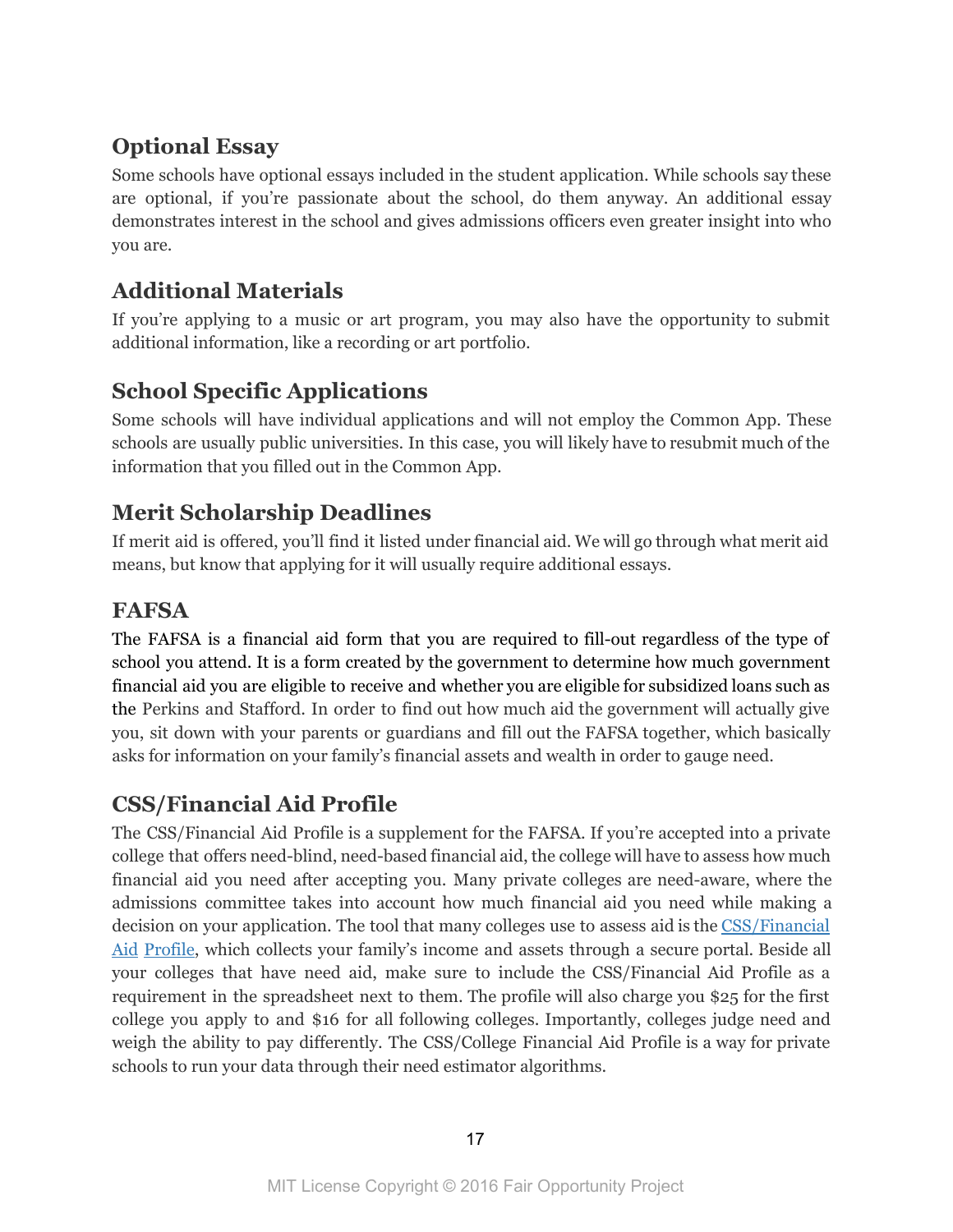#### **End of Year Transcript Submit**

At the end of the year, after you've decided where you'll go to college, you'll also need to mail in an end of year transcript to your school.

For frequently asked questions regarding the components of the college application and the importance of each component, we recommend checking out th[e](http://www.fairopportunityproject.com/book/silverturtles.pdf) [Silverturtle's](http://www.fairopportunityproject.com/book/silverturtles.pdf) Guide to SAT and [Admissions Success.](http://www.fairopportunityproject.com/book/silverturtles.pdf)

# **Chapter 8: The College Essay**

Hey you! Yeah, you! You can write an amazing college essay (or essays) and it only takes being yourself and a bit of time and thought. In reality, this is one of the most dreaded parts of the college application process, but it doesn't have to be. In fact, the writing process can be an intellectually and personally meaningful experience. It is an opportunity to reflect on how far you've come and on where you would like to go next.

Keep these few things in mind:

- 1. The essay is the first opportunity for the admissions committee to hear *from*, and not hear *about*, you. That's exciting. Colleges don't admit a list of accomplishments; they admit human beings. This is your chance to put the 'human' into the rest of your application and show admissions officers a bit more about yourself.
- 2. Unlike other parts of the application (transcripts, test scores, extracurriculars) that are set in stone by the time you get around to applying, you can tweak and improve the essay right up to the deadline.
- 3. You are the world's foremost expert on the subject of the essay: you!

The college essay is used by admissions departments primarily for three reasons:

- 1. To evaluate students' writing ability, with specific focus on developing a logical and coherent essay structure with persuasive and well-written sentences.
- 2. To learn more about the student through the topic and content of the essay.
- 3. To see what the student would contribute to the college's student body.

While there are many ways to write a successful college essay, each essay should engage with all of the three areas above. We've included helpful tips and information in this section to clarify how students should approach writing their college essays.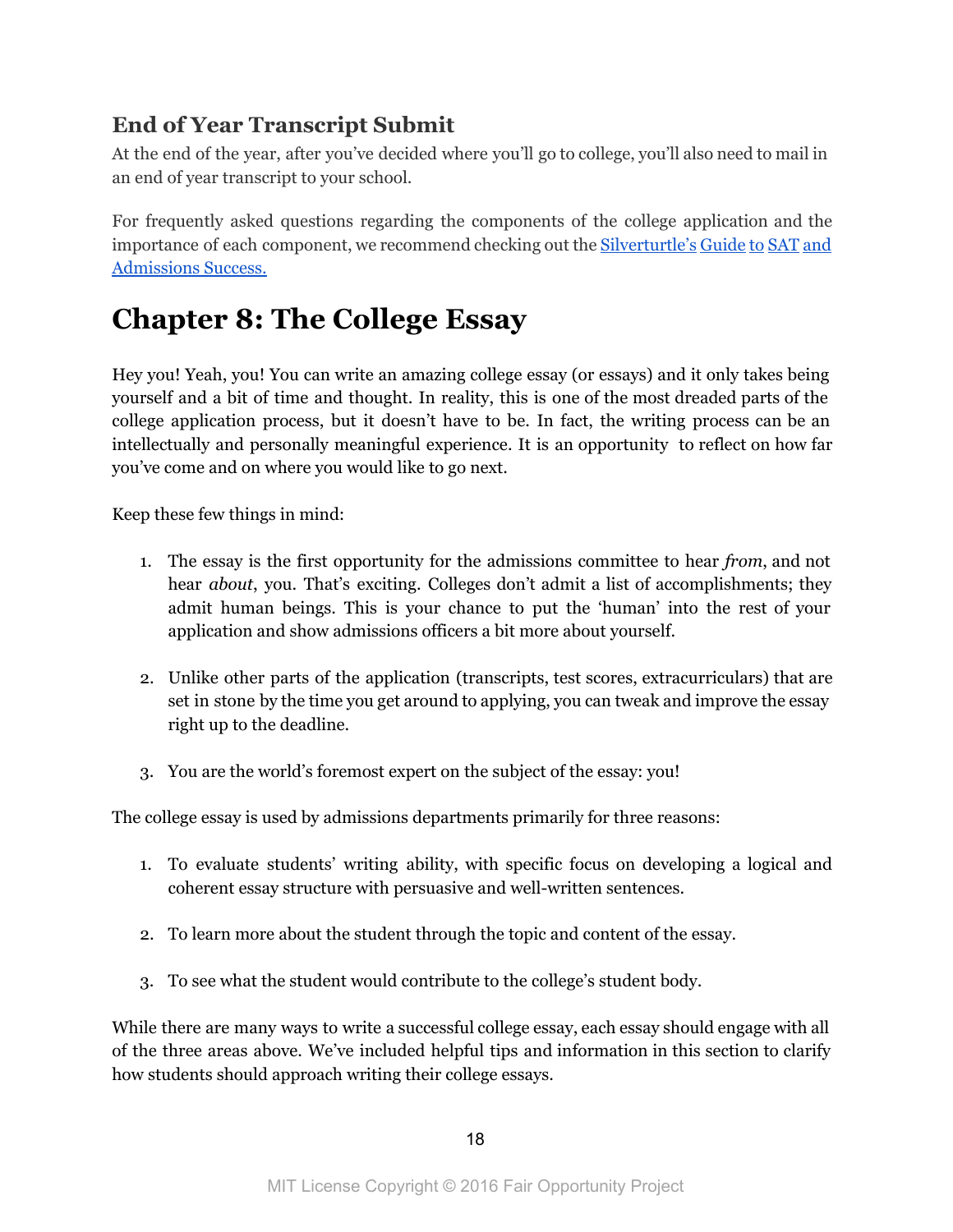We've compiled college essays that were part of successful college applications to top schools. These can be found in Section IV. But just like flipping right away to the answers of standardized tests is not the best practice, don't cheat yourself. Read the rest of this section and spend some time thinking about what you might write before skipping to these finished essays. Don't forget to jot down your ideas along the way!

#### **Types of College Essays**

#### Common Application Essay:

This essay is part of the Common Application and is strictly limited to 650 words. The Common App essay is sent to every school a student applies to through the Common App, making it even more important that this be an excellent essay. Here are a few pointers:

- 1. The Common App essay is the top brick of the pyramid that is your application. It should frame and give direction to your application by placing your scores, classes, references, and grades within a single narrative: this is who you are and where you are going.
- 2. It is often the first thing an admissions officer reads in your application. With that in mind, your Common App essay should be intriguing, persuasive, and well-written. It should excite the admissions officer about reading the rest of your application.
- 3. The Common App essay is a place to be you. If a school denies you for who you are, then you probably don't want to go there anyway.
- 4. Your Common App will be sent to every school you apply to through the Common App, so make sure that your essay is not directed at any particular school.

An excellent reference guide on the college essay is provided by [Yale.](http://admissions.yale.edu/advice-putting-together-your-application) We highly recommend checking it out for further advice.

#### Supplemental Essay:

Many schools that you apply to will require school-specific supplemental essays. Think of these as additional narratives of who you are as a person that refine, complicate and expand the profile you've sketched in the Common App essay. Again, a few pointers:

1. Avoid significant overlap between your Common App essay and your supplements. You only have the eyes and ears of admissions officers for a limited amount of time. And the 650 words of the Common App could never capture your infinite richness and complexity. So you might use the supplemental essay to show a different dimension of yourself.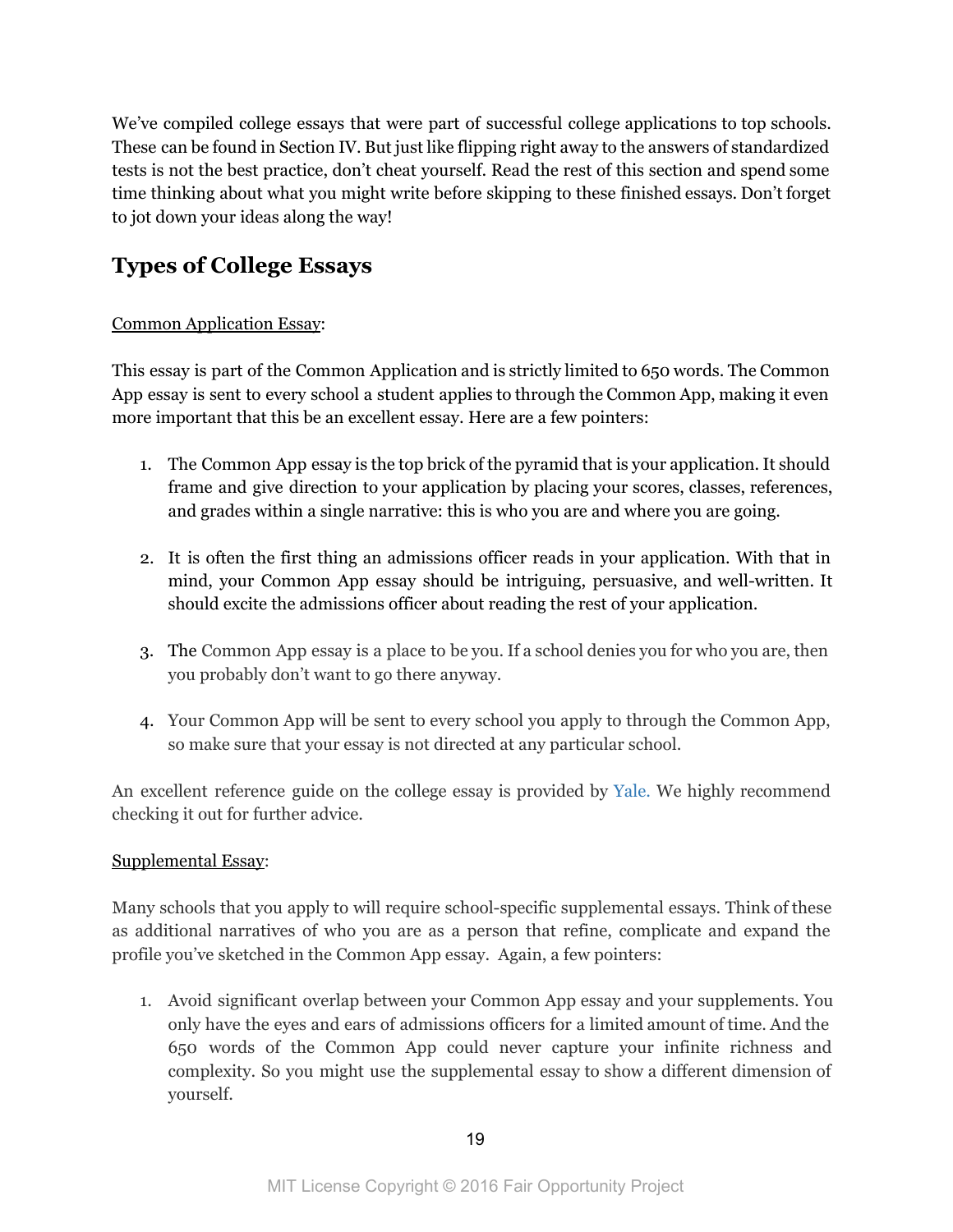- 2. This is a great time to highlight your specific interest in the school to which you are applying. Study the individual school's websites, become an expert on their school, and then demonstrate your expertise. For example, if you are passionate about journalism, you could tell a college why you are interested in exploring their journalism program. If you are interested in a particular area of study or in the work of a particular academic, you could express your desire to work with a particular department or an academic. Schools accept applicants that they believe will take great advantage of the resources they offer.
- 3. Supplemental essay questions vary. Some colleges ask slightly strange questions to give students an opportunity to demonstrate their creativity while others ask more standard questions like "Why X College or University?".

Remember: each component of the application should add an additional dimension or snapshot of you.

#### **The Topic**

Selecting the essay topic is one of the hardest parts of writing a college essay. Try a few of these things:

- 1. Start by thinking about topics that you *want* to write about. These are most likely to represent some important aspect of yourself. Even without any words on the page, the topic of a part-time job as a youth soccer referee implies that a student is probably responsible. An essay about family can indicate that family values are an important part of the student's life. Select a topic that reflects what is important to you. If you are blanking on a topic, just spend a few minutes one day jotting down whatever ideas come to mind for a potential essay. They don't have to be perfect, or even complete. Then, revisit your ideas another time with a fresh perspective.
- 2. Don't worry too much about what others are writing. There is no one way to write about, let alone to have, a meaningful experience, role, person or reflection. Avoid copying successful past essays. And, equally, avoid steering clear of so-called "clichéd topics" like playing on a sports team or writing about a late grandparent, unless you can inject some novelty into the subject. In the end, admissions officers just want to read about what you find important and meaningful.
- 3. Don't be afraid to abandon a topic and find something that works even better. Often, the success or the failure of an idea is revealed in the writing. It is completely natural and expected for your essay to undergo many shifts and changes.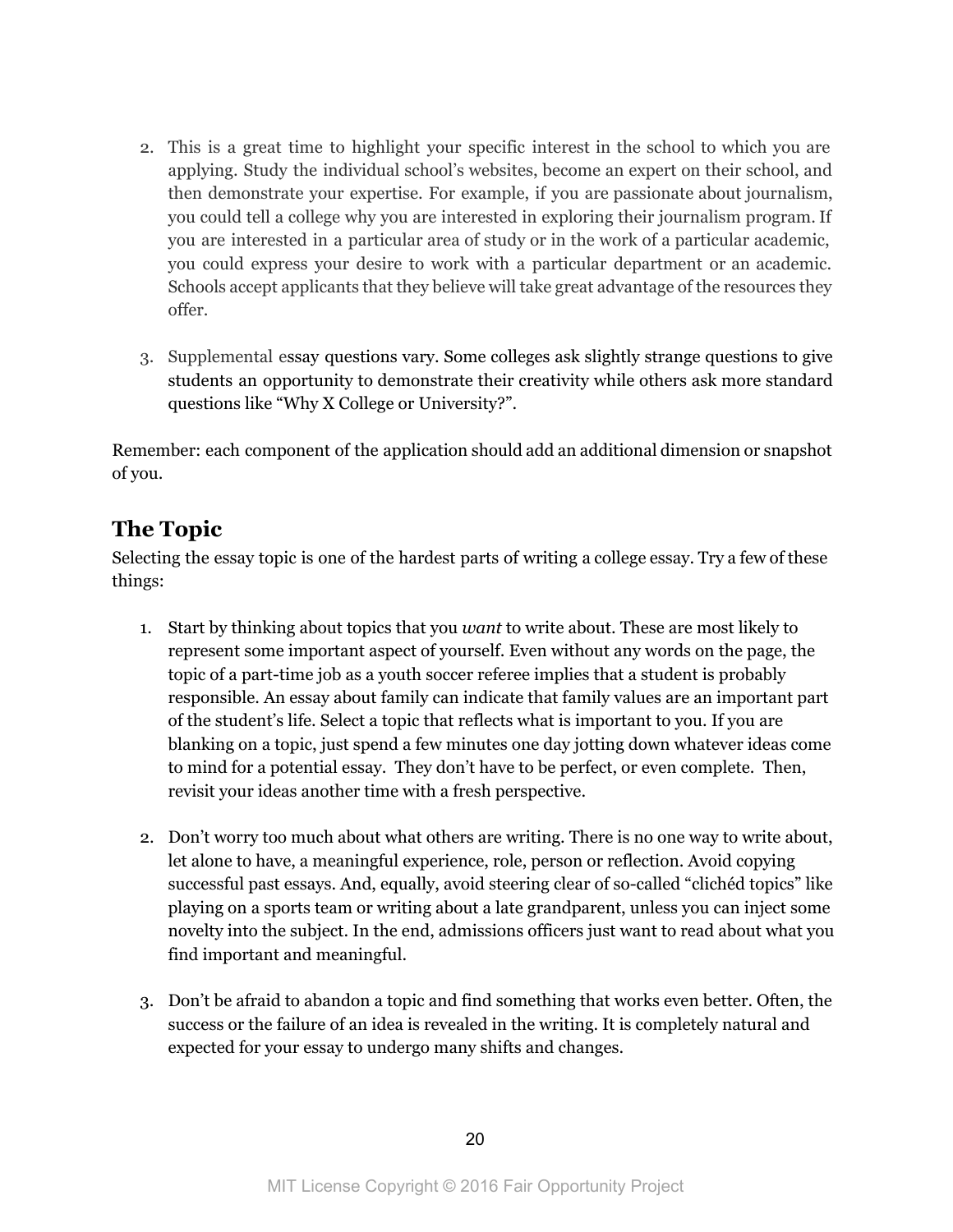4. Successful essays won't necessarily add another bullet point demonstrating academic or extracurricular success. The activities and honors list will carry this burden. Instead, focus on deepening the image the admissions committee has of you and of your character. Some of the most compelling essays are written as stories, and might describe a relationship, a meaningful time of your life, or an interest that has had an impact on you.

#### **The Tone**

In addition to the topic, the tone is important to convey your 'voice.' Most good college essays do not read like dry, academic papers you might write for a 11th grade English literature class. Instead, the college essay is a chance for students to demonstrate to colleges that they can write, while presenting certain aspects of themselves through the essay. Successful college essays can be witty, clever, touching, or even solemn. In each case, be yourself and present your voice. Typically, the tone is not overly academic and does not have an excessive number of long words from a thesaurus. Be you!

#### **The Process**

The process of writing college essays can be unlike that of writing academic essays. Writers of this guide agree that planning to spend weeks, and sometimes months, on college essays is a good idea. It probably seems like a daunting task – the essays are a weighty part of the college application and students might not know where to start. But it is one of the most important essays you'll write in your high school career, and can in fact be quite liberating. Here are some tips our writers used to go about writing their essays.

- 1. Brainstorm. Starting the essay can be the hardest part. Brainstorming about your personality traits and the characteristics you'd like the essay to illuminate is a good place to begin. If you feel comfortable, talk about your brainstorming process with people that know you well to get their feedback and help.
- 2. Get words on paper. After you have an idea of what to write about, create an outline to organize your essay and let the words flow. Do this as soon as possible. Words and sentences will often betray you: an idea that sounds promising in your head may not be so on paper. Don't worry about making it perfect. Focus on getting your ideas flowing and your thoughts on the paper. It's so much easier to cut out or change words than to be blocked about not having any writing at all.
- 3. Keep it simple. Sentences should be simple and communicate ideas clearly. Trying to fluff up sentences with fancy words is not the most effective use of space. Remember, this is a time to show traits of yours, not show how well you can look up words in a thesaurus. More fluff means less you!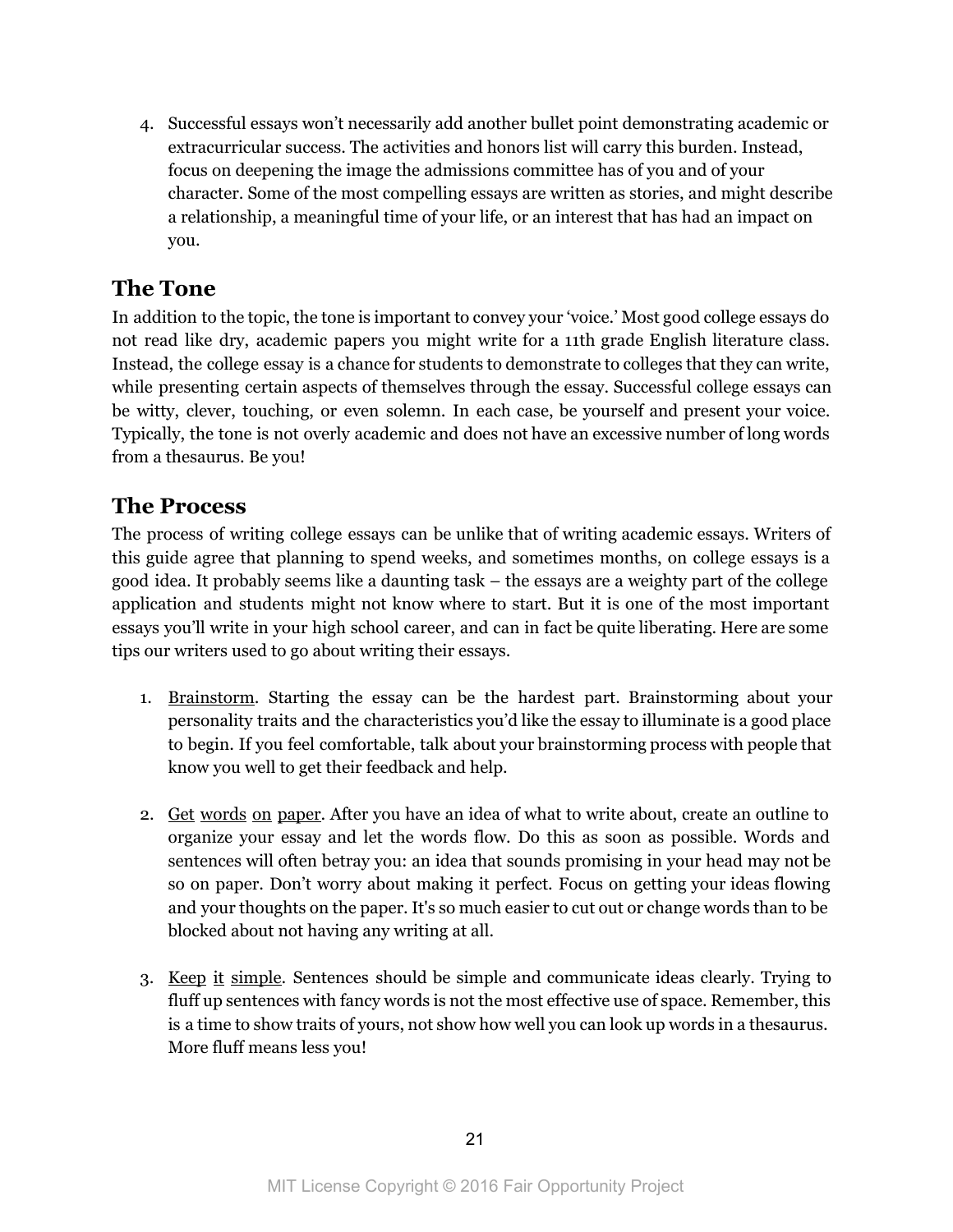- 4. Put yourself in the college's position. Ultimately, colleges want to accept students that are going to graduate and be successful in the world after graduation. It is vital for you to present yourself as someone that can think critically, who loves to learn, and has passion for something.
- 5. Show don't tell. You should convey your characteristics through experiences or reflection instead of through explicit statements. In order for you to demonstrate that you are intellectually curious, it is better to describe an example of the student being intellectually curious instead of openly stating "I am intellectually curious."
- 6. Balance use of imagery. Most sentences should contribute to the goal of displaying characteristics. Imagery can be important to 'set the stage', but don't go overboard. Vividly describing scenes only furthers the first goal of the college essay - making it clear that the student is a competent writer. But overwriting can be off-putting in its own way.
- 7. Use the essay to say what your application can't. The essay is the chance for you to communicate what the test scores, lists of extracurriculars, and awards cannot. Colleges want to learn what makes you unique. Imagine sitting with the college admissions officer and responding to the question "What else do I need to know?" The essay should reflect some response to this question.
- 8. Stay humble. Avoid drawing easy conclusions and forcing "satisfying" conclusions. You will likely have many different and complex feelings, questions and thoughts about the subject of your essay. Keep an optimistic outlook, but your essay need not resolve these tensions in one grand epiphany. The conclusion you reach is less important than the thinking – your thinking – that led to it.

#### **The Review**

A commonly cited quotation in college writing classes is: "There is no such thing as good writing, only good rewriting." This quotation certainly applies to the college essay and is why it is vitally important to start writing early. Once you think you've written everything, proofread it and proofread it again. Save copies of rough drafts and try different ideas out in new copies. Then you can reread and decide what draft you think is more effective at accomplishing the goals of a college essay. Once you think your essay is ready to submit, work with a teacher, parent, or mentor to go through your essays to seek out the grammatical mistakes that you might have missed. Don't have a committee write your essay, but do get a couple of trusted voices in the process to ensure that the essays represent you. Here are four tools that can help students improve their essay:

1. Use a spelling and grammar check. Most word processors like Microsoft Word have features to review spelling and grammar.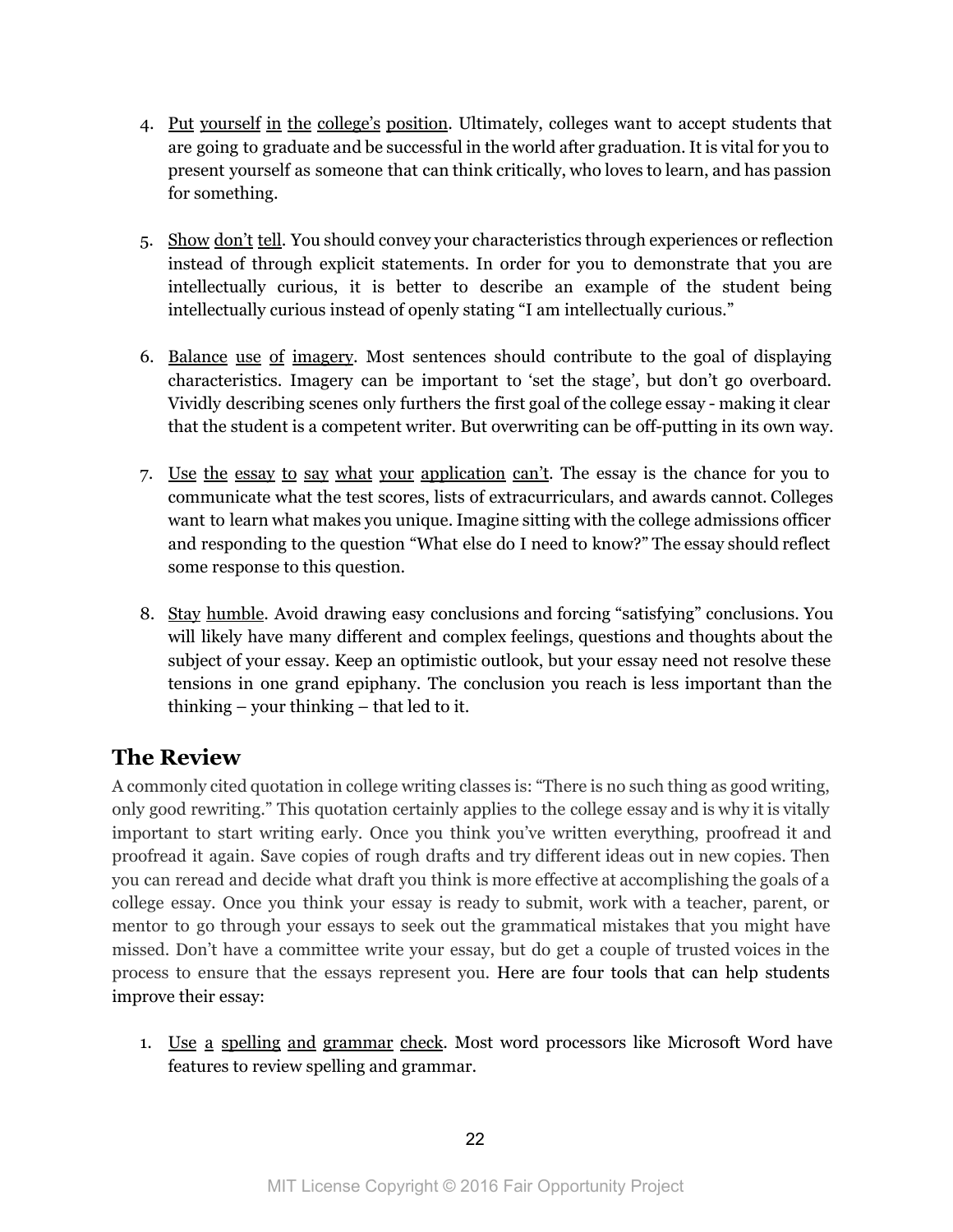- 2. Have the computer read the essay back. Most computers have a feature of text-to-speech' with which the computer can read an essay to the student. This is an excellent way to catch errors and improve the flow of the essay. As an alternative strategy, read the essay to yourself in front of a mirror to accomplish the same end.
- 3. Print-and-review. It can be helpful to print out the essay to make hand-written edits. Having a hard-copy of your paper can be great to read while on the bus, subway, or anytime that you have 5 minutes to review. Just make sure to recycle all of that paper when you're done!
- 4. Teacher and counselor review. Once you are satisfied with the essay, feedback from teachers and/or counselors can be helpful. Feedback from people you trust, who know you well, can significantly improve your essay.

The principles in this chapter aim to provide useful information to help students improve their college essays. Examples of successful essays can be found in Section III of the book.

## **Chapter 9: Your Interview**

The intent of the college interview is for the school to 'meet' you. By getting interviewed, you get the opportunity to show who you are. This interview is not designed to assess whether or not you'll be accepted, but present a picture of you that hopefully will be consistent with all your other application materials. Additionally, this interview might be the only time someone from the college/university has a chance to meet you personally, so this is the moment to present who you are as a person in addition to your resume.

Schools have different approaches to the interview. While many rely on local alumni to conduct the interview, some places offer on-campus interviews with admission officers. You should go onto the school's admissions website to find out how the school coordinates interviews. In some cases, you will be contacted for an interview by an alumnus over the phone or by email. With alumni interviews, the interview truly 'begins' with the initial contact with the alum. Give a strong first impression by acting professionally: communicate clearly and confidently while you find a time for the interview. Respond to all phone calls and emails within 24 hours. If sending an email, be sure to proofread for grammatical mistakes. If speaking over the phone, remember to write down the date and time or ask for the interview to send a followup email. In either case, you can ask the interviewer if it would be appropriate to bring your resume to the interview. Demonstrating responsibility and care for organization will make a positive impact.

Before the interview, do your homework! Re-familiarize yourself with the school. Spend time on its website. If you have friends at that school, talk to them. Chat with a guidance counselor. Learn about what the school offers that relates to your academic, extracurricular, or social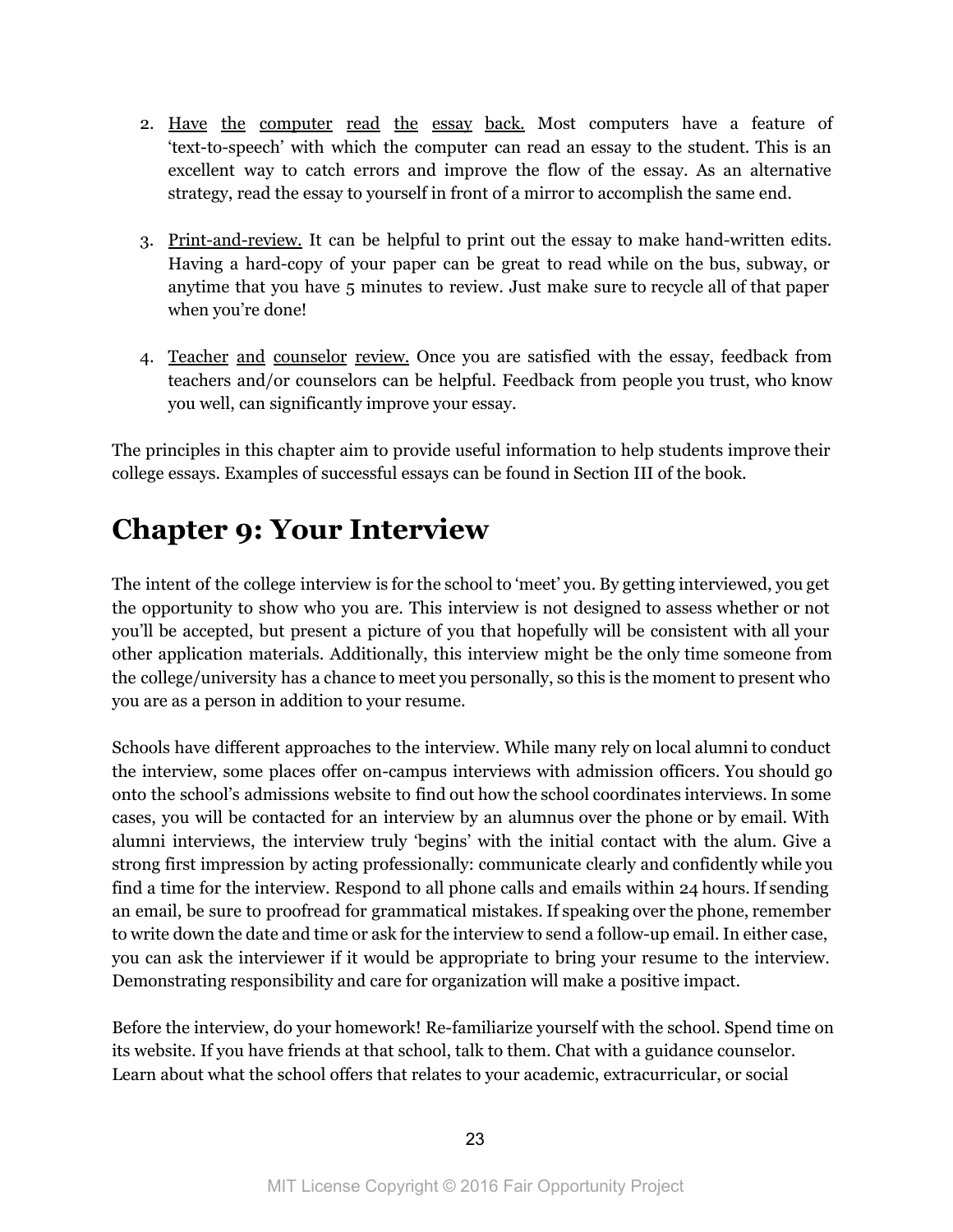interests. Research some relevant classes and professors. The more you can talk about the school, why you want to go, and why you'd be a good fit, the better.

When the interview comes, the most important thing to remember is to relax, take a deep breath, and be yourself. Yes that's cliche, but it's true! You should feel no pressure to act out of character. This is not a test. The interview is really supposed to be an easy, freeflowing conversation meant for the interviewer to learn about you, your story, and your interests in the school. The talk is meant for you to strut your stuff and demonstrate how special you are! While you don't want to sound arrogant, don't be afraid to discuss your accomplishments and your passions. However, that can be quite difficult, so here are a few tips:

- **Arrive on time or a little early**. Showing up a few minutes early would not hurt, but don't get there too early! Aim to get to the location 5-10 minutes before the appointed time.
- **When meeting your interviewer, politely introduce yourself**. Be warm, friendly and confident, even if you're not feeling that way.
- Make an effort to **make eye contact with your interviewer**, especially when speaking.
- **Be an active listener**
- **Speak slowly**. Many people get nervous and talk too quickly.
- Avoid using filler words (like, um, uh, er, y'know)
- **Don't spend too much time on any one subject**. Most interviews last between 30 and 60 minutes, but some can be even shorter. Make sure things move along and you don't run out of time to discuss something.
- **Ask your interviewer questions.** If there is time and/or if your interviewer offers, asking good questions can show that you truly have a vested interest in the school.
- **Leave a good final impression**. Thank the interviewer and shake the person's hand while making eye contact. When you get home, send a note or email to your interviewer (see below for further instructions).

Again, the interview should be viewed as it is: a chat about you and about a college or university you hope to attend with an adult who wants to get to know you. Remember, these people are either volunteering their time or get paid to do this, so they really enjoy it!

If this makes you nervous, then practice! Ask a friend or a guidance counselor or a family member. Practicing will help. If you don't have anyone to practice with, then consider thinking about the following questions:

- Why do you want to go to X University?
- What do you want to study at X College?
- What are some of the extracurricular activities you do? Why do you do them?
- What is your favorite book, and why?
- Who is someone you look up to? Why?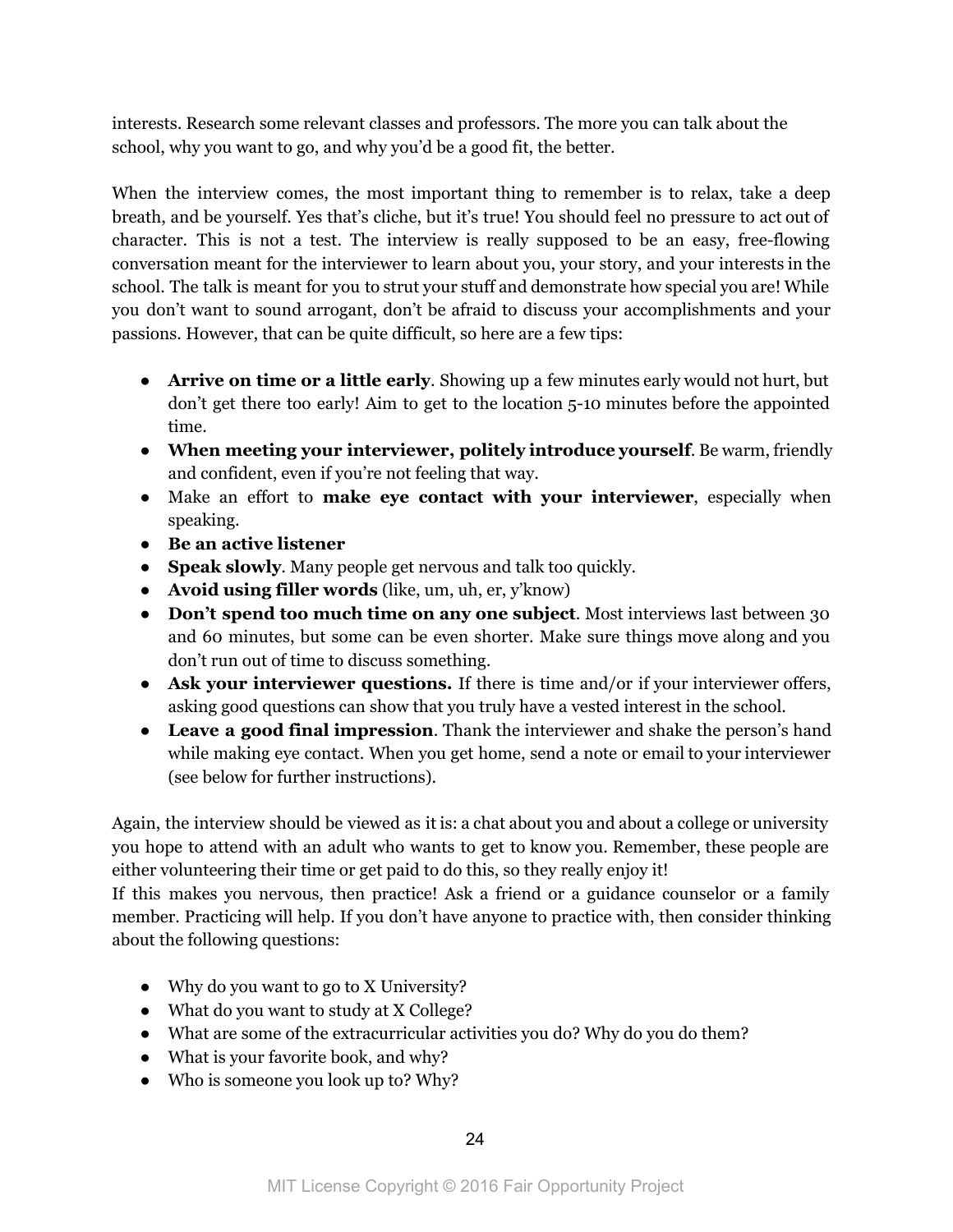After the interview, the interviewers fill out a form about the experience considering how you'd do at the school.

#### **What to Wear**

Unless told otherwise, wear business casual attire for the interview. Be comfortable in your clothing, and adjust your attire based on the venue of the interview. Under no circumstances should you wear t-shirts, shorts or torn clothing. [Here's a site with what](https://signeteducation.com/blog/what-to-wear-to-a-college-interview) business casual means.

### **What to Bring**

If your interviewer asks you to bring a resume, then make sure to have it on hand. It's usually best to bring the resume in a professional-looking folder, manila, or something else. In addition, bring a pen and paper to take notes for yourself.

#### **Questions to Ask**

Although the interviewers will inevitably ask you some questions, you should also ask questions. Come prepared with a question or two to ask the interviewer that will reflect your familiarity with the school. Be able to ask the interviewer about some interest of yours and how it is covered at the school, e.g. studying abroad, club sports, theater productions, internships, a particular area of study. Moreover, everyone likes to talk about themselves, so if this is an alumni interview, feel free to ask about the interviewer's experiences at the school. Here are some possible questions:

- 1. What were you involved in at X University?
- 2. Do you stay in touch with friends from college?
- 3. Who were your favorite professors?
- 4. What did you do during high school?
- 5. What was your favorite class at X University?
- 6. Do you have a favorite book or book recommendations?
- 7. What was a favorite memory from your time in college?

#### **Thank You Note**

As an act of courtesy, it is nice to send each interviewer a thank you note, usually within 24 hours of the interview. It should be a handwritten note or well-written email. You should thank the interviewer for meeting with you, refer to something that happened during the conversation, and express how excited you are about attending the school. Here is a rough example of a thank you note, to be amended to your own personal voice:

#### *Dear Ms. Smith,*

*Thank you for interviewing me on Tuesday afternoon. I really enjoyed speaking to you about your experiences at the University of Chicago and particularly liked your story of meeting Milton Friedman. I still can't believe you got to chat with him. I also appreciated your book*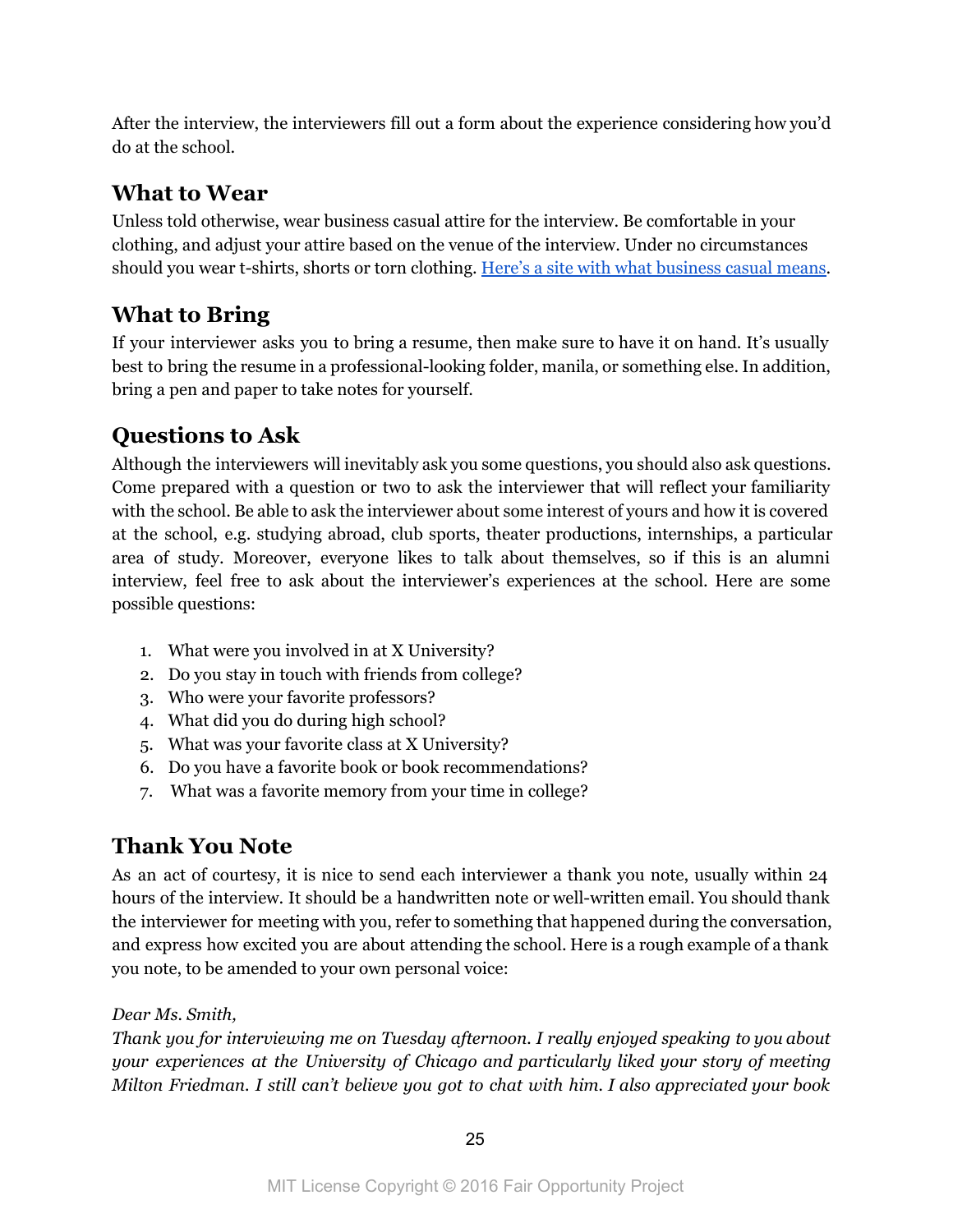*recommendation. I've already ordered Catch-22 and look forward to reading it over the next few weeks.*

*Our conversation confirmed why I'm so excited about going to the University of Chicago. I will let you know of my admissions result as soon as I am notified.*

*Thanks again! Sincerely, John*

# **Chapter 10: Update Letter**

If something worthwhile occurs between when you submit your application and when they notify you of your admissions results, we suggest writing a letter to the colleges to which you're applying to update them and let them know that you're still seriously considering attending the school if accepted. We recommend doing this after application submission and of course before decision day. It is useful to send the colleges that you applied to an update letter during early November for Early Admissions and during mid-February for regular admissions.

### **What to update them on**

- 1. Extracurriculars
- 2. New projects
- 3. Awards
- 4. Acceptances at other schools let them know you're wanted!

### **Example Update Letter #1**

*Luke Heine Cloquet Senior High Cloquet, MN, 55720 Regular Decision February Update*

*Greetings X,*

*As promised, this is the update to my previous letter for inclusion in my application. As I'm sure you* also have quite the "to-do-list," I kept it short for your convenience, not because of a *lack of interest. Before you even begin, thanks for your time. It means a lot!*

*Since our last conversation, as far as scholarships go, I was fortunate enough to earn the Minnesota High School League's Arts, Athletics, and Academics award (awarded to students excelling in all those subjects) for Section 7AA. This is the first time anyone from my school has won it in eight years, and—as I am advancing to state in the competition—I*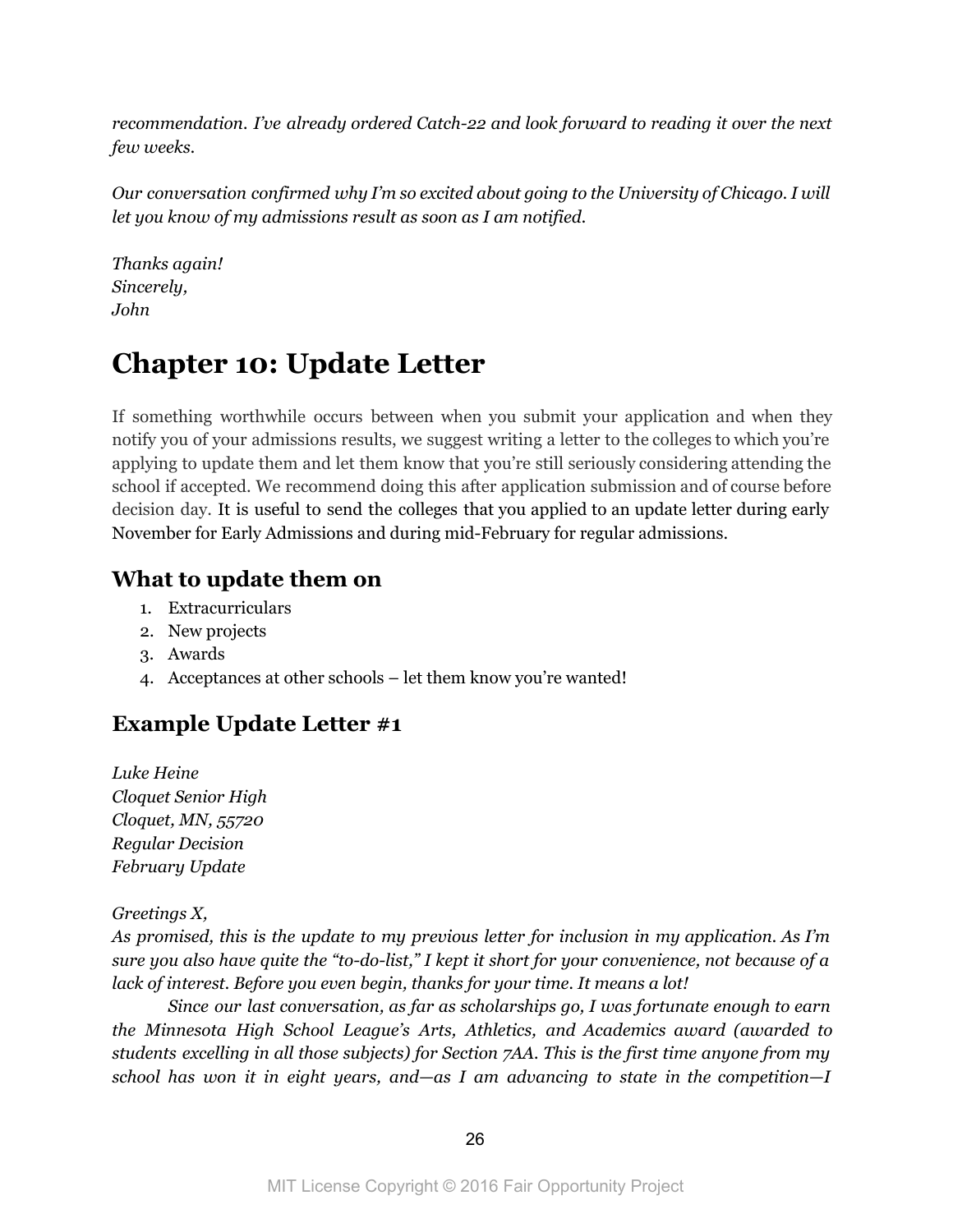*cautiously hope to be the first individual ever from Cloquet to win Minnesota. We'll see what becomes of it.*

*Additionally, I also won Northern Minnesota's "Most Valuable Student Award" through* the Elks Society, so I'll also have the opportunity to compete for state in that. On a side note, *the AXA Achievement Awards has not yet separated their national winners from their finalists, so I unfortunately have no news or updates on that end. I wish I did!*

*Avoiding the information expressed through my midterm transcript (I think you will* like what you see), I want to spend the rest of this letter quickly updating you on this year's *Northland Frisbee Invite, the nonprofit Ultimate Frisbee Tournament I run. So far, I've reserved nine fields, signed another DJ for the event, distributed 500 of the 1,500 stickers, and poured hours into working on the website. As far as the website goes, except for a few aesthetic tweaks (while it may work for Nike, I think our site has too many greyscale hues), it's completed. Also, some friends got the twitter integration working, so, when officially launched, one can simply attach #northlandfrisbee to a tweet, and it will transfer all tagged content to our website's homepage. Finally, as far as other NFI developments go, I'm now working on shirt, poster, and banner designs, opening up another contest for local artists, and gearing up to sign sponsors.*

*It should be a busy spring, but I'm sure you know how that goes. Thanks for your time. And, I hope to see you next fall. Sincerely,*

*Luke*

#### **Example Update Letter #2**

*Dear Mr. X,*

*I am writing this letter to express my genuine interest in attending Ohio Wesleyan University next fall.*

*Since I submitted my application in December, I have undertaken more responsibilities and continued to focus on my academic success. Backpacks for Peru, an organization I founded to contribute to my older sister's community service mission trips, has become a Non Profit Corporation* and *will* become an annual event. As Co-Captain of my varsity tennis team, I have led my team to a 2nd place ranking in our district, a 9th place ranking in the state, and a *qualification for the state championship tournament. I am also now an Opinions Editor for our school's studentrun website, StudentConnect, and I have qualified for FBLA States in economics after I took my district's economics test on January 16th. Furthermore, I was just notified that I am a CocaCola Scholars Program Finalist (selected out of 90,000 applicants and 2,200 semifinalists). All the while, I have excelled in my IB requirements—4,000 word Extended Essay (I wrote mine on death imagery in T.S. Eliot's poetry) and various IB internal assessments—while, as evident in my midyear report, earning straight "A's" for the first two semesters.*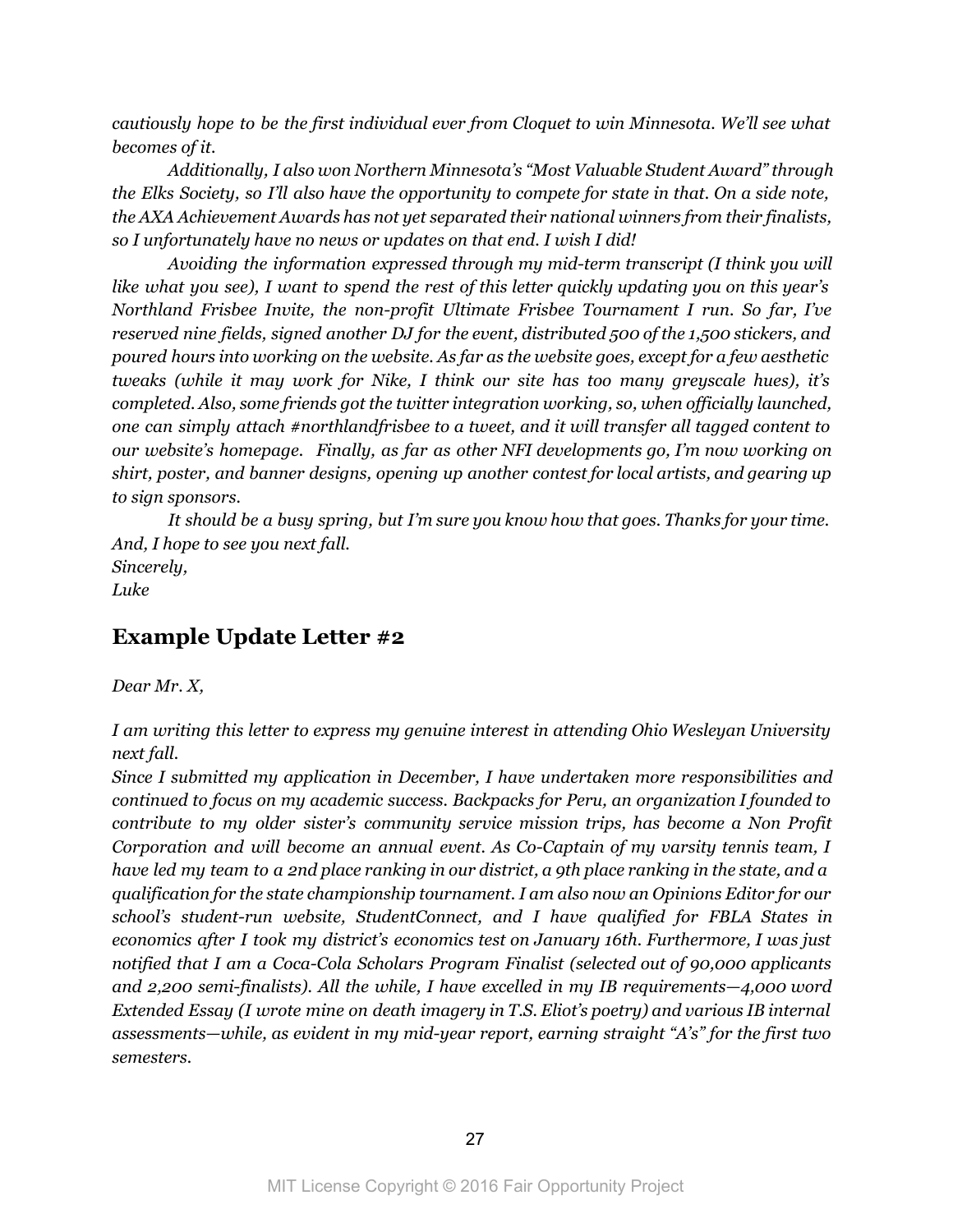*Ohio Wesleyan is my topchoice school. Ohio Wesleyan's mathematics program is ideal for me because its strong faculty, notably Professor X and Professor X, would offer me chances to learn and research under the pioneers in the fields. This program, paired with Ohio Wesleyan's flexible curriculum, would enable me to combine complex mathematics and a broad foundation in the liberal arts. However, most importantly, the people there will embolden me to learn through interaction—discussions that are intellectually stimulated, vitalized, and passionate.*

I hope to act on my sincere desire to be a part of, and contribute to, Ohio Wesleyan's dynamic *campus next fall.*

*Thank you for your consideration! Please contact me if there are any questions about my application I would even prefer to convey my thoughts, ideals, achievements, and passions in a more personal manner.*

*Kind Regards,*

*X Ohio Wesleyan Hopeful '18*

## **Chapter 11: Post Submission**

Once you have submitted your application, you'll eventually hear from the colleges. Acceptance or rejection are straightforward outcomes, but what do you do about the waitlist? If you get on the waitlist, just assume that you won't get in but do select to be further considered. Students do get in off the waitlist, but by assuming that you won't, it'll be a pleasant surprise over an unexpected disappointment. If you are placed on a waitlist, we recommend sending a letter to the school saying that you're still invested and seriously considering attending if the school grants you admission.

If you're accepted to multiple schools, and the school you want to attend didn't give you the aid that you were looking for, don't be shy to let your school know that you've been accepted at other universities that – if true – have given you better aid. A simple letter like this could be worth thousands of extra dollars in aid.

#### **How to decide**

Choosing the college you'll attend can no doubt be difficult when given multiple acceptances.

Make sure you have an idea of what each school will cost you. Know that financial aid packages are rarely static: in the case that you don't feel the aid offered meets your need, students who appeal to the school have been known to receive more generous allotments. Though it's not

28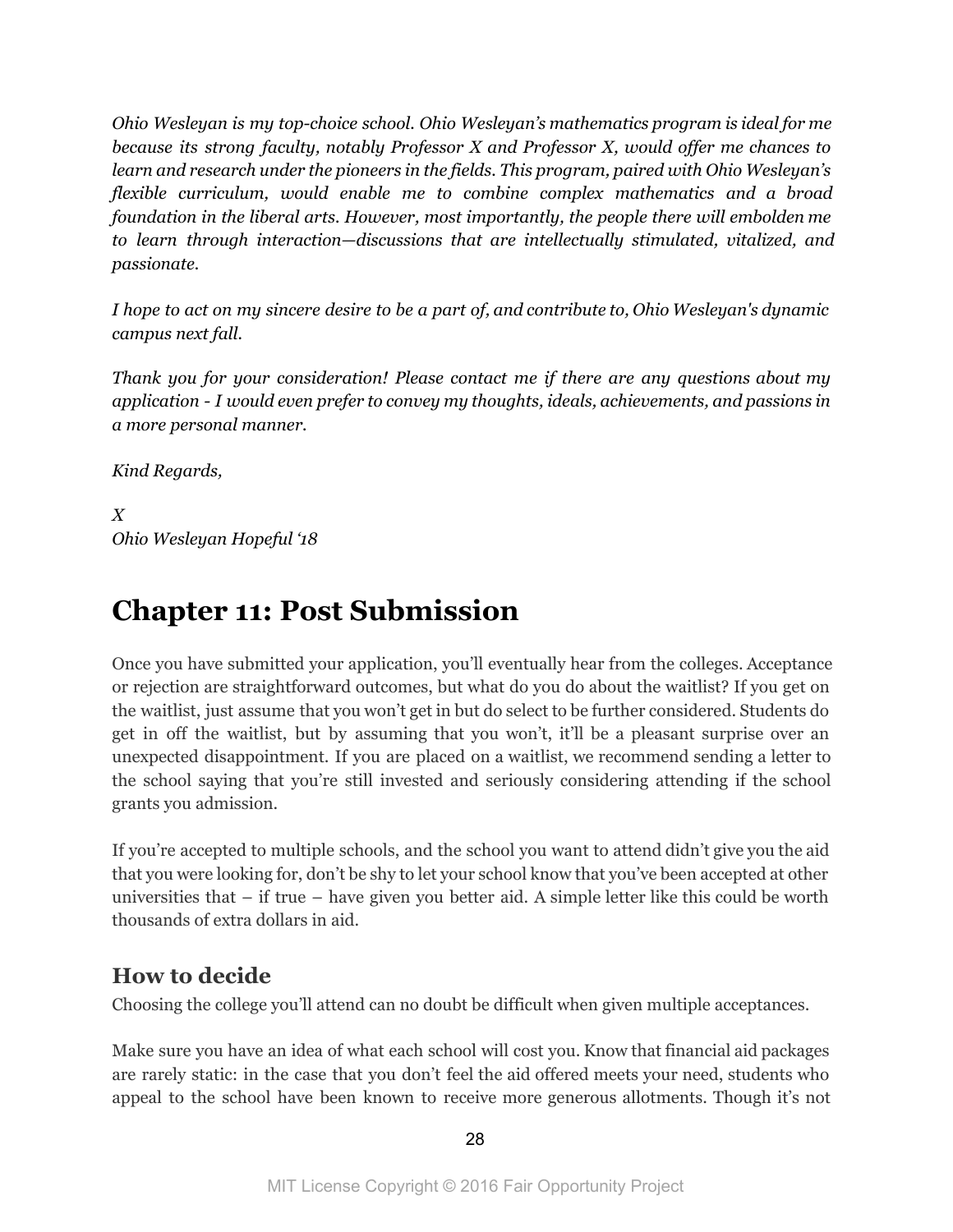entirely common, admissions officers have the ability to increase a students' aid package, especially if, for instance, a family has received a higher offer from a comparable school or if a family's situation has changed in some way. Keep this in mind as you evaluate your offers during the month of April; admissions and financial aid officers should be readily available to field questions and discuss your personal financial situation.

Many students like to refer back to that original list of values you created before you applied to schools in order to reevaluate the options you now have. Think about the reasons you have for pursuing a college education, what you plan to do with your degree, and which institution would prepare you the best to achieve your goals. With this information on hand, many find it helpful to think about where you would regret not going most, as that may give you insight on where you'd like to go most.

For many, however, the "correct" choice can't be found on a spreadsheet or list. It is often, at its core, a gut decision. Where you'd most want to spend the next four years of your life is often a very personal decision, one only you can make for yourself. There is no right or wrong set of criteria for choosing the college that is best for you; pay attention to the advice of those closest to you (but don't be afraid to disregard it!). Through your hard work, you've earned your right to a decision only you can make.

One of the best ways to tease out what "feels right" is attending the admitted students day(s) at the schools to which you were admitted. A number of colleges and universities host multi-day programs on campus with the purpose of selling admitted students (you) on the experience they have to offer. You should definitely attend these programs if you can. Call the school to see if it offers financial aid for the travel cost. It's important to keep in mind that these programs are primarily focused on selling you on the school. Be sure to enjoy yourself as you collect information on these schools by visiting classes, speaking with professors, and talking to students about their experiences. Even if you already visited as a prospective student/applicant, often being on campus as an admitted student has an entirely different feel to it. Your experiences at admitted students weekends will likely aid in your search for the right college.

One somewhat odd yet extremely effective method of choosing the school that feels right is listening to your gut when people whom you don't know well give you advice on where to go. When we receive advice from those whom we respect and who know us well (e.g. parents, teachers, mentors and friends), they tend to have inherent biases and ideas of what's best for us that may not line up with our true feelings. It's often easy to agree with these people in the moment, even though they may not know what's best for us. Listening to your gut when you hear the advice of total strangers (e.g. the people you meet touring schools, friends of friends who hear about your decision) can often be a good way of assessing your deep-seated feelings about where you would be happiest. Often, your off-the-cuff reaction to the advice you've been given is a good indicator of where you at your gut level feel you belong.

Know that any decision you make might feel right in the moment, and wrong the next day or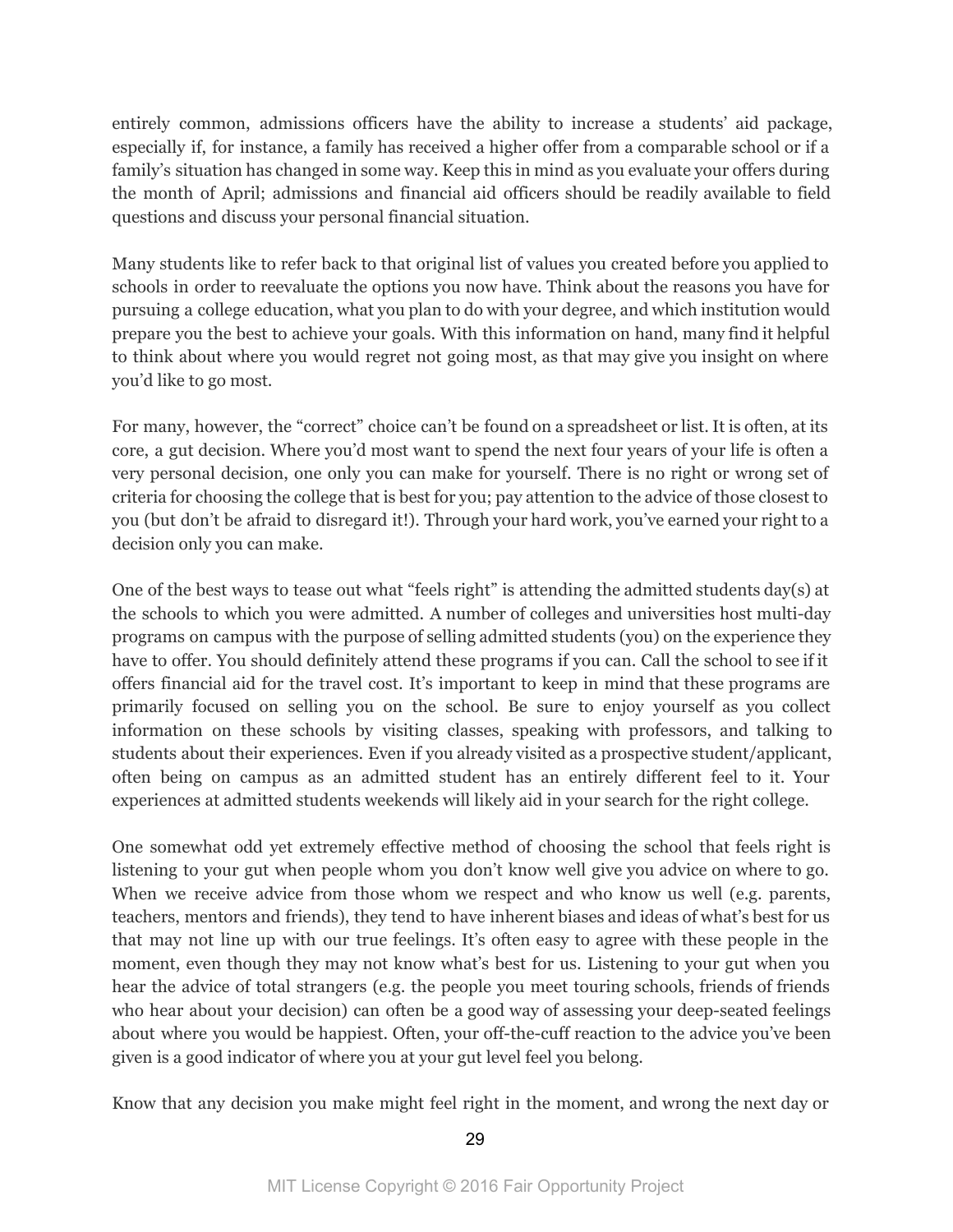over the summer after senior year. Accept this as an inevitability. Every institution has its pros and cons; you're bound to feel unhappy about some things at the institution you do chose, and miss out on some of the great offerings at the one you don't. However, as many students report, if you go with your gut decision, you'll almost certainly feel you made the right decision in the end.

#### **Reflecting on the college application process**

Now that you're finished with your college applications and decisions, don't forget to take a moment to reflect and appreciate all that this process has given you. You were a very different person when you first began looking at colleges! Though the process is often thought of as a chore thrust upon stressed out 17- and 18-year-olds, it's important to recognize how much of a learning and growing experience it can be. You should feel a sense of accomplishment for all that you've achieved and all that you've learned about yourself along the way.

### **After Decision**

After you've accepted where you're attending, many schools will have you make a deposit to confirm your place in the class. Just hit this date, and you'll be fine. Upon acceptance to some universities, they may also ask you to do placement tests for your own guidance of what classes to take. Do them, and you'll be fine.

#### **Do a first year program**

In addition, you may have the opportunity to attend a pre-orientation program. Many college-age students write that their pre-orientation program was one of the best things they've ever done. It will set you up with a great group of friends right out of the gate.

### **Connect, Don't Compare**

Once you're in college you'll find people dramatically different from you and better than you in many things. Instead of feeling intimidated by this, having other students more skilled in some areas than you -- you'll be more skilled in others -- is a tremendous opportunity to learn from each other. While connecting instead of comparing with your peers may seem like obvious advice now, make sure to keep it in mind when you enter college. Your peers will probably be the best experience of your college process, so make sure that you embrace them.

### **Explore**

When you get to school, try a bunch of stuff out and don't be afraid to quit the things that don't capture your interest. As a freshman, you're going to be hit by all sorts of information about joining clubs or getting involved in activities. Our advice here is to explore all that may interest you, but feel free to cut them as soon as you feel you're not getting a lot out of it. By doing this you'll meet a variety of people from all different types of backgrounds, who can become close friends even if you choose not to stick with the activity. This is your time to sample what's possible; enjoy it!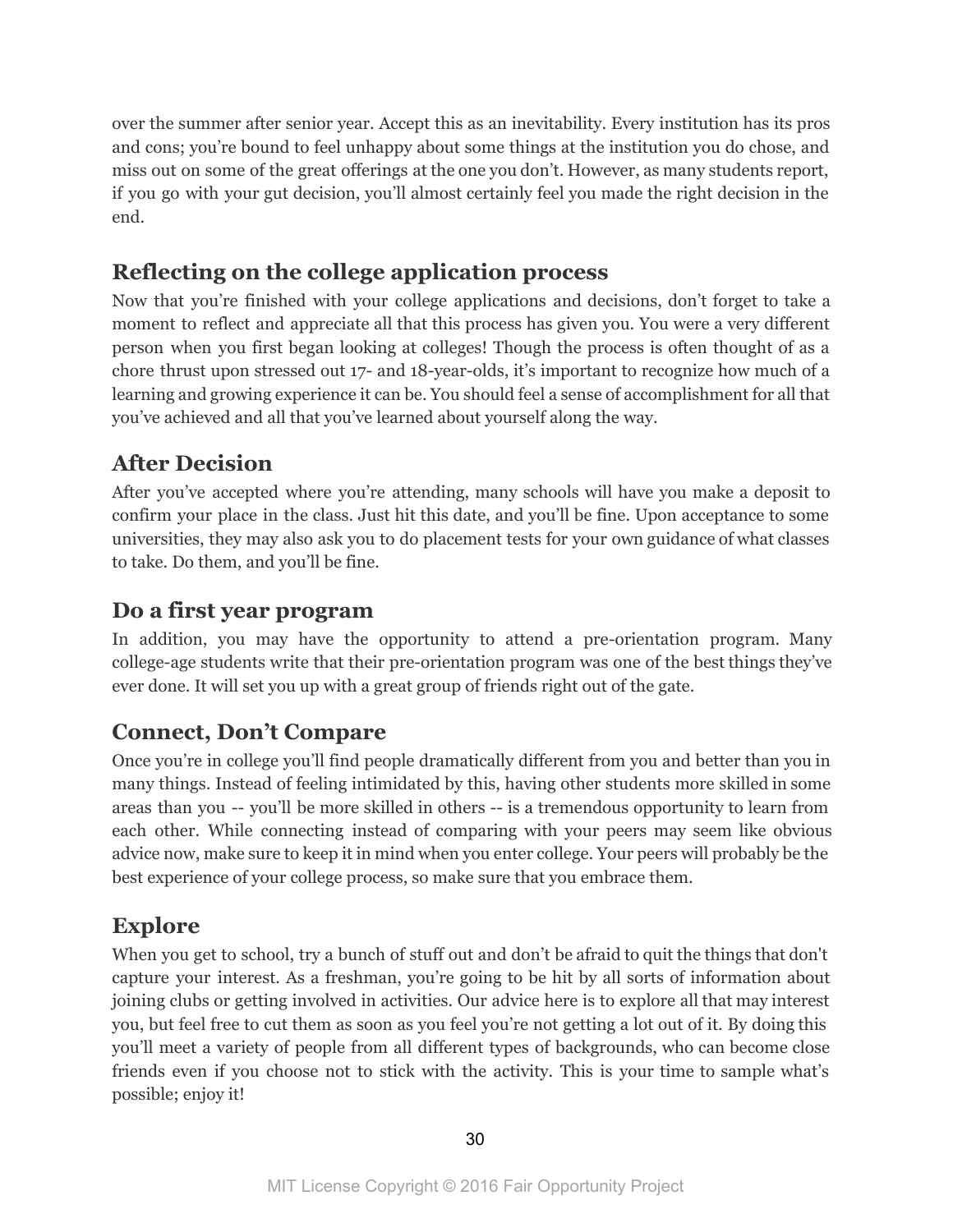31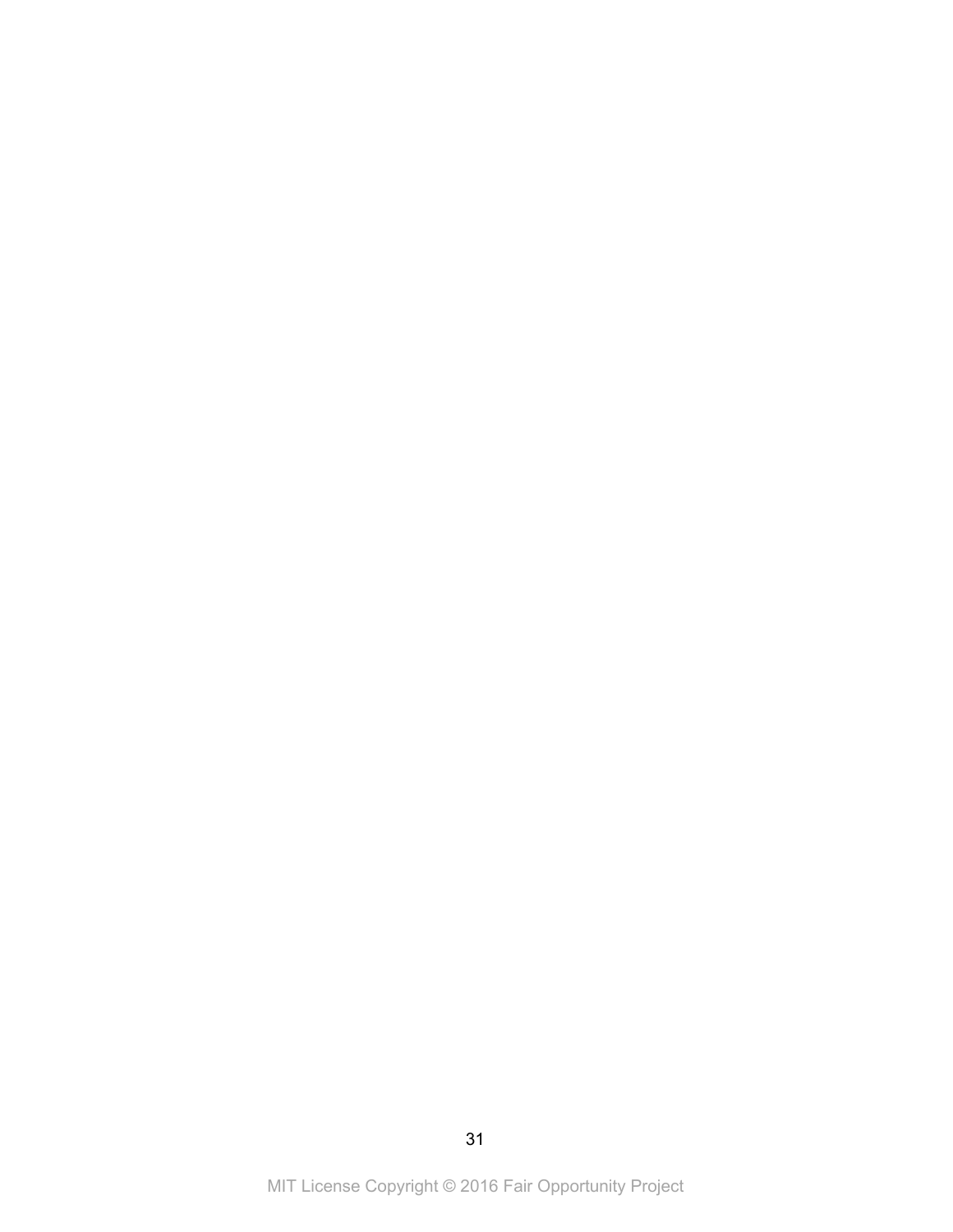# **AFFORDING COLLEGE**

College is expensive…but there are ways to make it affordable. As the cost to attend college has skyrocketed, being able to afford it has become paramount in the application process. In order to do so, students should use a mix of institutional, outside, and federal aid, and understand that a college will rarely cost you what they advertise. Some of the most affordable schools – Harvard, Stanford – initially appear obscenely expensive, but despite an annual cost of ~\$60,000, 90% of U.S. students would find Harvard's financial aid makes college more affordable than their public option. You should tap into as many resources as possible to get funding for college, and we hope to help you understand and find them.

# **Chapter 12: Financial Aid**

The most common resource to afford college is financial aid. This is a combination of money that the government agrees to pay and the amount the college you'll be attending agrees to pay for your school. Nailing down how much a university costs will require understanding the tools that are available, but in order to do that, we need to understand the types of aid offered.

### **Institutional Aid for College**

1. Need. Need aid is given by a university to ensure that a student can attend. Some schools, especially private colleges and universities, will note that they meet students' financial needs through need-based aid, meaning that if you are accepted to that school, the school will assess your need through financial statements, usually submitted through the CSS/Financial Aid Profile, and will fully provide the aid that you're deemed to need. *Be cautious, though.* Definitions of 'full need,' however, vary dramatically per school. Luckily you can get an assessment of how much they cost through a need-based calculator, covered later in this guide. Many of these schools also employ 'need-blind' admittance, meaning that the school does not weigh your ability to pay for tuition in the application process. Need-blind financial aid packages also assume that you'll be working over the summer and school year and factor those earnings into their award amounts.

2. Merit. Many schools, public and private, offer merit aid that is given to students based on their academic qualifications or ability to meet some desired outcome. By analogy, this would be considered in line with a traditional scholarship, that because a student does 'X' exceptionally well, the school will give them 'Y' (hence, merit). A good example of this is the University of Alabama, which offers a [f](http://scholarships.ua.edu/types/out-of-state.html)ull tuition [scholarship](http://scholarships.ua.edu/types/out-of-state.html) to students who have scored over a 32 on their ACT along with having over a 3.5 GPA. Merit aid may be automatically awarded or applied for through separate applications. Make sure you know whether merit aid is offered at your school so that you don't miss the deadlines – usually accessible through the financial aid portion of a college's website.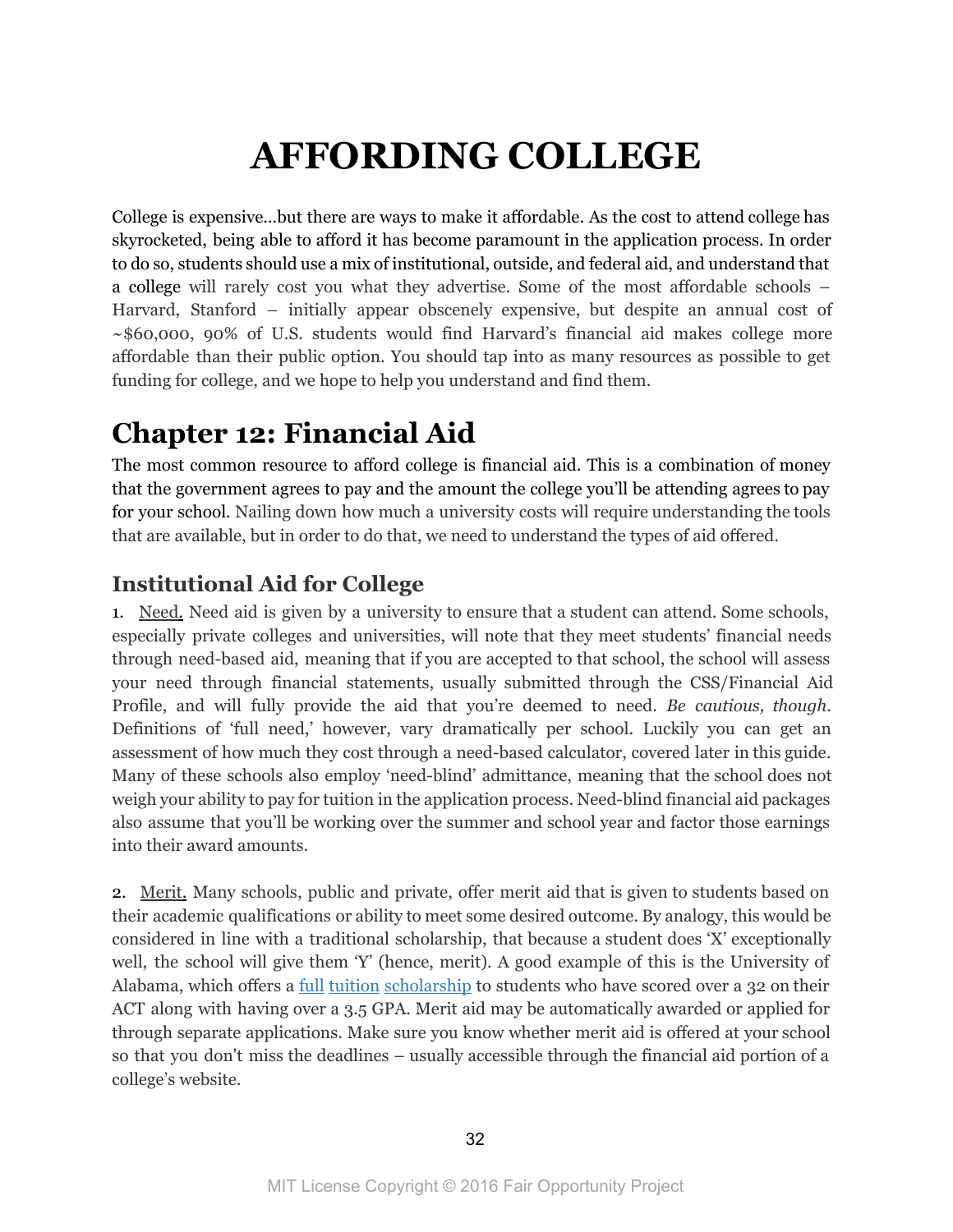3. Federal Aid. Depending on family income, federal financial options exist for students. Perkins and Stafford Loans are subsidized government student loans that your FAFSA financial aid report will determine whether you're eligible to receive. For more information on federal aid, here is [helpful resource.](http://www.understandingfafsa.org/)

4. Student Loans. As you might have heard, student debt (acquired through student loans) is on the rise. You want to try very hard to not take out loans to afford college! Graduating with a large amount of debt can present a huge burden, especially when you consider what you want to do after graduation. There are two types of loans: subsidized and unsubsidized

- I. Subsidized Loans These are loans that are subsidized by the federal government, meaning that the interest payments on them are very low (which is better for you). Two of the most common subsidized loans are the Stafford and Perkins Loans. We don't want you to take out loans by covering any unmet need with scholarships and merit aid, but this is your best bet if you really need to take out a loan.
- II. Unsubsidized loans These are loans usually offered by private companies that have no federal government subsidy, meaning that they have a higher interest rate (which is bad for you). Really, really try to avoid these! Make sure that you talk to your college counselor and do plenty of research before (we hope you don't) take out an unsubsidized loan.

5. Scholarships. Usually private, outside aid to study a specific subject, make sure to apply for local scholarships either posted at your guidance office or showcased in newspapers, as your chances of winning are significantly higher. The next chapter is all about scholarships.

### **Finding a College's Price**

As you won't usually pay the price that a university costs, understanding the types of institutional financial aid will help decode a college's actual price. Every school is required to offer a net price calculator with which students can input their family's assets and get a rough approximation of what they'll pay. We strongly advise that you do this as it may surprise you what you'll owe! If a school offers need-based aid, again, also assess whether the school offers merit aid that you can apply to receive. Importantly, oftentimes merit aid applications have different deadlines from regular applications, so make sure to confirm those ahead of time. To double check what you'll approximately be paying, the US Department of Education has set u[p](https://collegescorecard.ed.gov/) college cost [calculators](https://collegescorecard.ed.gov/) that allow students to see the mean price of cost, debt, and graduation indexed per school. Our recommendation is to use both the colleges' calculators and the government's assessment for a good, although not perfect, estimate. Finally, also tally up the cost of applying to schools. To get a total cost upfront, add \$16 to each application for the CSS/College Financial Profile, ~\$12 if you choose to independently submit an ACT or SAT, and up to \$85 per application.

If application fees are a barrier to you, waivers are offered through the College Board and also through some colleges. In addition, the SAT and ACT have fee waivers for special circumstances.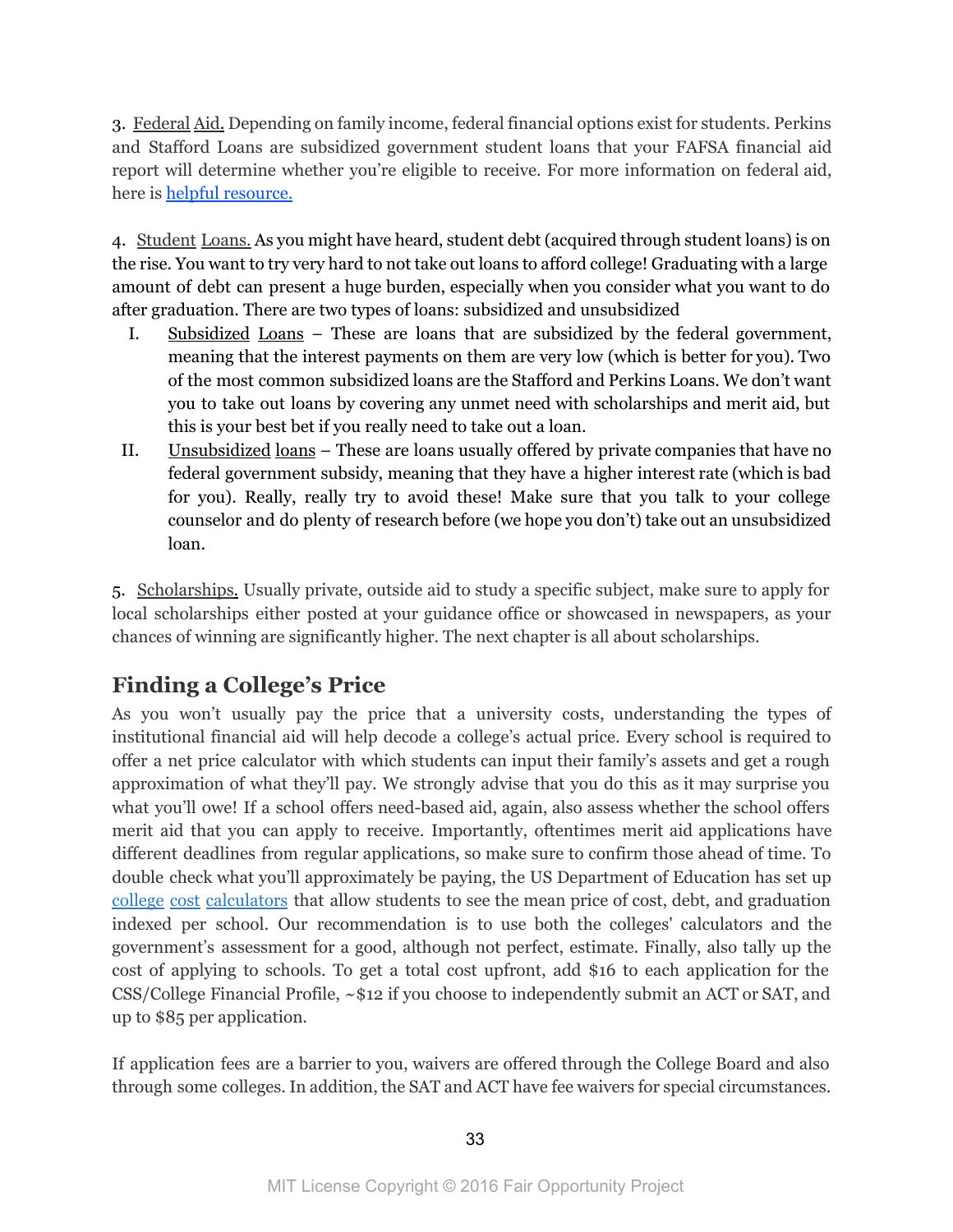Speak to your college counselors and if you are eligible they can approve you for free SAT or ACT tests (including SAT Subject Tests). While applying to college can be expensive, it's a fantastic investment. With a well-put-together application, a degree at your dream school can often lead to a higher lifetime income.

After understanding what merit- and need-based aid you can expect to receive, put your tentative aid down in the spreadsheet next to the colleges that you've selected. If a school is too expensive for you, feel no remorse in cutting it from your application list. You may notice that we're living and dying by an organized spreadsheet – for good reason; writing out as much as you can will prevent you from stressing out, forgetting things, and putting yourself in the way of your own success.

#### **Get Away from Bad Aid Information**

There's a lot of poor information out there on college expenses, most notably with the Ivy League, which has some of the best financial aid in the nation. For one of our writers, it was less expensive to go to Harvard than the University of Minnesota – as it would be for 90% of Americans. Other private schools are known for strong financial aid programs; here's a [list](http://www.usnews.com/education/best-colleges/paying-for-college/articles/2015/09/14/colleges-that-report-meeting-full-financial-need) of 62 [schools](http://www.usnews.com/education/best-colleges/paying-for-college/articles/2015/09/14/colleges-that-report-meeting-full-financial-need) that ranges from Rice University to Mount Holyoke College, all of whom say they will meet full financial needs. If these schools don't align with your list, here's another [list](http://www.bestcolleges.com/features/best-financial-aid/) of 50 [schools](http://www.bestcolleges.com/features/best-financial-aid/) ranked according to ability to serve applicants whose families earn less than \$48,000. Generally, public universities have a much lower tuition fees for in-state students, making a higher education possible and affordable. In addition, many states have in-state tuition reciprocity with those neighboring and even some international reciprocity exists: for example between Minnesota and Manitoba. The point is to seek out the facts yourself using tools like the college cost counselor and the free resource **[Accredited](http://www.accreditedschoolsonline.org/resources/guide-to-affordable-colleges/) Schools Online**. You'll thank yourself later.

# **Chapter 13: Scholarships**

Many students fail to take advantage of the many scholarships out there. Invest the time into completing scholarship applications: though sometimes burdensome, they can provide a huge return.

1. Apply Early. College is expensive. Many students don't realize how expensive college is until they get their financial aid package *after* they find out which colleges accepted them (usually between February and April). Students might start scrambling to apply for scholarships to afford their school, but this is sometimes too late. Many scholarship deadlines might have passed and those that are left are more competitive with many others students also scrambling. Start looking for scholarships during your junior summer and continue throughout the college application process. Keep a running list of scholarships you find.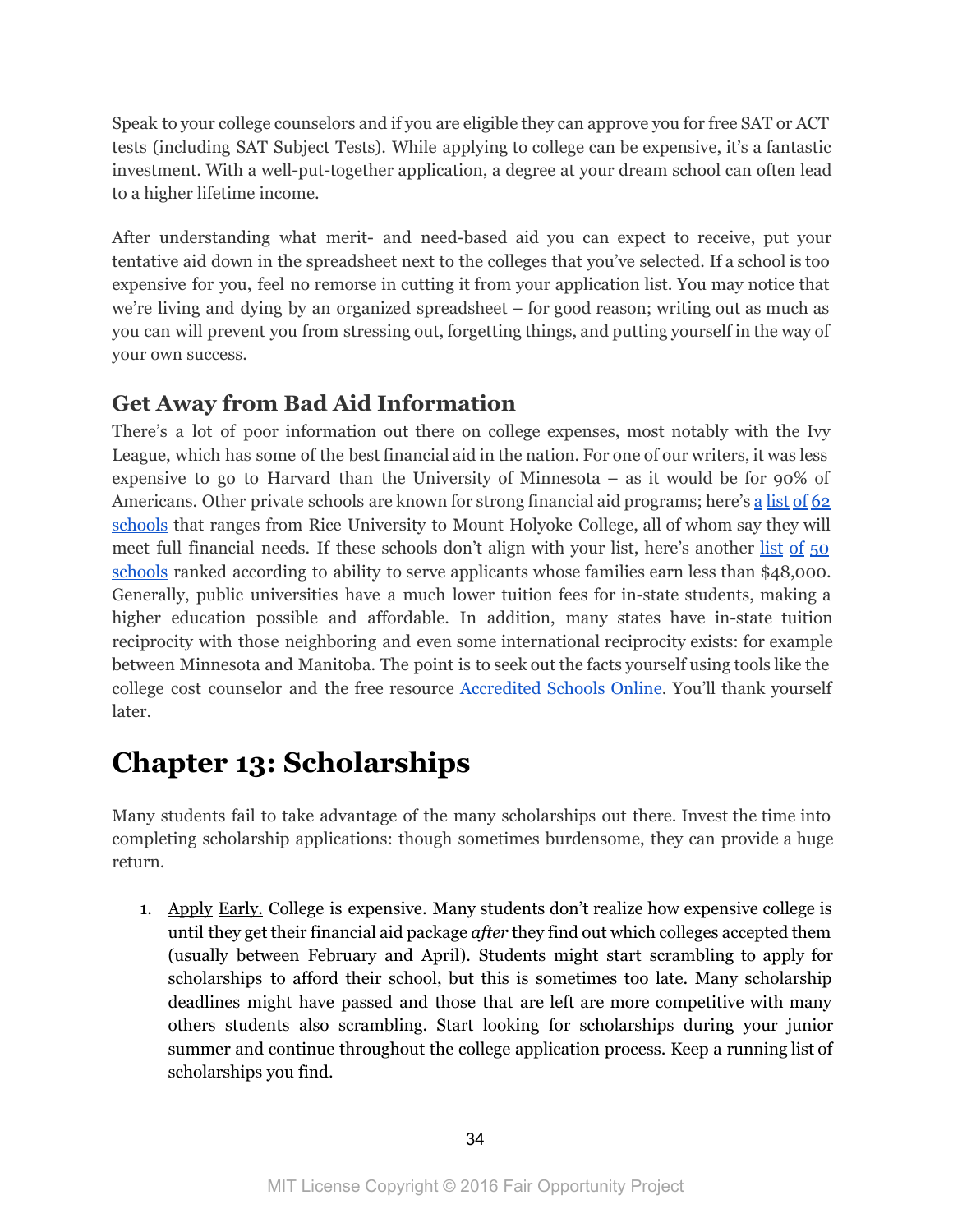- 2. Use Scholarship Searchers: There are many online scholarship websites that compile lists of scholarships for students. A list of hundreds of scholarships can be quickly compil[e](http://zinch.com/)d by simply putting in some basic information. Some of our favorites are [Zinch](http://zinch.com/) an[d](http://fastweb.com/) [FastWeb.](http://fastweb.com/)
- 3. Talk to Your Counselor: Some of the best scholarships are local those offered by local organizations for students from specific high schools. Some have very few applicants, especially the scholarships that require essays or recommendations. One of our writers applied for a scholarship and everyone that applied got some amount of money! College counselors often have lists of local scholarships – talk to them to find out more.
- 4. Ask older students. They've been through it, so learn from them what to apply for. Your peers may be your best resources.
- 5. Increase your odds; apply to many. Even if you are only selected for one out of 50 scholarship applications you fill out, many scholarships are for \$1,000 or more, making it a worthy time investment. Make an Excel sheet of scholarships and their application deadline. Try your best to apply to all of the scholarships you can.
- 6. Re-use essays. There is no harm in re-using parts of your college essays or other essays for scholarships. Filling out scholarship applications becomes easier as you submit more, because you'll have more essays and information to reuse.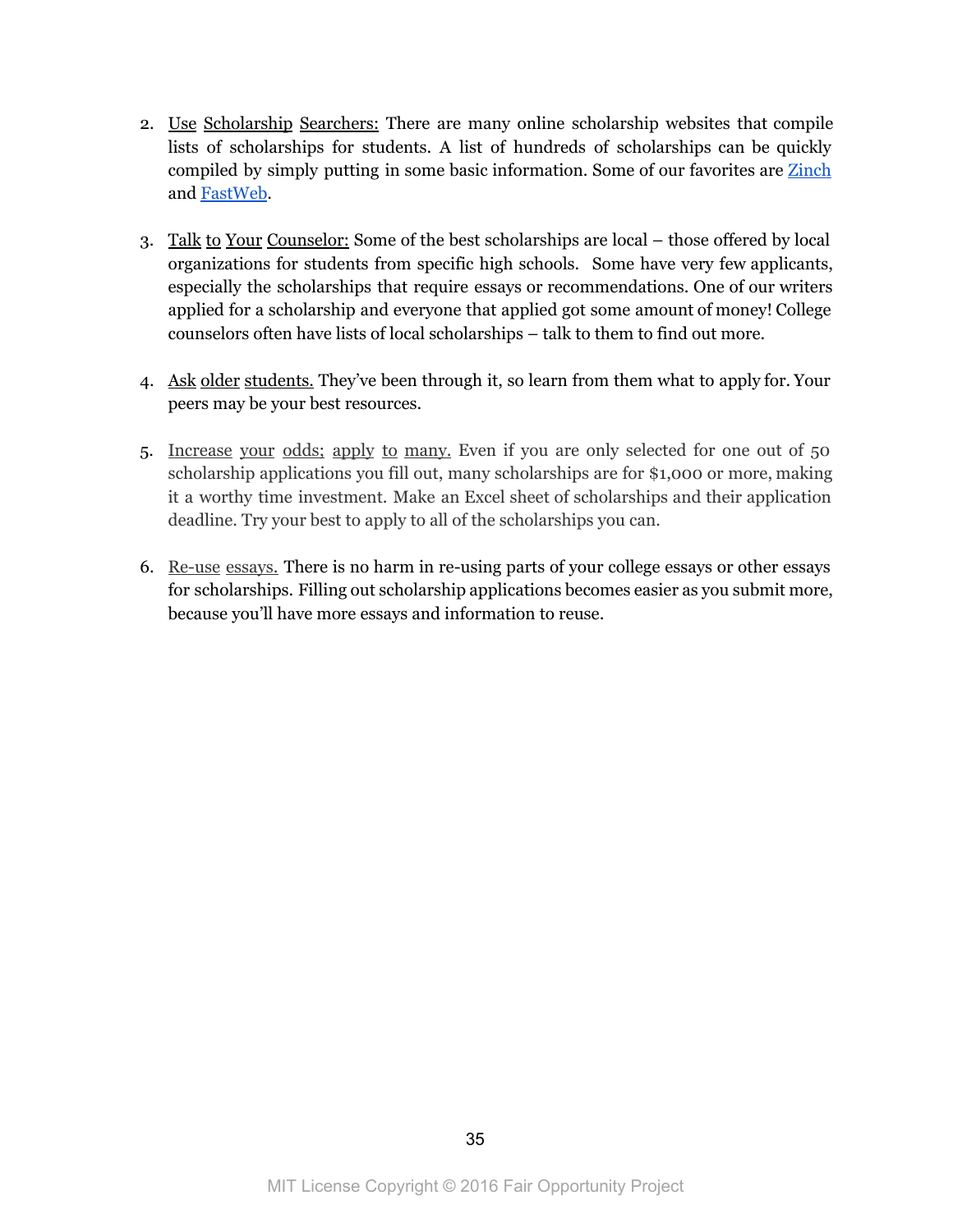# **BEFORE THE COLLEGE APPLICATION**

This section is a little different from the others as it applies mostly to students not yet applying to college. For those frantically filling out their application, writing college essays, or otherwise already fully immersed in the college application process, feel free to skip Section III or pass it along to a younger sibling. Feel no guilt if you'd didn't do what we recommend because, if you haven't yet submitted your college application, there's still plenty you can do.

Section III is all about what students can do, from the start of high school to right before they start their college application, to improve their chances of successful admissions. We'll dive into choosing challenging classes, starting projects, planning rewarding summer experiences, and much more.

# **Chapter 14: Timeline Before College Applications**

The purpose of this chapter is to briefly sketch out a timeline of concrete steps you should take to prepare yourself for the admissions process and improve your admittance chances before you start applying.

#### **Freshman Year**

The first year in high school is an excellent chance for you to get acclimated to high school (it can be scary, we know). Freshman year is a time of transition. For most students, this is a period of flux – a new school, new students, and also new possibilities and demands. Here are some concrete tips:

- 1. Explore interests. High school is an excellent time for you to try new subjects, clubs and opportunities. We'd recommend you to become involved at school or in your community. Try new things! This is a great time to figure out what you like and what activities get you excited.
- 2. Take some cool classes. Exploration during freshman year should extend to classes as well. Seek out classes that interest and challenge you, as doing so will prepare you to take higher-level courses in the future (which is also great for college applications).
- 3. Have fun! High school can be tough, but when done right it can be fun and rewarding. Consider how you might make high school more rewarding.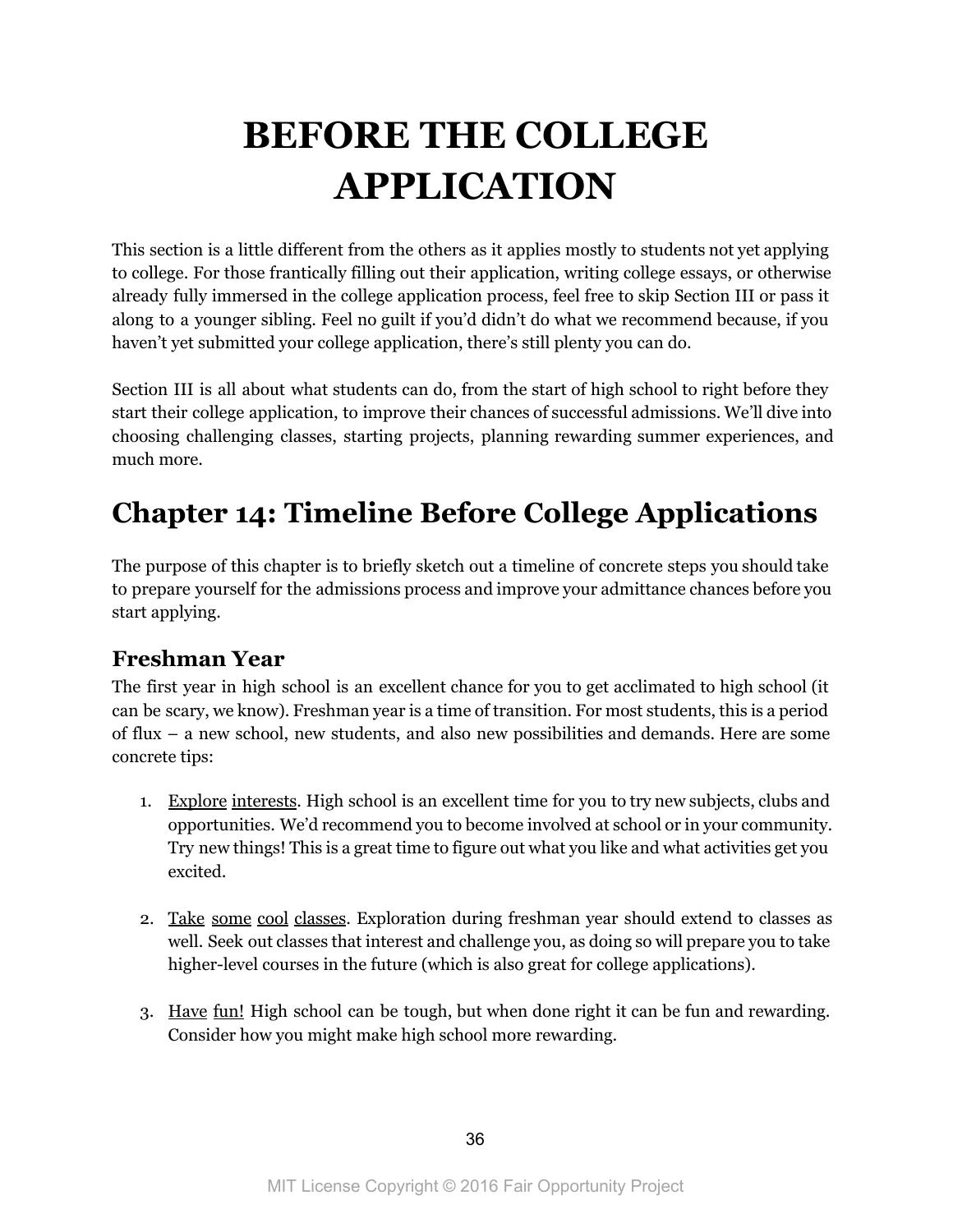#### **Sophomore Year**

OK, so you know how to open your high school's lockers now and can find the science labs, but here's some direct advice for your second year.

- 1. Narrow involvement. Sophomore year is a great chance to start becoming more deeply involved in a passion or hobby. Consider joining or starting a club at your high school. If you want to start a new club, talk with some friends and ask a teacher for help.
- 2. Get involved in your community. There is a shift in the admissions taking place across the country. Activities like community service, volunteer work, and contributing at home are becoming much more important characteristics for prospective students.
- 3. Consider ways to take initiative. Begin considering ways to take initiative. Taking initiative is an excellent way to demonstrate responsibility and passion. Initiative can take on different forms at different levels. It could be pushing yourself to get good grades. It could be organizing a food drive. It could be volunteering at your local place of worship. It could be directing a play. There's no right way to do a project, but it helps if you care about what you're doing.
- 4. Take challenging courses. By sophomore year, you should start taking more challenging courses, especially in subjects of interest. Sophomore year is a period in which you should continue exploring challenging and meaningful academic opportunities.

### **Junior Year**

You're an upperclassman now and starting to realize that you'll one day graduate. It's also time to start thinking more about what you're going to do after high school.

- 1. Push yourself academically. Junior year is arguably the most important year academically. Take challenging classes, get good grades, and do well in the end-of-course exams if offered, such as the AP exams.
- 2. Continue taking initiative or run for a board position. By the end of junior year, find some way to demonstrate initiative on your own or through an existing organization. Don't do it just to do it. Think about clubs, passions, or organizations that you've found most fulfilling and find ways to get even more involved. If there is a niche you are interested in or problem you want to solve, consider starting something on your own or with peers. It's about quality and passion more than quantity when it comes to extracurricular activities, especially those that you start on your own.
- 3. Consider the PSAT and the PLAN. The PSAT (Preliminary SAT), also known as the NMSQT (National Merit Scholar Qualifying Test), is a standardized test that is issued during the junior year in many high schools across America. It's not considered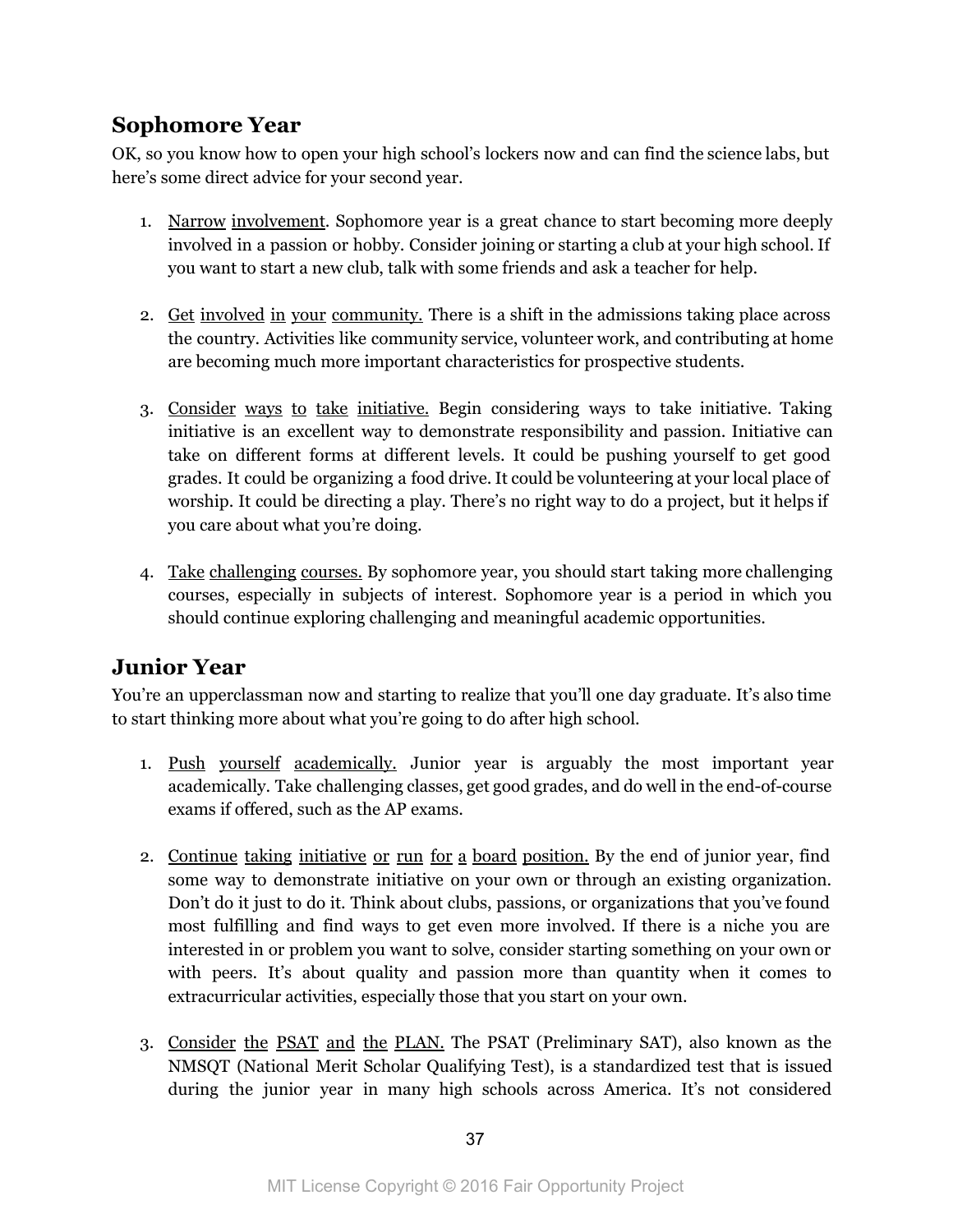necessary for college application, but if you score high on it – in comparison to other students in your state – you'll be considered a National Merit Scholar (NMS). Many colleges offer scholarships and tuition breaks for NMS's. It also is something that you can do sophomore year that you can list one your resume. The PLAN test is the ACT's – another college entrance exam – version of the practice test. While high scores don't result in any perks like the PSAT's NMS, the test is an effective way for students to get an idea what they could improve for the actual ACT. Depending how you do on these exams, taking time over the summer to prepare for the actual test can be beneficial if you want to boost your score.

- 4. Win the standardized testing game. Junior year should also include taking standardized tests, such as APs, SATs, and ACTs. Although tedious, it is vital to methodically approach standardized testing and gain help where needed (lots on standardized tests in Chapter 3).
- 5. Visit some colleges. Visiting every college you apply to, or even one of them, isn't necessary to get a good sense of what each school is like. It's also really expensive. There are many resources that can provide insight into what being a student at a particular college is like (much more on this in Chapter 2 and Chapter 4). Still, visiting some schools can give you a better sense of what college is all about generally and, very stereotypically, could be a chance to bond with a parent through a college road trip. If you're interested in college visits, there are many fly-in programs that students can apply for to go on *free* college trips. For some of t[h](http://fairopportunityproject.com/book/flyout.pdf)e many fly-in programs, here's [a good list.](http://fairopportunityproject.com/book/flyout.pdf)
- 6. Plan for junior year summer. Try not to sit at home, hanging out during junior summer. Examples include volunteering, researching, getting a job, starting a project, and much more (see Chapter 17).

## **Chapter 15: Choosing High School Courses**

Colleges want to see that you are taking full advantage of the academic resources available to you. Ultimately, a college is investing in admitted students with the hope that they will similarly take advantage of the academic offerings in college. What is considered 'taking full advantage of a school's resources,' though, varies by school. For example, a 6,000-student high school in Los Angeles will likely have more on-campus academic offerings than a much smaller rural school in Maine. College admissions officers take these differences in context into account, and consider how students challenge themselves given the opportunities that they have.

Colleges also look for both breadth and depth in high school academics, two areas exemplified by 'round' or 'pointy' applicants. Round students have taken advantage of a wide range of academic opportunities, as provided above. Pointy students, however, have developed deep expertise or talent in some skill or subject matter. Colleges may look for students in the latter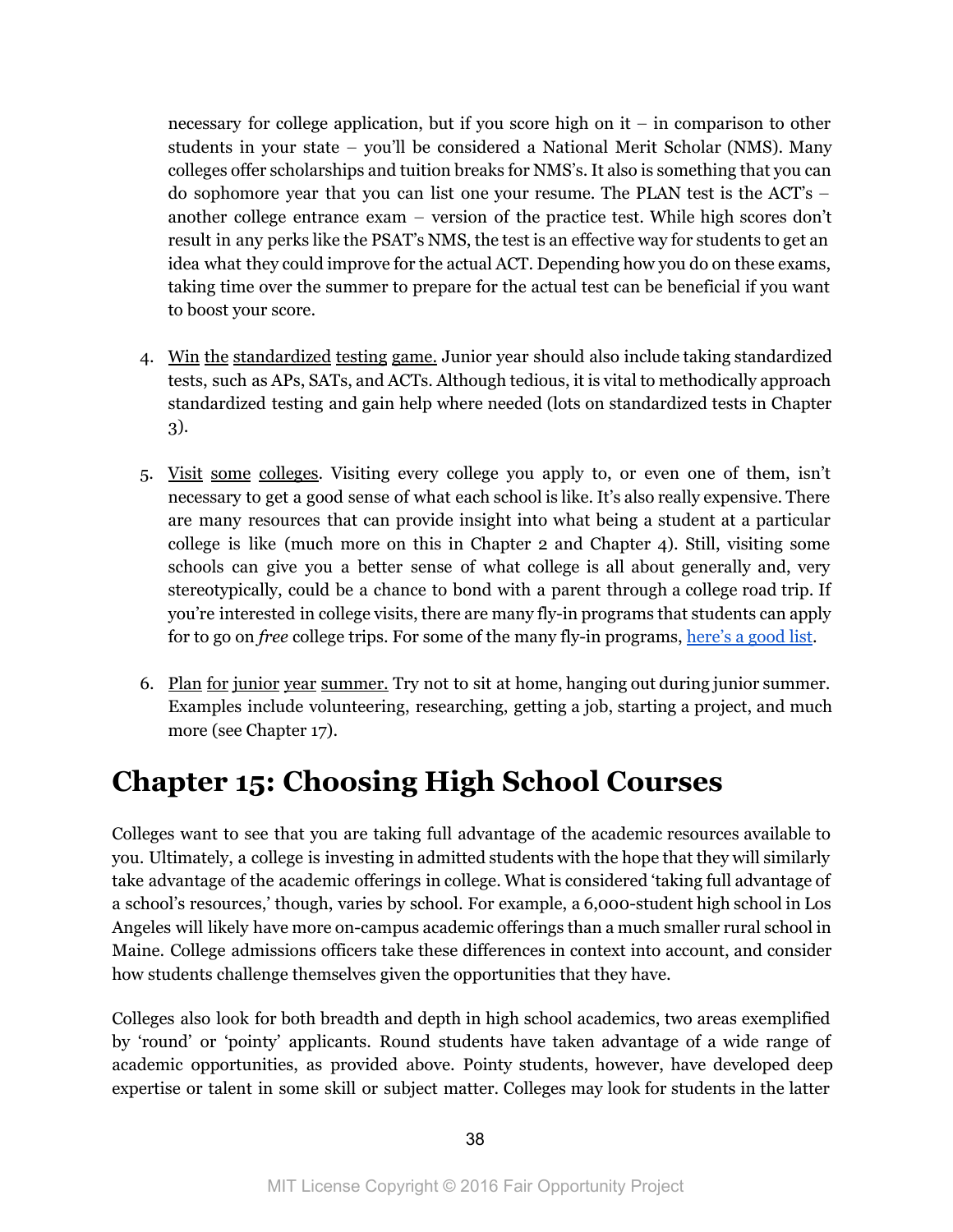category who use their academic exposure to deepen knowledge. For example, the student who loves writing, takes high-level English courses, writes at the school paper, or runs a poetry workshop might be considered a pointy student. Think about which types you most closely identify with. It is perfectly fine to be a pointy student, but taking and doing well in a variety of classes still holds merit.

Don't fear: there are many ways in which you can further challenge yourself academically if you go to a high school with few high-level course offerings.

Here are some suggestions.

- 1. Self-Study for AP Exams. Any student can choose to self-study for Advanced Placement (AP) exams. If your school does not offer AP Calculus, for instance, you can choose to self-study from a [p](http://www.amazon.com/Advanced-Placement-Books/b?ie=UTF8&node=11672)rep [book](http://www.amazon.com/Advanced-Placement-Books/b?ie=UTF8&node=11672) and take the AP test anyways. This is a great way for you to demonstrate to colleges that they are not only capable academically (if they do well on the test) but also proactive in taking advantage of academic opportunities. There is little risk in taking additional AP tests because you choose which scores to send to colleges and which not to. Taking an AP exam co[s](https://professionals.collegeboard.org/testing/waivers/guidelines/ap)ts \$92, and the parent company offers fee [waivers](https://professionals.collegeboard.org/testing/waivers/guidelines/ap) based on student needs. The **[Silverturtle's](http://www.fairopportunityproject.com/book/silverturtles.pdf) Guide for SAT and Admissions Success details** each AP test and the ease with which each could be self-studied for starting on page 81 of the guide.
- 2. Think about summer school or summer programs. Taking classes over the summer is a great way to learn the fundamentals of a particular course or subject. Classes tend to be smaller and more relaxed so there's greater attention from teachers to help you understand the subject. Many college students also take summer classes to get ahead for the upcoming year.
- 3. Online Courses. There are many online platforms through which students can take additional courses. Many school districts and states provide most of these online courses for free, but some may cost money. Again, success in these courses, in the form of good grades, communicates to colleges that you are capable and proactive. Be sure to talk to your counselor before signing up for an online course — some of them are for credit and appear on students' high school transcripts (preferred) while others are for a certificate of completion (also valuable). You can also take courses just for your own interest or to prepare for the following year. In addition to online courses offered by districts and states, consider taking courses through platforms such as Coursera and EdX, which offer versions of courses found at some of the best colleges around the country. Here are some free learning resources as of July 2016 that could be useful for general learning:
	- a. [Khan Academy](https://www.khanacademy.org/)
	- b. [Codecademy](https://www.codecademy.com/)
	- c. [Coursera](https://www.coursera.org/)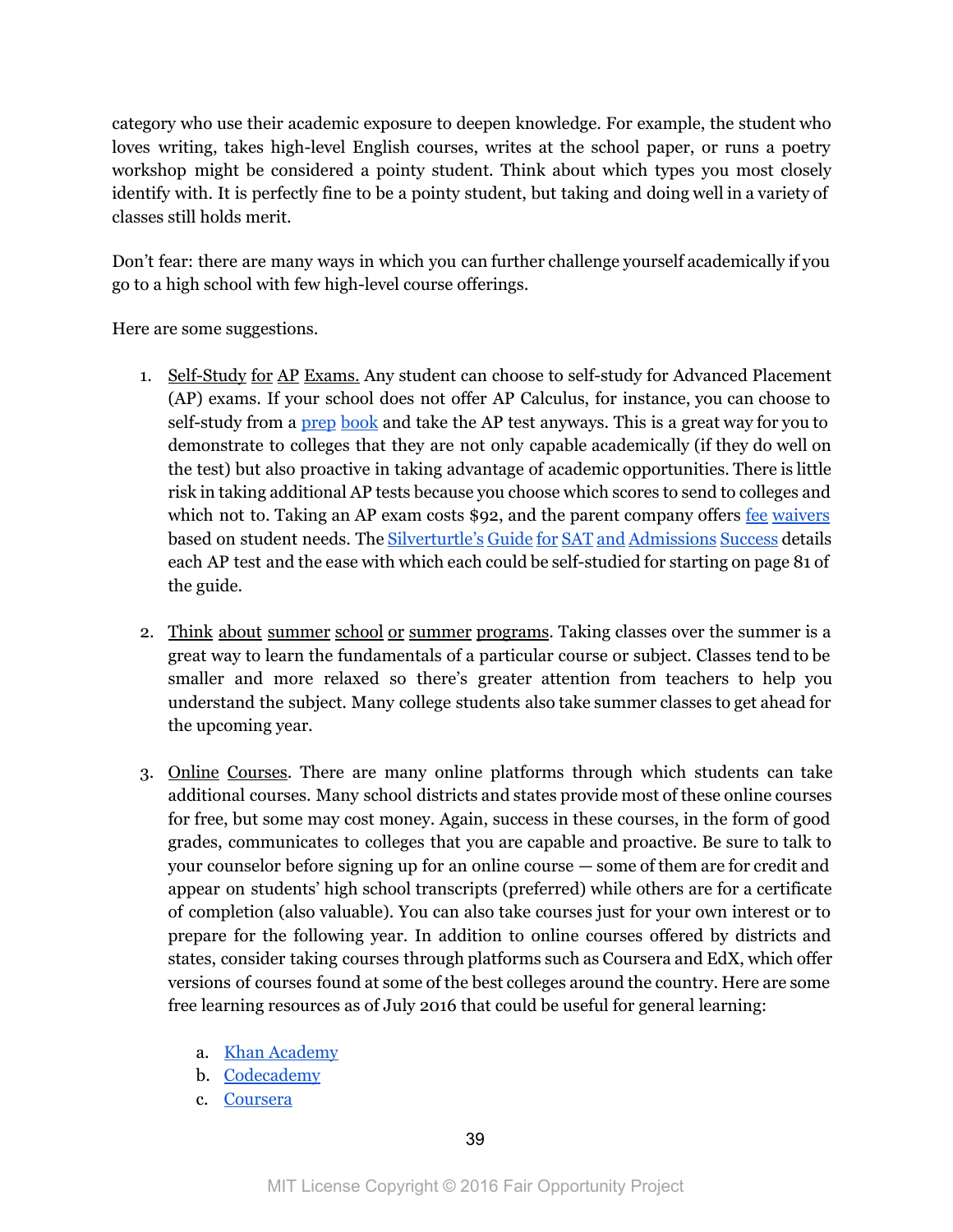- d. [EdX](https://www.edx.org/) (Includes HarvardX, MITX, ColumbiaX)
- e. [Udacity](https://www.udacity.com/)
- f. [MIT OpenCourseWare](http://ocw.mit.edu/index.htm)
- g. [Bento.io](https://bento.io/)
- h. [Stanford Online](http://online.stanford.edu/)
- i. [Duolingo](https://www.duolingo.com/)
- 4. Taking courses at a local college or community college. As in the case of online courses, students can challenge themselves by taking courses at local colleges. Again, some school districts offer these courses for free while others present costs to the student. College courses can be taken during the school year as a sort of extracurricular, or taken during the summer. Taking higher-level courses of interest at a community college can convey genuine interest in a subject and proactivity — two characteristics that colleges value greatly. If you do well in the courses, it also demonstrates that you are ready for college-level classes. Again, check-in with your counselor to see if the credits from your college courses can transfer to your transcript.

Once you have selected and enrolled in your classes, you should consider a couple other factors. First, and this almost goes without saying, do as well as you can in the classes in which you enroll! While colleges look for rigor in your course selection, they also look for excellence in your achievement in those classes — so do not overburden yourself. Lastly, when it comes to choosing classes, take the classes that pique your interest and that you think will excite you. If you really enjoy art, photography, shop, or environmental science, try and take those courses. Ultimately, colleges look for applicants who are both challenging themselves and engaging deeply with the material in their classes. You don't need to take every course available or only high-level classes, but taking ones in which you can do well will go a long way in showing that you are ready for college.

# **Chapter 16: Taking Initiative and Starting Projects**

In January of 2016, a report was released by the admissions deans and other top representatives of some of the nation's colleges and universities. It is titled "Turning the Tide: Inspiring Concern for Others and the Common Good through College Admissions." This report was created with the goal of reshaping and restructuring the college admission process nationwide to put higher emphasis on student activity that works towards the common good. So what does this mean for you? Get involved in your community – help others, volunteer your time, and do whatever you can to make the world a better place for everyone. As a student, this is where you can take your initiative.

Colleges value self-starters who take initiative. They want the sort of students that identify problems and work to solve them. Many colleges receive applications from students with high GPAs. What you do outside of class can help make you standout amongst other applicants.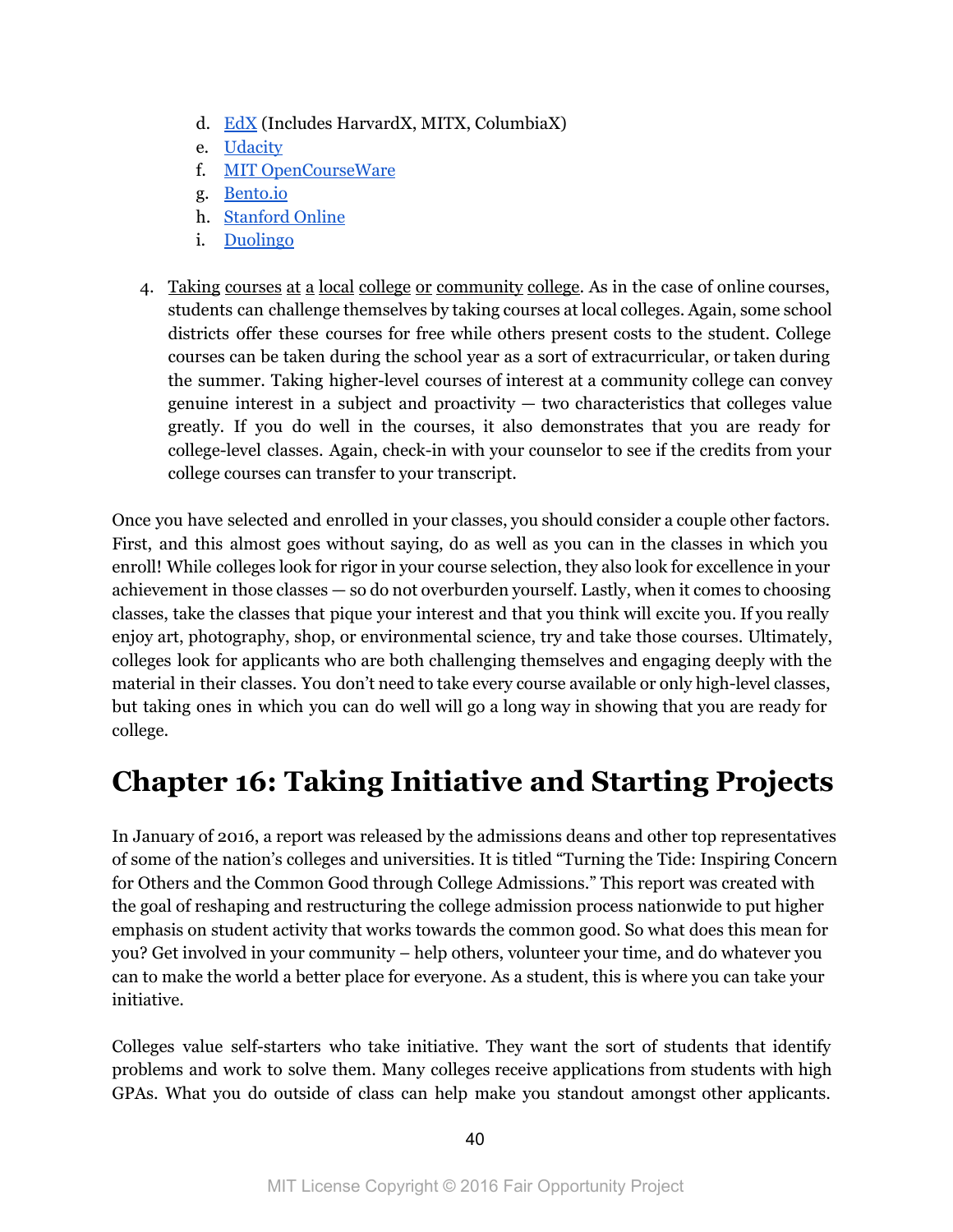Taking initiative teaches you a lot about yourself and can help you explore your interests outside of the classroom. Here are two ways in which this can be done:

- 1. Initiative within an existing organization. You don't have to reinvent the wheel every time: Take initiative as a member of an existing organization by creating a new project or event. For instance, you could create a National Honor Society (NHS) tutoring program as an NHS member, or launch a new division or column for the existing school newspaper.
- 2. Independent Initiative. Alternatively, you could start something completely new. This could be in the form of starting a new club, founding a non-profit organization, starting a business, helping the elderly in your community, writing a book, shooting videos, making dresses out of yogurt cups—really anything about which you're passionate.

Do something that interests you! Take initiative by starting something that you actually care about. If you don't have a passion towards the project you're running, you're less likely to do a good job. Focus on the things you enjoy and execute on them. Don't just do projects in order to get into college. Do them because you care about the issue at hand. By having that attitude you'll learn more about the experience through the process. Believe it or not, this genuine interest is often detectable by admissions officers. It's easy for colleges to see through projects that are done just to present them. Do something that you care about and, if you want, start something new with a group of peers or faculty member. Remember, high school is about your development: explore the areas that interest you and don't count yourself out. Give yourself the chance to grow.

#### **Suggestions on How to Begin your Project**

Here's some advice you can follow or not that may be helpful.

- 1. Do some preliminary research and brainstorming. Figure out what subjects you're super interested in. What makes you happy? What do you want to see changed in your community? In your city? In the world? Don't be afraid to dream big, but make sure you understand the time and effort it takes to complete a project and do it well. Decide whether this will be a project just by yourself or if you'd like to form a partnership with your friends, family, or faculty members.
- 2. Figure out where you'll get your resources. Every project will either cost money or time (or both!) so it is important that you budget a project before starting. If your project will cost money, make yourself a budget using a spreadsheet, and figure out what sources of funding are available to you. Does your school offer some kind of fund for projects? Is there a charity or group in your community that offers funding for local initiatives? Will your parents be willing to pay for your project? Consider these things carefully. Running out of money halfway through your project would be disastrous! If instead you decide to start a project that will not cost any money, the project will definitely cost your time.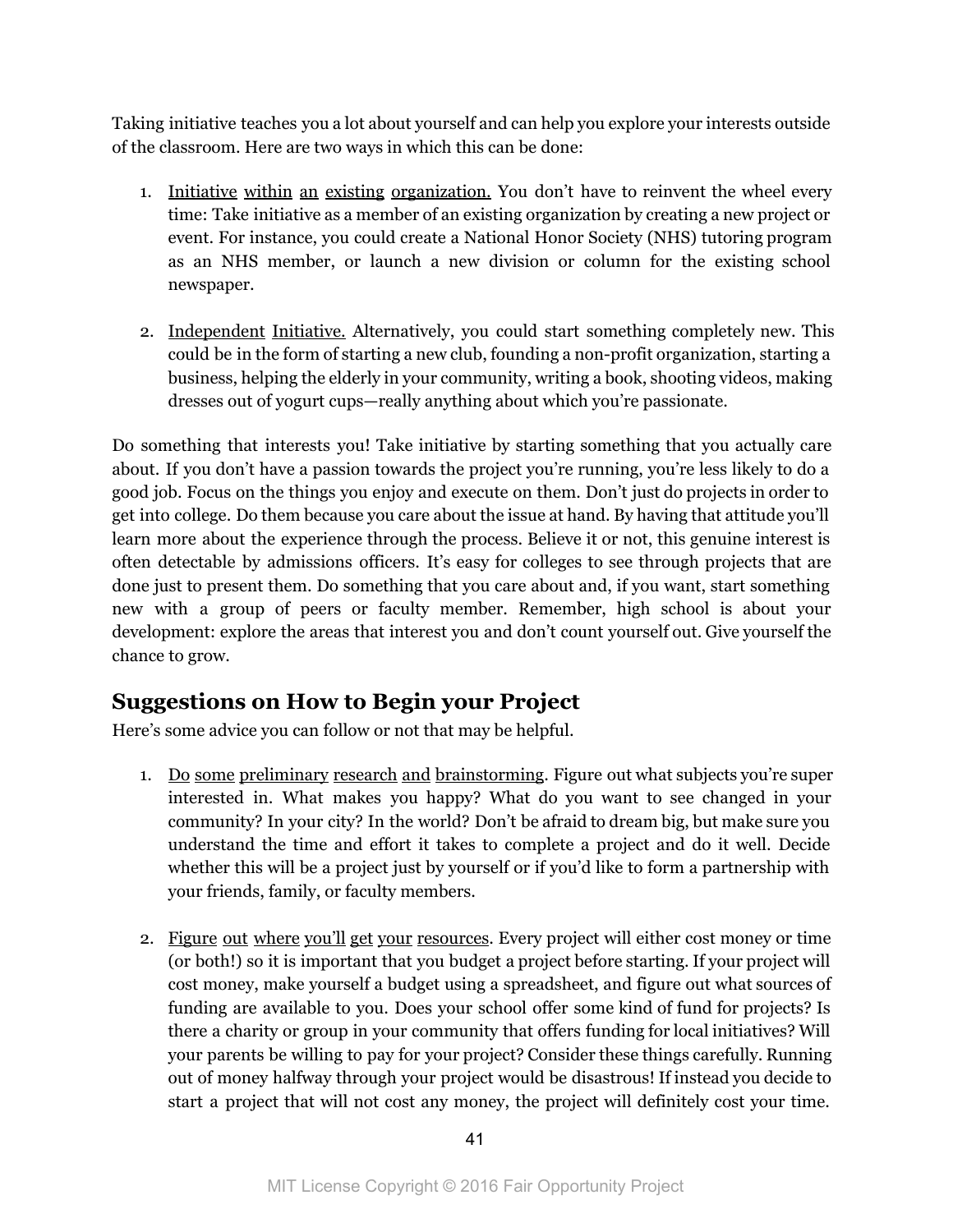Understand that you'll be giving up your free time in order to commit to your project. Make sure that you'll be able to manage schoolwork, sports, and other extracurricular activities while undertaking this project. Many students have been known to come under a lot of stress while trying to get their projects started, and this can lead to them lowering their GPA or losing their positions on sports teams. There is always an opportunity cost to starting a project. Make sure you know what you're giving up by starting one.

- 3. Create a timeline of major deadlines. Many people start a project, get sidetracked along the way, and never end up completing it. A good way to avoid procrastination and deviation is to plan out your project's timeline before it starts. That way, you know what work needs to be done for the week, and you'll get a general sense of how much time you'll need to devote so that you can manage your time wisely. Time management is one of the most important skills in college. Being able to learn how to manage your time this early in your career will definitely help you out a lot in the future.
- 4. Measure and record. Keep track of everything you do. Recordkeeping not only gives you a resource that you can look back on if you don't remember what you did a certain day, but also allows you to measure the impact that you have had and to easily transfer your project to another person should they be willing to continue the project. Keep track of when you finish each part of your project. Take note of which person showed up to each of your events (and keep track of who bailed). Measure how many people's lives you've changed. Knowing how many people you've affected with your project is a great way to understand the impact you've made in your community.
- 5. If there are problems, don't stress. Restart. Sometime during your project you might run into some issues. You might run out of funding, one of your friends might have bailed on a volunteering event, or you could be super stressed out because of an upcoming exam. Don't stress. At the end of the day, your project is optional. You're doing it because you care deeply about a certain cause. If some things have to be cut because funding dried up, so be it. If your friend bails on you, understand that people will bail on you again in the future. The point of a project is not just to complete your initiative but also to learn from the experience. That means learning skills like problem solving, managing people, and picking up the pieces and starting again if a project fails. Use this time to become a better person and to learn valuable skills in your career.
- 6. Finish your project and reflect. Reflection is key. Take a few breaths, rest easy knowing you've done a great job, but always come back and see how everything worked out. Did you accomplish more or less than you wanted to accomplish? What did you learn along the way? Did the project make you a better person? Do you have any tips for the next person starting a similar project? Reflect on your experience and feel satisfied with the impact it had on you.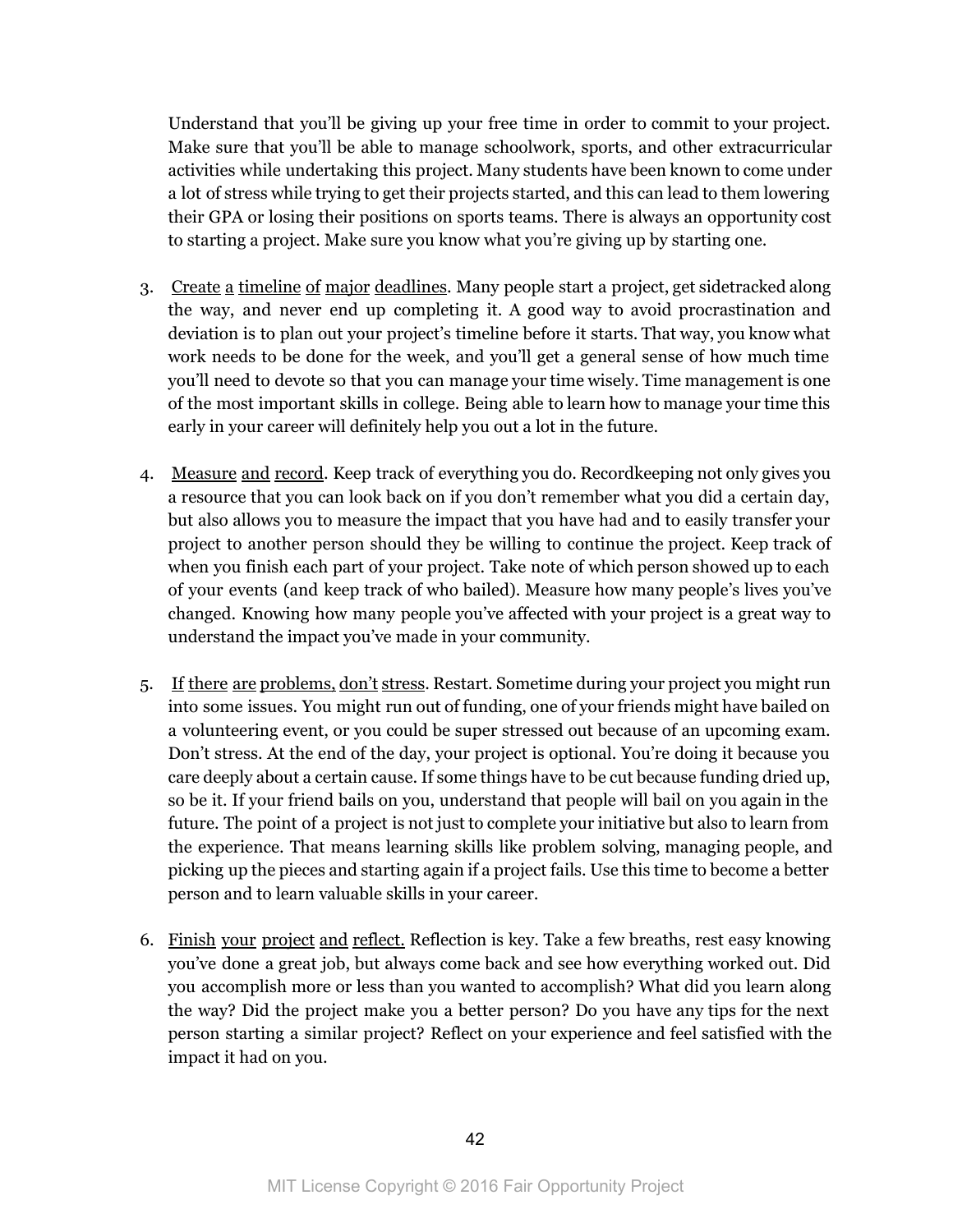#### **Make the Initiative Presentable**

After you have taken initiative to start a project that you care about, it's wise to make it presentable. There are many ways to do this, giving colleges greater insight into your project and its legitimacy.

- 1. Name the project. This might go without saying, but you should create a name for the project. This is useful generally but especially when presenting it to college admissions officers. The 'San Jose Hospital Book Drive' seems more official and legitimate than 'the book drive for the patients of San Jose Hospital'.
- 2. Create a website. If possible, create a website for their project or ask a tech-savvy friend for a favor — which is also not a bad life lesson. The link to the website can easily be included in college applications, giving admissions officers a chance to look at pictures of a project or learn about it in greater detail. Websites add huge amounts of validity to whatever you're doing typically making them a good investment.
- 3. Get press coverage. Oftentimes an initiative will get coverage from local or school news because of its value or impact. However, it doesn't necessarily hurt to reach out to media sources that might be interested in covering your project.
- 4. Consider engaging your community. Let your friends be your force multipliers. Initiatives that engage your friends, family, and community in meaningful ways oftentimes can be more enjoyable and have better results. There's no reason why you shouldn't get some of the people to whom you're closest involved.
- 5. Ask your recommender to mention your project in their recommendation letter. Colleges take recommendation letters seriously. A great way to get your initiative noticed is to have your teacher mention it in his/her letter of recommendation. Make sure that your recommender mentions the impact your project had on your community or school.

### **Questions from the Interviewer**

Many colleges offer alumni or on-campus interviews, which we detail in Chapter 9. It is likely that your interviewer will ask you about projects you care about, participate in, or founded. When sitting down and explaining your project or initiative to a college interviewer, be prepared for some questions once you finish talking about your experience. Interviewers will want to probe your story to check if it is truthful and to make sure you're really passionate about it. Some things they may ask you include:

- Tell me about a project or initiative you helped start.
- Tell me why you're passionate about this initiative.
- Was it difficult to balance your time with other extracurriculars?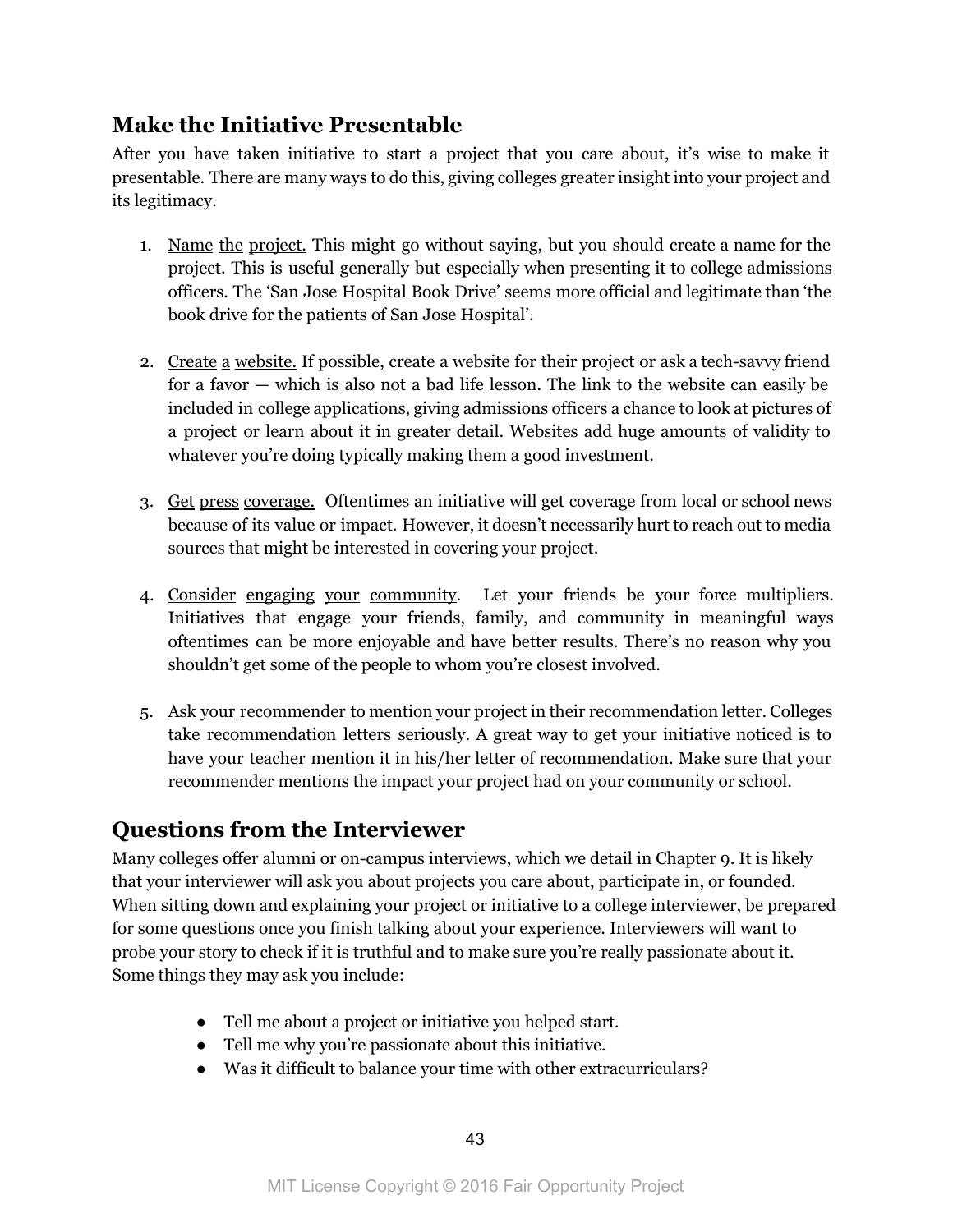- Tell me about a time during your project that you wanted to quit, but decided to push forward?
- What was the most difficult part of your initiative?
- Tell me about a time during your project that you got into a disagreement with another member?

Some of these questions may have been easy for you answer, but some of them may have been a bit more difficult. You won't have a lot of time to think and reminisce on your project, so it is highly recommended that you know the answers to these questions before you head in for your interview. Knowing answers to questions like these is part of the reason why reflection is so important!

# **Chapter 17: Summer Experiences**

The summer is an excellent time to pursue your interests. Deliberately choosing how you spend your several-month summer break can demonstrate to colleges a lot about who you are and what you like. Summers rock! Be a kid, have fun, hang out with friends and family, but also think about how you can continue learning during your summers. There are endless ways you can spend the high school summers, but here are some common ones.

- 1. Working. Working is an awesome opportunity to demonstrate character and responsibility. Most of our authors held summer jobs, including as a mover and a Wendy's fry cook. Don't be afraid to list your work experience on your application. It shows commitment, responsibility, and perseverance.
- 2. Shadowing. Shadowing at the vets, doctor offices, or any profession allows an excellent opportunity to explore your possibilities, is accessible for many, and again is looked favorably upon. Email or call professionals of interest in your area and many would be happy to offer a shadowing experience – whether half a day, a full day, or longer – to a proactive and interested student.
- 3. Summer school. As mentioned before, summer school can be a wonderful opportunity to engage with subjects in a relaxed environment while also raising your GPA.
- 4. Volunteering. Volunteering at an organization of interest is a great way to give back to your community, demonstrate interest, and productively spend a summer break.
- 5. Volunteering abroad. You've probably seen it: pictures of a high school student building a house in a rural village in a developing country. There is a lot of merit here, but the experience — and especially those experiences achieved through more formal programs — may be a lot less valuable than they appear to be. College admissions officers know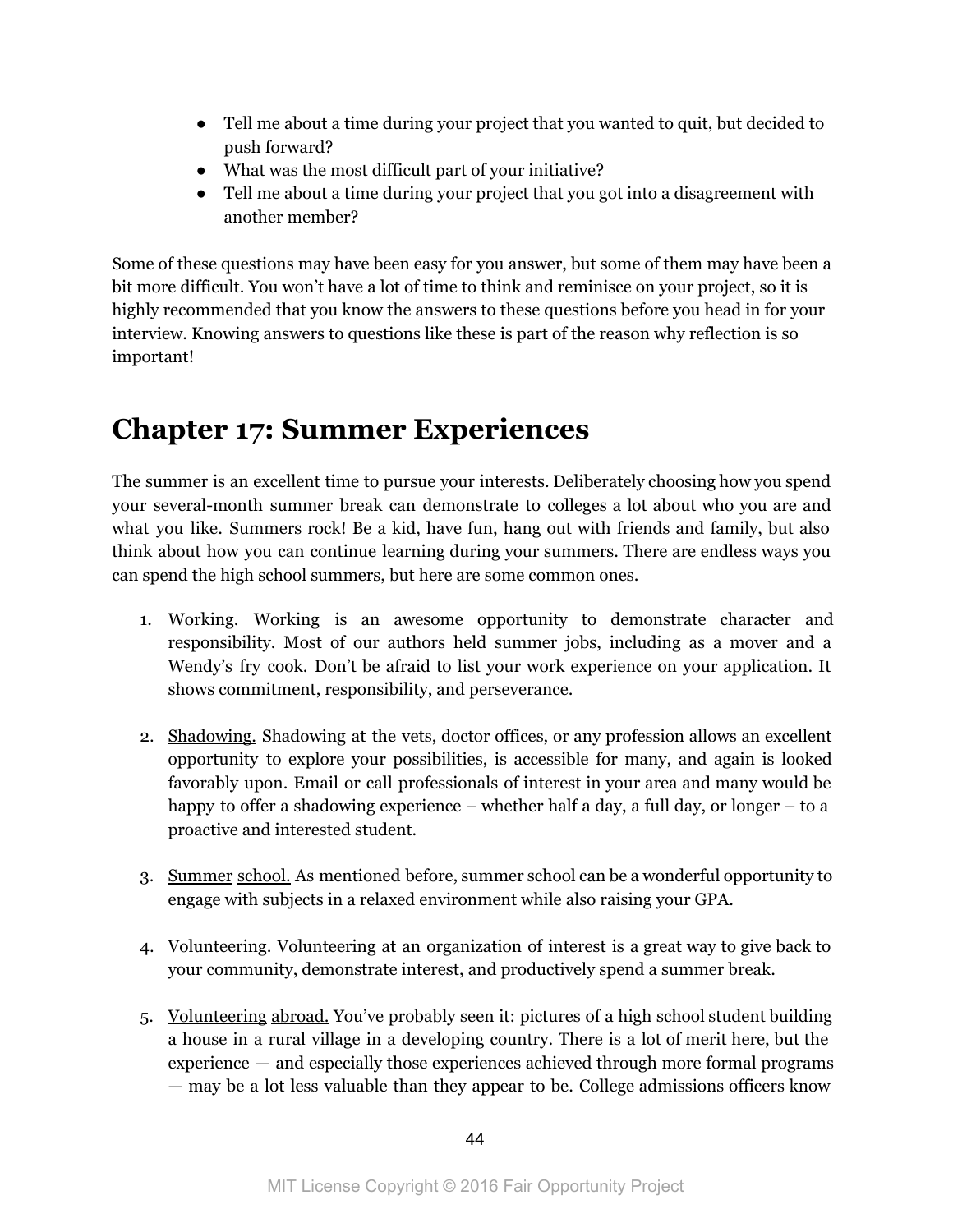that many of these programs are expensive and only accessible to those with the resources. Students won't be at a disadvantage for not taking part in a program like this, but will be if they don't find another way to grow from their summers. That said, some programs offer financial aid and many do offer great opportunities for students to travel and do something meaningful.

- 6. College programs. Like volunteering abroad, college programs are typically expensive and many students can't afford them. However*,* taking/auditing college classes or getting involved with a professor's research over the summer (email professors) is a fantastic way to get in research experience, find out more about yourself, and distinguish your application.
- 7. Research. Demonstrate academic interest by pursuing research at a local college or research institute. This can be a good way to learn about a topic of interest or a potential career path.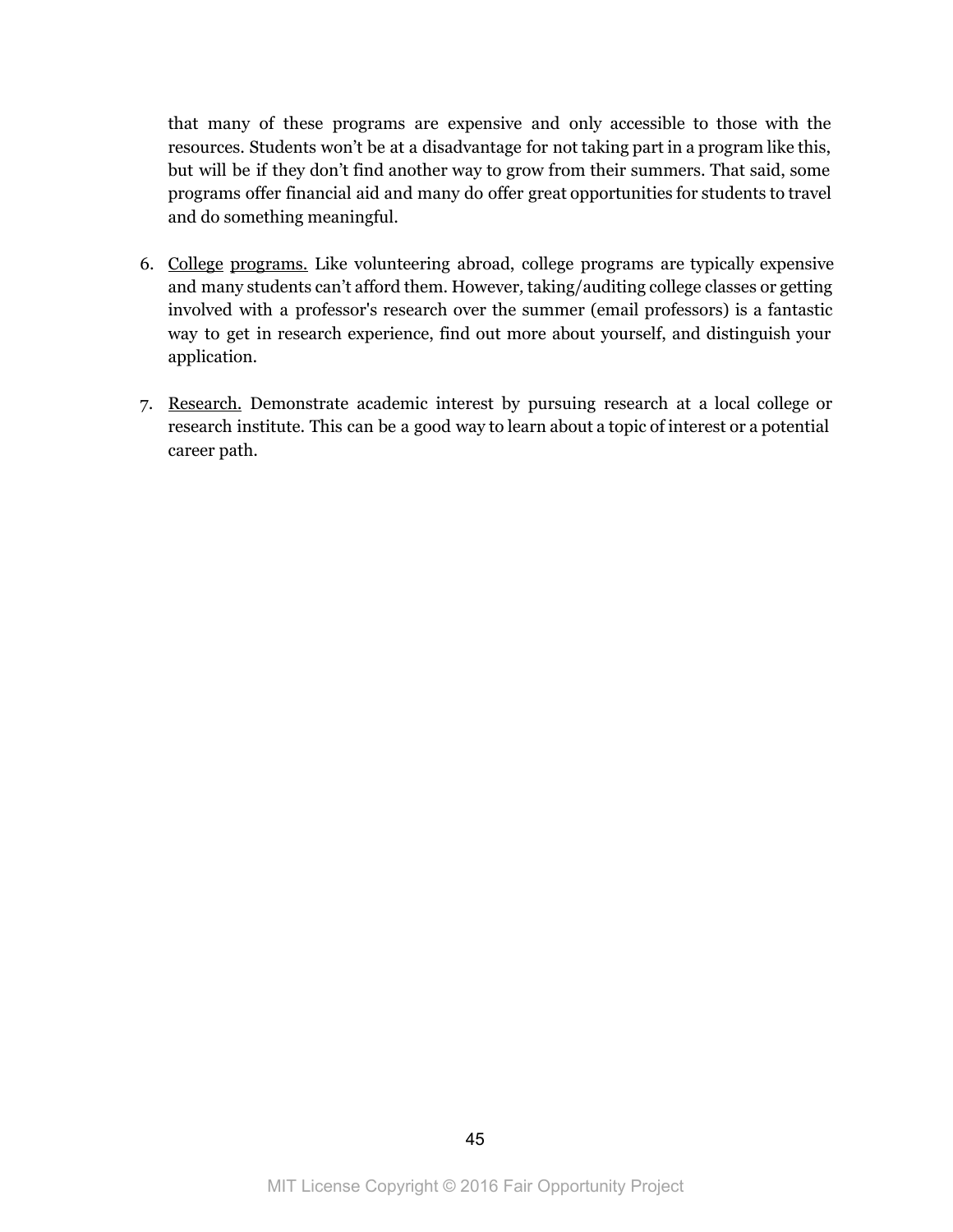# **ESSAYS THAT WORKED: FROM COMMON APP TO SUPPLEMENTS**

*Plagiarism in any way is prohibited. Colleges are aware that these essays are released to the general public.*

College essays, both common app essays and supplement essays, can take a variety of forms. We've batched them into four types of essays: experience, reflection, strict prompt, and short response. We recommend writing the first couple drafts of your essays first, and then using these examples as inspiration for how to structure and set the tone of your essays.

# **Chapter 18: Experience Essays**

#### **Common App Essay 1: Shifting Gears**

I gestured to the sunglasses. "Nice pull," a Turkish rider exhaled while passing. I tucked in behind. Six Pentair and Target jerseys fluttered in my shadow. Their time to "pull," to face the faceless prairie winds, would come. Mine just passed. The switch-grass quilt rippled under the sky, and my thoughts soon spun faster under my helmet than my wheels.

And so, there I was again—looking down a gravelly driveway, my cheering mom and dad holding Band-Aids and disassembled training-wheels. I remembered years later peering into a dusty garage and seeing a rusty, cobwebbed road bike in the corner. It was beautiful. I remembered repair manuals, greasy fingers, and my first sun-drenched ride. My hands clenched. I remembered counting Christmas money, studying the newly broken frame, and rolling my bike into a dark garage.

A Pentair rider swept by and relieved the Turkish rider who now drank from his water bottle. I checked my odometer and the riders behind yet to pull. With sweat cascading down my face and my legs feeling bitter, I cuddled back within my mind, going back five years to my doctor's office. I heard two knocks. Dr. Rogers few strands of hair waved hello as he bustled into the room. After my first physical's inevitable awkwardness, Dr. Rogers signed my sport forms, asked about school, and then mentioned he saw me biking. He smiled when my hands jumped to describe my selfrepaired 1973 Schwinn Traveler but frowned as I revealed its current condition. Dr. Rogers nodded slowly, found his feet, and said, "It'll work out." Later that night, I got a call. My doctor disassembled his winter bike-trainer and now had a bike to spare—if, adding a clinical touch, I wore a helmet.

The next day, I walked into my doctor's white, organized garage and saw a crush-blue 1987 Cannondale. It was beautiful. After explaining clip-in pedals and giving me bike shorts and shoes, Dr. Rogers added, "While it's not the fastest bike, it'll get you out the door." I looked up, shook my head, and grinned. That night, the bike leaned against my bed.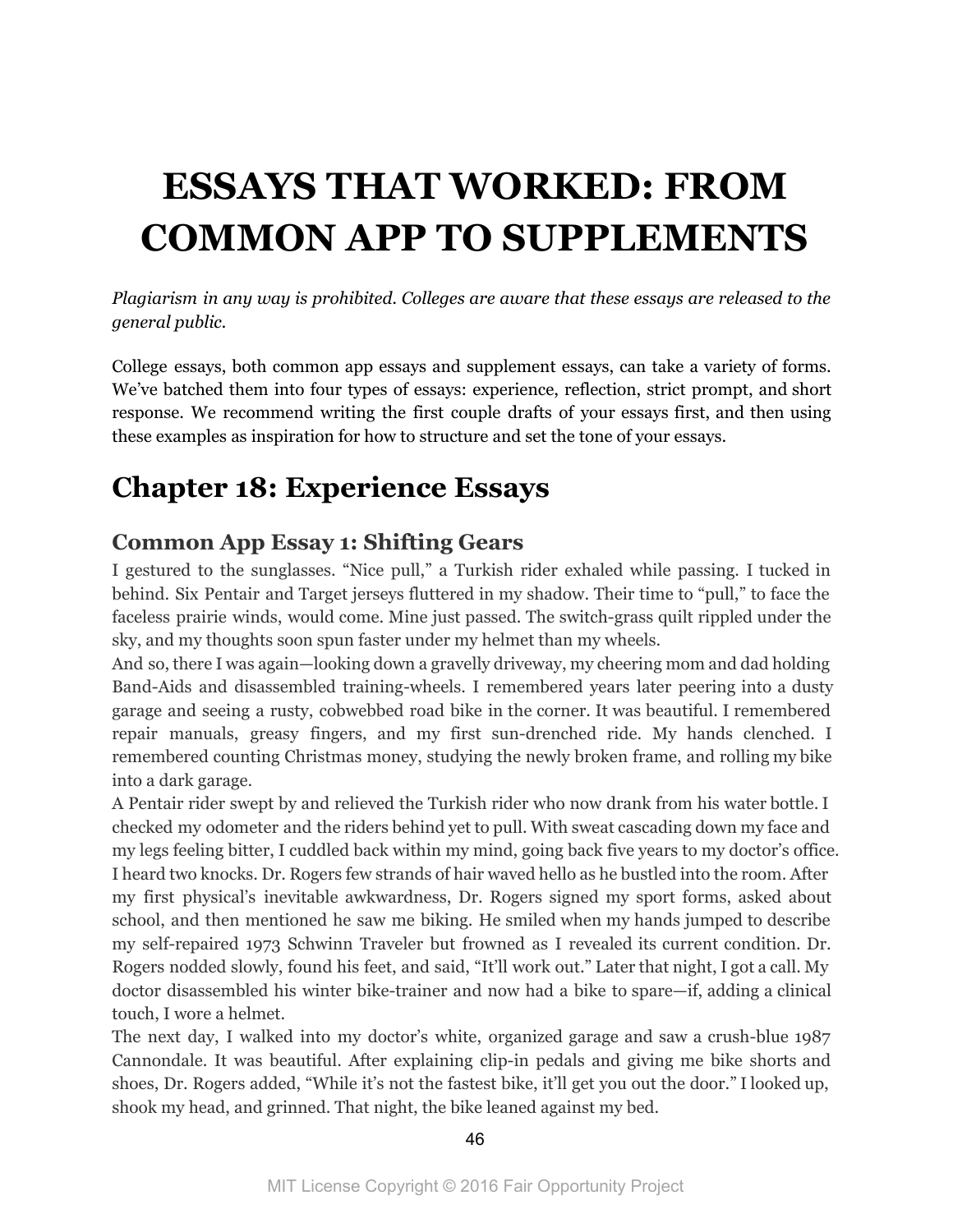My doctor gave me an opportunity. I seized it. My mornings filled with dusty sunglasses, hot pavement, and cool wind. I guzzled gallons of water, devoured books like Super Foods Rx and The Cycling Training's Bible, and stationary-biked in the winter. Throughout it all, if I ever had a question or needed advice, my doctor was there—a hand on my shoulder. Four years later, I was here: cycling 150 miles across Minnesota with sponsors on my back and a bike under my feet. The line leader gestured. I looked over my shoulder. No one. Just a black ribbon of pavement and one man's trust. Had it really been that long? Grabbing a last swig of water, I tightened my helmet and paused. I touched it again. Changing gears, I surged to the front of the pace-line and faced the winds anew.

#### **Yale Supplement Essay 1: Of Jumpsuits and Hot Tubs**

When I saw it, I knew. One April day I glimpsed the future—well, actually the past. There, folded upon a garage sale table, beckoned a fluorescent orange and pink nylon jumpsuit: size, women's medium. Although immobile, I heard its swishes. Two dollars later, I welcomed in my new track warm-ups. Yale, in this time together, I am loosening up the tie. I have a confession. If you invite me to your New Haven pagoda, you are inviting an all-around character. The stories are true. I like some peculiar things. I snowshoe at night, go to operas, build winter shelters, and pet stingrays before prom night. That said, however, I am dead serious about education. While hopefully conveyed through the rest of my application, I genuinely love learning. My favorite book at age five was a DK rocks and mineral identification guide; at age nine I planned on revolutionizing the world's energy market with hydrogen — I later conducted basement electrolysis much to the concern of my Hindenburg-leery mom; and in fifth grade, I pondered harnessing the power of black holes.

I love ideas and information, but I also relish having fun through them. In short, I like to laugh, especially at myself. This can be accomplished through taping "Krebs-" over the "Bi" in a "Bicycles only" sign or by wearing a sombrero, water-wings, and aviators while hot tubbing with Minnesota's brightest at State Knowledge Bowl. Regardless, I make sure to loosen up with some flair, a theme apparent in the now named "Gym-Class Experiment."

Raising hands and walking in line are second-nature to students. They conform. Frighteningly, many conform without thinking. Curious of how deep this acceptance went, one day I enacted a tongue-in-cheek inquiry. Excusing myself early to gym class, I greeted everyone entering the locker room with a whispered "Hey dude." The class slowly trickled in past my locker and greetings. Soon, a usually boisterous group of boys were not only speaking in whispers but also enforcing the quasi-rule upon each other. I was humored and amazed. Upon lacing up my shoes, I turned around and asked, "Why are you whispering?" I walked out, leaving my peers thinking and watching for lemming syndrome the rest of the day.

Something happened when I wore my 1980's-esque jumpsuit to track. At first, I received a smattering of odd looks, high-fives, and ogling—embarrassingly enough, I soon discovered they were partially see-through—but the next meet I attended, I started seeing similar jumpsuits. In fact, every consecutive meet after my suit's debut, more jumpsuits kept popping up. Eventually, even my entire cross-country team set aside a day to raid local Goodwills and Savers looking for duplicates. If you accept me to Yale, you are getting more than just a hard-working man who loves learning and life's humor. You are getting a true character, an individual, a man who starts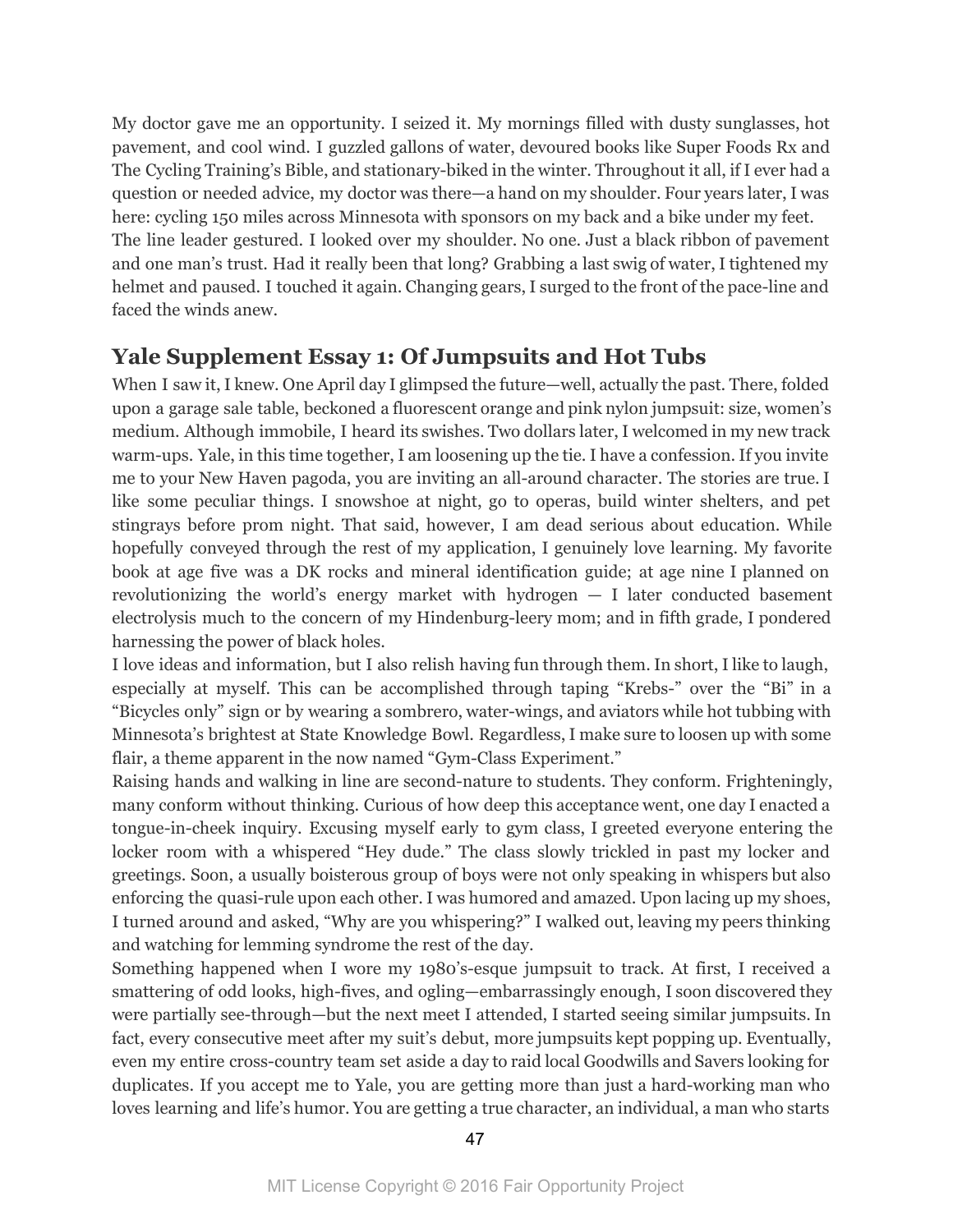Northern Minnesotan track-meet fads with a fluorescent orange and pink nylon jumpsuit: size, women's medium.

#### **Harvard Supplement Essay 1**

I have been victim to abusive relationships. I've gotten pregnant, dealt drugs, contracted STDs, and fretted over my sexuality. I also ensured effective sexual education for my daughter, prevented a friend from driving drunk, and helped another friend get medical attention after she was raped at a party.

Looking back, I cannot think of a more worthwhile way of spending my time, because after each of these events, I've stayed in character and responded to questions from the audience before stepping off the stage and chatting with other actors.

In the state with the 3rdhighest teen pregnancy rate, the highest *repeat* teen pregnancy rate, and government-funded abstinence-only sexual education programs, I see a clear problem. When an audience member tells me, "You can't get pregnant if you do a backflip after 'going all the way' because centrifugal force keeps the sperm out," this issue becomes even clearer.

Through TeenAge Communication Theatre (TACT), I work to solve this issue and change the lives of confused, angry, and curious teenagers. I spent much of a summer studying topics relevant to teens today—hearing speakers, reading pamphlets, and memorizing skits. As my freshman year came to an end, I auditioned for a spot as a teen leader, a "PA" (Project Assistant). Since then, I have helped lead weekly meetings, train new members, run performances, and moderate the Q&A session following each skit. During these discussions, audience members can ask any question on an array of delicate subjects to which I have to deliver a TACTful and objective response that leaves the skit openended and allows each individual to form his own decision.

I have to be ready for anything: talkative or shy audiences; tricky, irrelevant, or inappropriate questions; and emotional responses from audience members. Some of the toughest audiences are high school students, because they are afraid to ask questions among their peers. On one occasion following the STD skit, a boy in the audience raised his hand and perplexedly asked, "What's HIV?" Snickers and giggles ran through the 9th and 10th grade audience. Mortified, the boy visibly shrank, his face turning red. Encouragingly, I said, "That's actually a really good question!" He glanced up. There were still a few murmurings. "As a matter of fact, does anyone here know what HIV stands for?"—silence.

This is the tricky part of being a PA. Relating to someone, but not embarrassing him. Encouraging questions and preventing audience members from discouraging them. Giving the audience time to ask questions, but continuing the flow of the Q&A sessions when there are no questions. It is difficult but necessary to educate, encourage, and entertain while stressing the gravity of the topics in order to connect to teen audiences. Engaging audiences in open discussions is such a rewarding experience, because the necessity of a program like TACT stems from a dearth of communication about these taboo issues.

TACT broadened my understanding of the diverse needs of teenagers through the topics I studied and places I otherwise never would have seen—juvenile detention centers, shelters for runaway teens, drug-rehabilitation centers, and classes for pregnant couples at a nearby high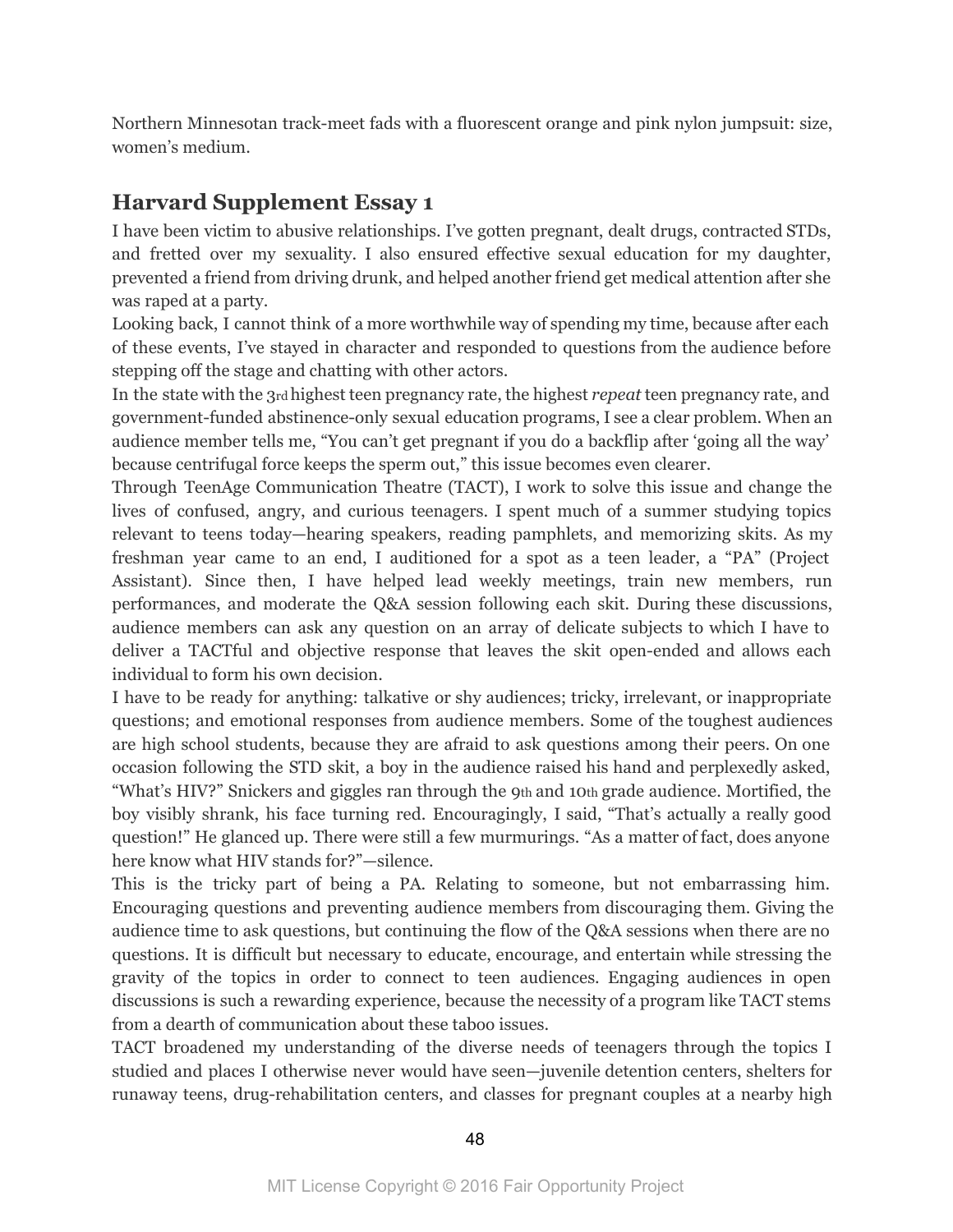school. But more importantly, it allowed me to open the eyes of so many others who would not have received high-quality and relevant sexual education. During performances, I can tell that I am providing audience members the confidence to stand up for what is right or to fix a potentially dangerous situation. Though I have never gotten pregnant, contracted an STD, or fallen victim to an eating disorder, I understand the viewpoints of those who have, and I feel much safer knowing that I can help keep my friends safe in a multitude of situations and address questions and myths that I hear.

#### **Brown Supplement Essay 1**

I clumsily stumble down the hill, trying to avoid the erratic potholes that litter my path. I inhale a combination of smoke from a cooking fire, goat dung and the indescribably fresh air of Botswana. Living with a host family for a month in the small southern town of Mogobane, I had learned how to pluck a chicken, make *maguini*, wash my clothes in a river, and speak basic Setswana. I was wise with this new knowledge, and proud. Next to me my host sister glides gracefully down the same hill I was having so much trouble with. It was a few nights before I was due to leave, and she was taking me to her favorite path in the surrounding mountains. She raises an arm to grab a tree branch, and I notice a small bracelet on her arm. It was the only thing close to jewelry she owned. It was a bright, vibrant yellow, and stood out against her dark skin. "Refilwe!" I exclaim, "Your bracelet is wonderful." She smiled bashfully. Shyly she looks in my tangled hair and says seriously, "And Keaton, your hair clip is *montle.*" Beautiful. It had been a gift from my father back in England, and although cheap, was one of my most prized possessions. I thank her, touch the silver clasp in my hair and continue walking.

In the flash of the next days, I am gathering my stuff from the cramped rooms I had shared with my family of eighteen people. With tears in our eyes, we give final hugs and bittersweet goodbyes. I leave the sparse room, my sleeping mat, the grubby door frame, and walk down the dirt road to the edge of the village, taking one last glance at the haphazard tin structure that had been my home. Boarding the bus, I open my bag and see a glimpse of something familiar: the bright yellow bracelet. I remembered when Refilwe had told me, "Never forget the *sosologa* we share." *Sosologa* in Setswana, according to her, meant bond. As I now look down at the vivid yellow blur, I knew I had learned something far more important than how to cook. I had learned how to love people who were strangers. I had learned that sometimes the smallest gifts are the ones that mean the most. I had learned that life is about the connections we make, and the impressions we leave. I know, indubitably, that I will live my life to the drum beat of this mantra. As humans, global awareness and the relationships it brings is the most important thing we have. As I put the bracelet over my wrist I smile, knowing that my silver hair clip was on my sister's bed, waiting for her to find it.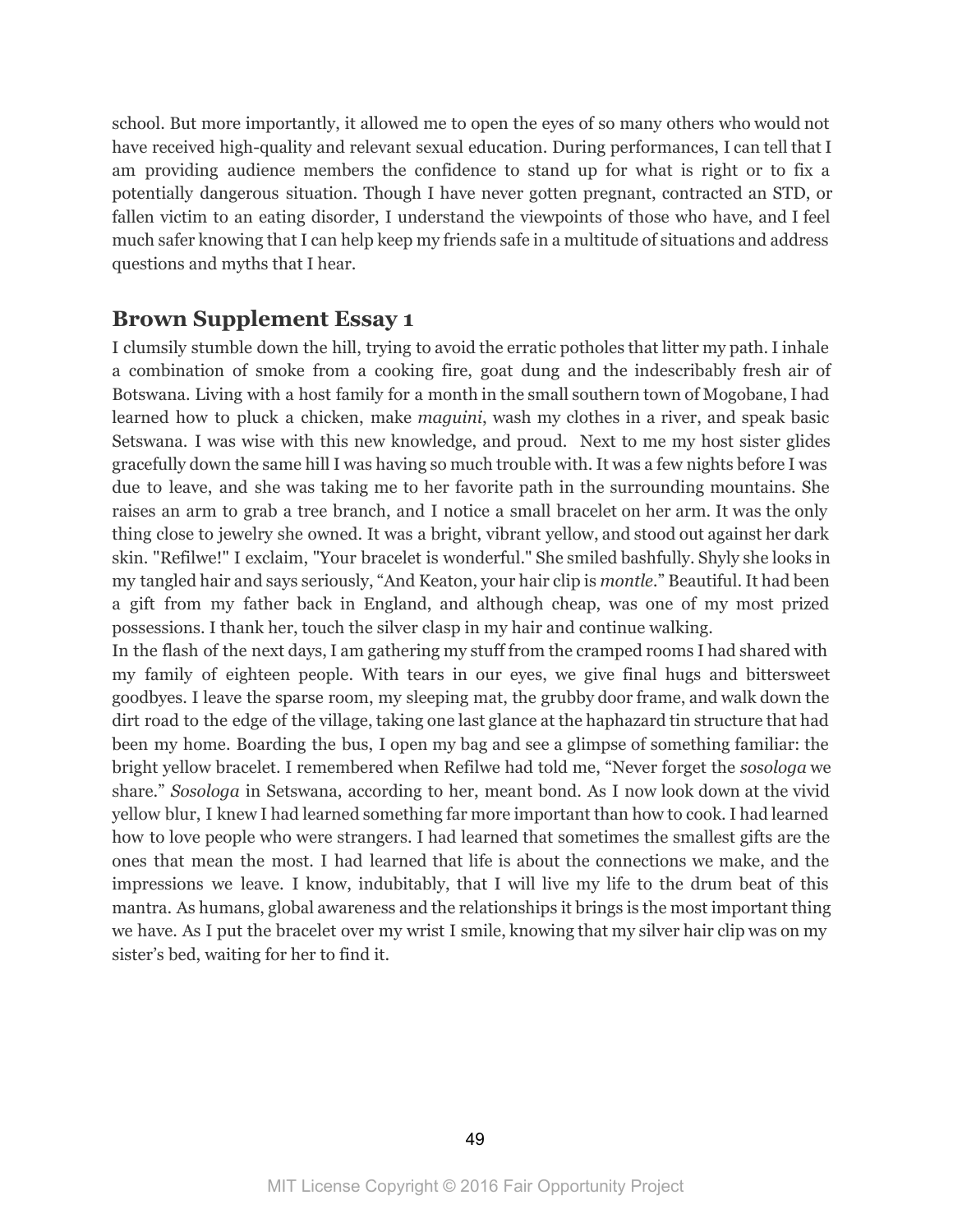## **Chapter 19: Reflection Essays**

#### **Amherst Supplement Essay 1: Hands**

Who are those scoundrels? It's a crisp autumn day, and you're in the woods. You're going for a walk, enjoying the smells, breeze, and rustling trees— the tapestry of fall. Maybe you're walking your dog, or who knows, maybe you're one of those iconoclastic catwalkers. Regardless, you see it: the soda bottles, sandwich wrappers, and plastic bags. Besides the obvious question of who eats a Big Mac in the middle of the woods, who just drops their trash? This selfish act infuriates me.

JFK didn't give his Frost Library speech about littering, but we're describing the same ethos. Squandering your education is selfish. It means taking the convenient route and disregarding what you leave behind. If JFK and I were walking our dogs (or cats) together, I know we would take the time to bend over and clean up the trash we encounter. It concerns me that some people won't.

It's perplexing how "wood trash" is perpetually wet. When I emerge from the woods with milk jugs, candy wrappers, and the occasional T-shirt—all dripping water—people always ask, "Why" did you pick that up?" My favorite response is, "I have hands." If you don't pick it up, who will? Amherst's education is top-notch, but if you attend and only use that knowledge to enrich yourself . . . now that's a waste. I want to attend Amherst not only for my B.A., but so I can clean up more than my neighborhood's messes. Someday, when I'm working around the clock on some far-out, low-success probability, but phenomenally important drug or product, and my colleague takes me aside and asks, "Luke, why are you doing this?" I'll smile to myself. This time, instead of saying "I have hands," I want to answer, "Because I went to Amherst."

#### **Harvard Supplement Essay 2**

As I raised my flag and kept my face stern, fans gave disgruntled gestures and the attacking player burst out in protest. I stood firm. After all, I was the referee. The attacker was offsides and it was my job to make the call. Having once been in the cleats of those young soccer players, I understand how important a referee's call is to them. As a child, I chased the black and white object in a shapeless mass of Gatorade-drugged players. Now, I am a whistle-bearing symbol of authority, dedicated to make the *right* call. As a referee I experience the pressure that comes with power. I make game-altering calls and garner criticism from notorious soccer moms. But at the core, my only goal is to be fair.

My belief in fairness seems be infused in everything I do. Whether I ensure that tryouts for my varsity soccer team give all potential players a fair chance or vote for a "chick-flick" so that my two sisters achieve a majority on movie night, my moral compass is my guide. With great enthusiasm, I strive to serve those I represent. As class president, I embrace being the brunt of jokes when conducting random sample surveys of my classmates' preferences for activities. I eagerly have taken on leadership positions where I can act on my potential to positively affect others. But through my fervor to serve, my ideal view of power was corrupted.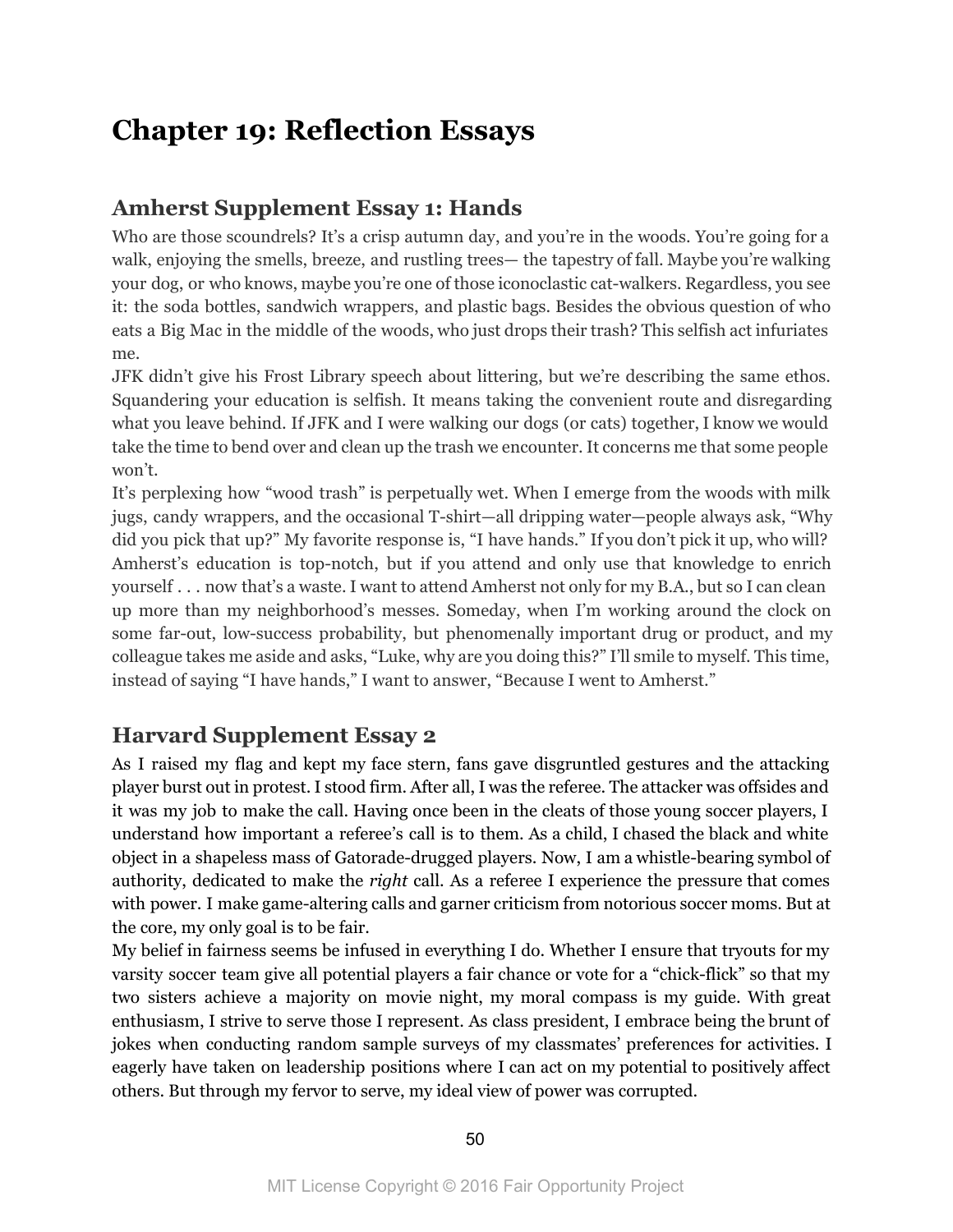Power can be flawed. In my school, in my community, and in the news, I see others in positions of authority, acting unjustly and impacting others. Small, exclusive oligarchies control large, motley factions of people. Why should I have the means to make decisions and be handed a shiny, silver whistle? I can make mistakes. I can make the *wrong* call. But I can matter. In retrospect, I understand the magnitude of mere moments wherein the course of my life and the lives of those around me was irrefutably, if infinitesimally, altered: a suggestion on a way to analyze *The Wasteland* in class, a musing over coffee with my friends to organize a charity run for a sports program in Dakar, a mother's judgment that I will finally have my own room, a decision to blow my whistle during a casual soccer game at my local youth center. These moments, similar in that each encompassed a seemingly arbitrary decision, but different in that each decision resulted in some force that sent the future onto a different trajectory, remind me that even the smallest exertions of power have consequences and rewards. And my moments define me.

I think back on the times when I wore an unflattering yellow shirt and ran up and down the same line but never actually got anywhere. As a soccer referee, I learned the importance of accountability and proper use of power. I now recognize that fairness can be achieved one blown whistle at a time, if only I stop and reflect.

#### **Harvard Supplement Essay 3**

Had I set up a bank account five years ago and charged twenty dollars every time someone asked me, "Why Chinese?", I probably could have covered all the airfare for my six trips to China. The \$24,000 answer: it's a blend of reasons—the direction our world is heading, over 1.3 billion more people with whom I can communicate, a deeper understanding of a 5,000-year history and culture, and a love of the language itself. My studies convinced me that fluent Chinese and an understanding of the culture are imperative for future business success. I've experienced the immediate connection that speaking unaccented Mandarin builds with native speakers and studied the ways an American can unintentionally offend someone purely by her unfamiliarity with the Chinese culture. Living, breathing, thinking, studying, and speaking Chinese non-stop opened so many possibilities.

I never foresaw all the opportunities studying Chinese would provide. For four years, I've been the rare non-Asian employee at a Chinese restaurant. My love of music led me to participate in Chinese karaoke competitions, the finals of which had audiences of over 1,000 people. I also performed at numerous other events in Dallas, Boston, and multiple cities in China. In the summers of 2011 and 2012, I taught English in two Chinese lower schools and took many students on weeklong camps to other cities. Managing to keep 100 children under control and safe in Beijing, one of the most populous cities in the world, is no small task. Five years ago, I had no clue that I would be "Google-able" (and "Baidu-able") under my legal name and my Chinese name by the time I finished my freshman year.

All of these experiences combined do not equal working as a special news correspondent for China Central Television (CCTV), China's only national TV station. I spent three days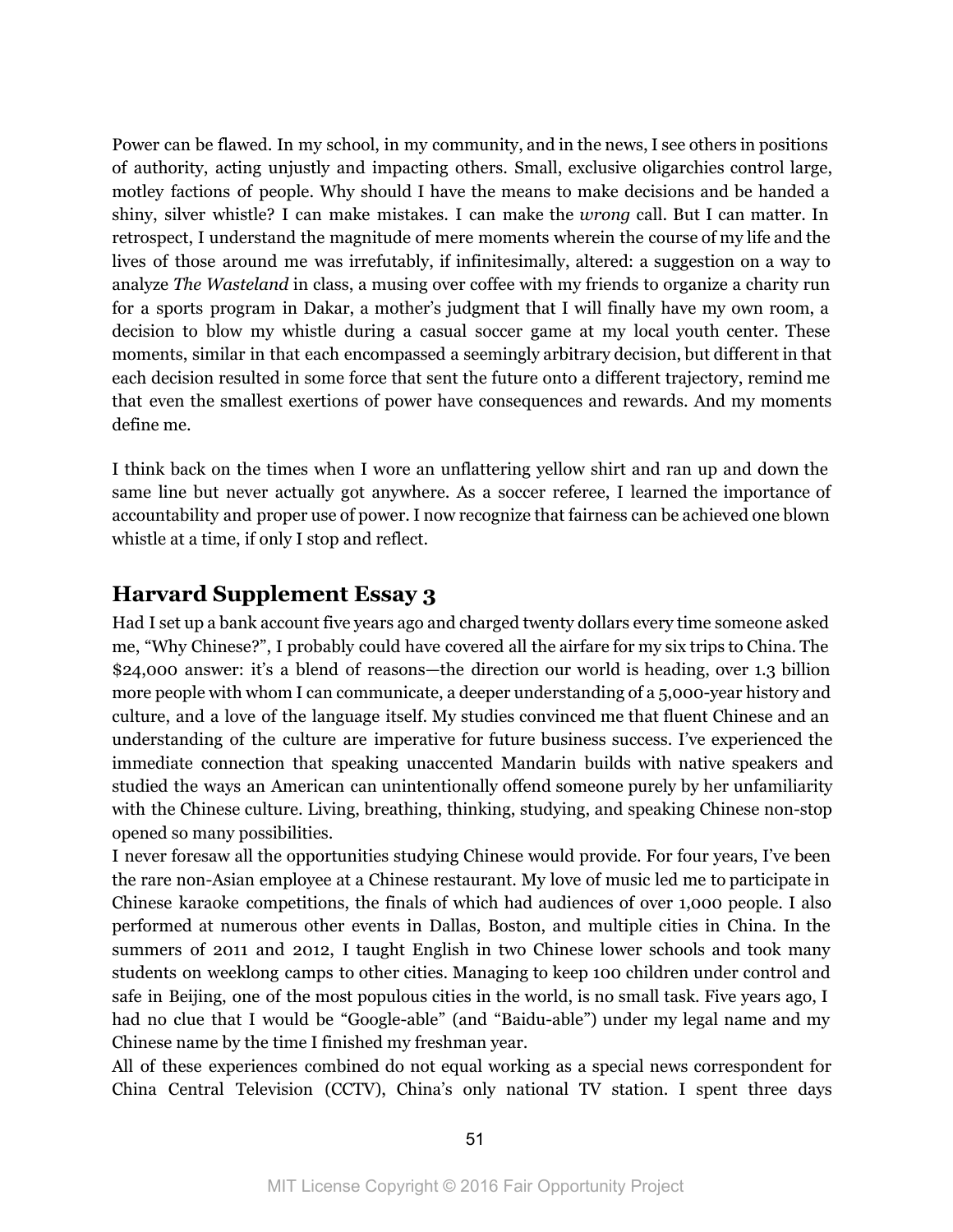interviewing nearly 100 Olympic athletes prior to the London games during my sophomore year. Although I conducted the interviews in English, I introduced each athlete in Chinese and my questions were pertinent to Chinese spectators. Throughout my junior year, I continued to work for CCTV, traveling to Houston for the Rockets' (NBA) weekend home games and some weekday games. In addition to interviewing fans and filming short clips in Chinese about special circumstances surrounding the games, I joined other (mostly male) reporters and marched into the locker room after the games—cameraman in tow—to interview Jeremy Lin, James Harden, and other players.

The toughest part always came at the end of the night: after the game, my manager would write a paragraph comprised almost entirely of new words and phonetically-translated names, give me about 15 minutes to memorize it, and then shoot a few takes in which I had to say the entire paragraph in Chinese from memory at media speed (which is faster than day-to-day language).

Over the course of these past five years, I have learned so much more than the Chinese language itself. I picked up the idiosyncrasies of Chinese mannerisms. When faced with eating lamb brain, I immersed myself in local cultures and traditions and tried it. I learned to bargain and haggle the price of an item well below the price shopkeepers typically offer Caucasians and discovered that sticking to values, morals, and goals transcends language barriers as readily as a smile. My love of, passion for, and—yes—*obsession* with China led me to spend 42 weeks in Chinese immersion. While I don't currently have the \$24,000 in my pocket, I do have years of Chinese cultural and linguistic experience, and I'm proud that teachers and classmates regard me as a viable source of insight into China.

#### **Pomona Supplement Essay 1**

Waking up every morning, I slowly--arguably too slowly--turn off the Mishka Reggae song that is set as my alarm, drag my half asleep bundle of limbs to the kitchen to make a Cuban coffee (American just doesn't cut it anymore), and then get dressed for the day. Then, I have the freedom to choose which shoes I wear, and though this may seem like an inconsequential decision, it is actually instrumental in defining my day.

My soccer cleats, muddy, with tape around the sole to counteract the effects of my abnormally wide feet, enable me to do what I love most in the world, besides eating my sister's chocolate chip cookies, and bragging to my brother about a victorious ping pong series. In these cleats, I can run forever (as long as I remain in the lines of a soccer field), and can challenge anyone (as long as they're wearing shinguards). While wearing my soccer cleats, I sprint to the end line regardless of where the coach's eyes fall and I stay after practice to work on my goal shot, just because I know I can improve. The individual accomplishment that comes with setting personal goals is balanced with the support of teammates who inspire loyalty and are there to fall back on. Paradoxically, my most difficult challenges, playing tough in the summer heat, is rewarded with the camaraderie and friendships that come from sharing hardship.

Then, there are my athletic shoes. In these shoes I have had adventures. From biking through the everglades, to hiking up mountains, to paddle-boarding in the bay, the ripped, dirt-sodden, and hole-infested pair of kicks allows me to meet my natural inclination to explore the world. In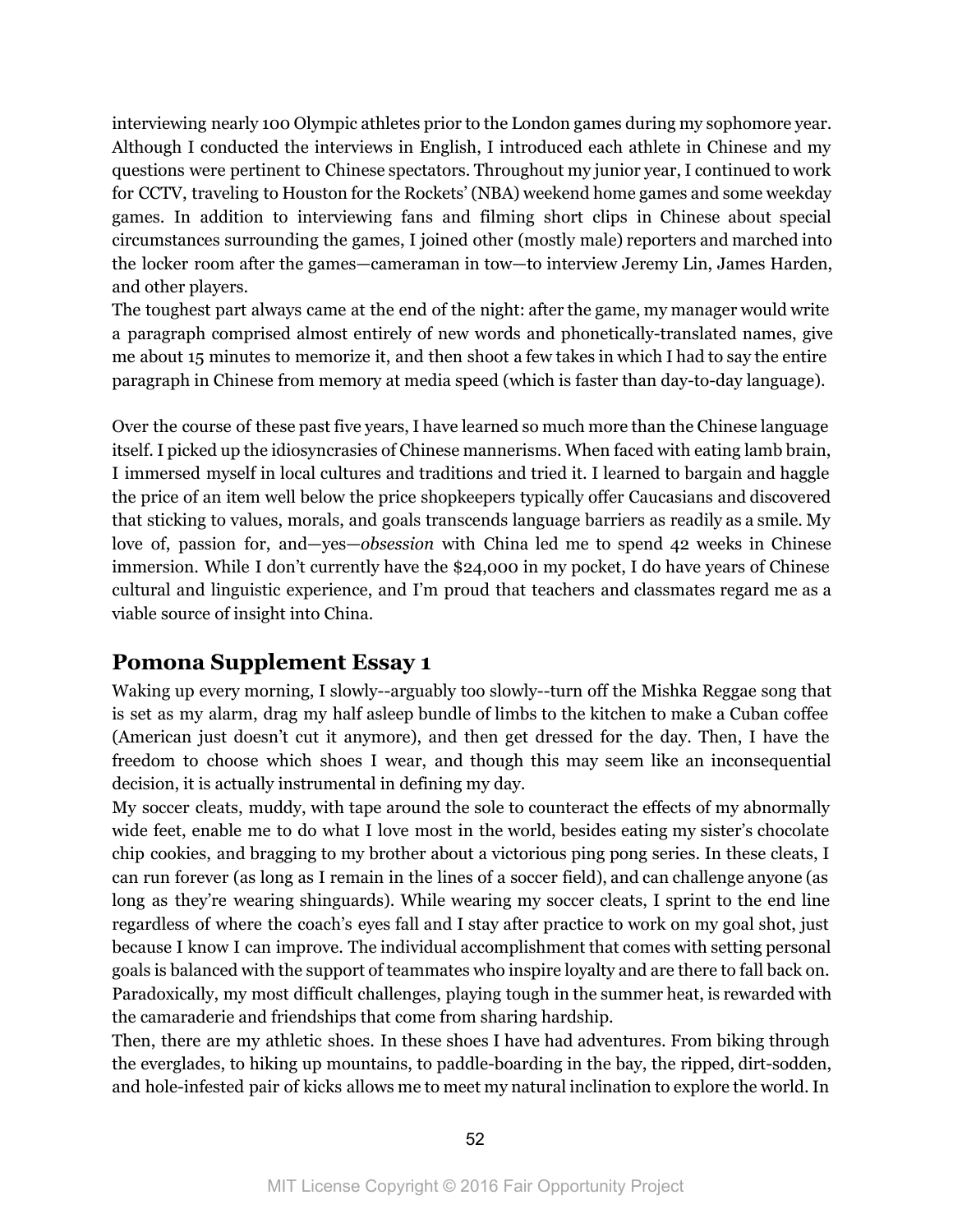these shoes I have learned that intellectual stimulation is not limited to the classroom. While one can learn the atomic makeup of leaves, and the process of photosynthesis, only through first hand experience can one feel the creases and the wrinkles of the plant, and see the leaves in their natural environment.

Sitting next to the athletic shoes, are a valuable, unparalleled, and custom-made pair of flip flops from Gap (bought during the 2 for \$10 deal). I have learned that after soccer, chocolate chip cookies and victory in ping pong, the next best feeling in the world is having time. These flip flops remind me that life is not all about assignments and deadlines; it is also about reflection and friendships. When I slip off my flip flops to join a pick up beach volleyball game, the goal is not to win, but to laugh. In my flip flops, I stroll (I don't hike or run), to yoga where I listen to my heartbeat and feel myself breathe.

The good life is having the freedom to choose—to choose which shoes will define the day, knowing that all three have value and purpose. Whether I choose to spend the day feeding my body, my mind or my soul, my shoes will take me there.

#### **Common App Essay 2**

"Order! Order!" the judge screamed, banging his gavel on the wooded panel. "The defendant is guilty! She will share!" It was all very professional…except for the fact that the judge was my little brother, the gavel was a ruler and the wooded panel was the floor of our living room. Regardless, the ruling hurt. After having my own room for a couple years, I was being ordered to share a room again, with my little sister. Living in a small house with four siblings, I knew this was inevitable, but it was still a shock when the news was handed down by the authorities. My siblings gleefully helped move my books, music and bed into my new abode. They painted over my old aquamarine walls, with a pleasant and decidedly masculine beige.

The first few weeks of room sharing didn't go well. My little sister and I argued over mess and floor space. Something had to be done. I bought four doors, and spent a rainy afternoon hinging them together. Their new folding pattern obscured their original purpose and what was left was our new room divider and purveyor of peace and sanity.

My doors have since become a veritable journal. A photo of my best friend and me camping is propped beside a schedule of next month's meteor showers. Schedules of music festivals I've been to are push-pinned next to flyers from protests I have attended and helped plan. A picture of my high school varsity soccer team is next to photo-booth pictures taken when I was one of four chosen to fly to Tallahassee with the Youth Advisory Committee to petition the governor about the importance of education. Notes to myself are written haphazardly across my whiteboard. Commands such as "See" are scribbled above film such as *The Bicycle Thief* and "Read" hovers over Pirsig's *Zen and the Art of Motorcycle Maintenance*" and Hawking's "The Grand Design." A picture drawn for me by a disabled camper at ShakeALeg Miami where I volunteer, overlaps a picture drawn of me by my friend, an aspiring artist. She drew me bald, but with a big heart. A photo of my host family in Botswana is partially covered by a painting of the autumn leaves done by a young artist from Dorking, UK, the town where I grew up. A medal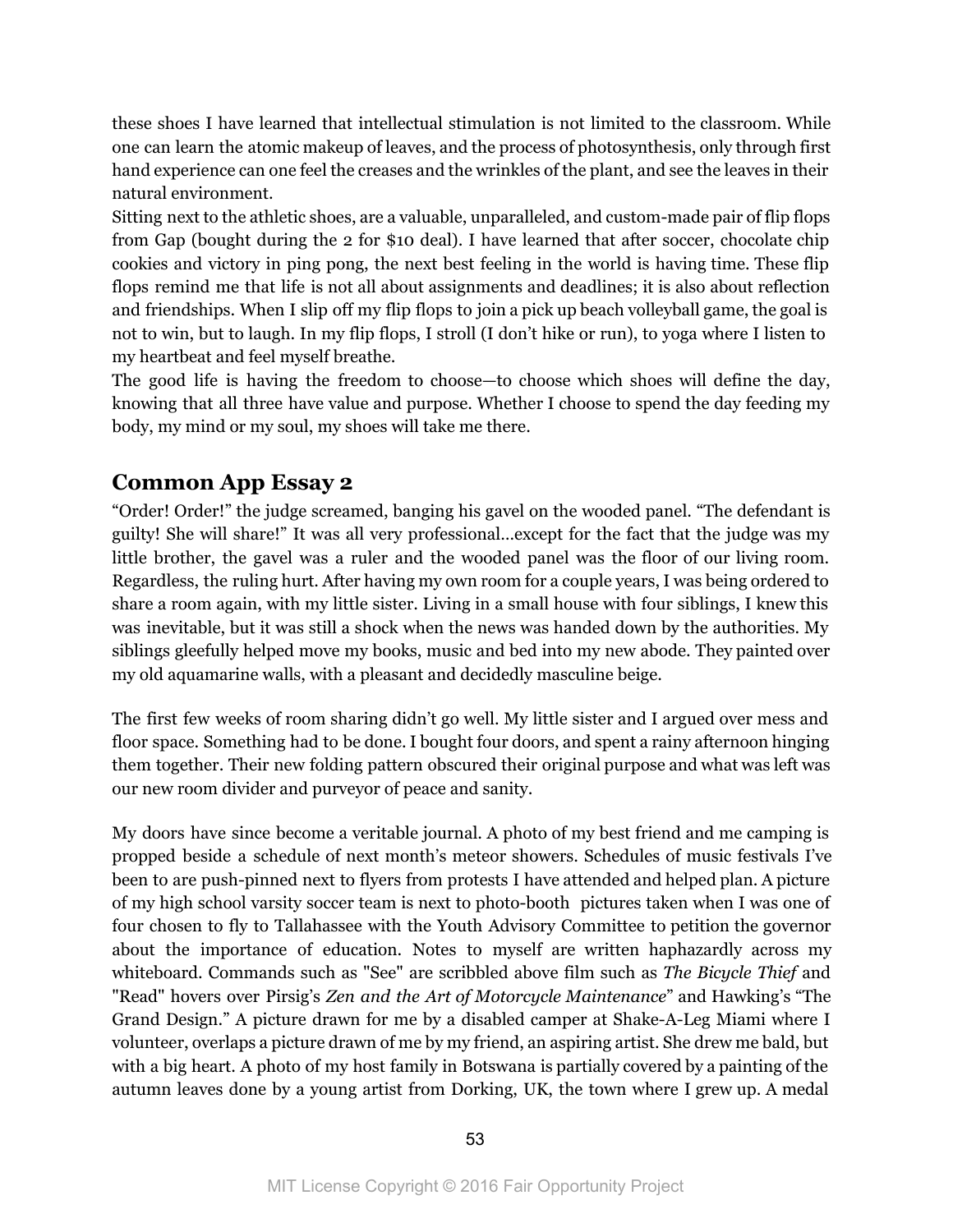from the half marathon I ran last year with my two younger brothers and my scuba diving certification card are tucked beside index cards where I had written SAT words. Though I finished taking the standardized tests months ago, I still rotate the cards often imagining how I will speckle the "erudite" words into tomorrow's conversations. My record player, an old, beat up thing, rests against my doors with the aged vinyls leaning against its wooden cabinet. Amongst the records is my favorite Fleetwood Mac album, the one I listen to every time I need to study. Tucked under the cabinet are my black boots, never worn in public, mind you, but perfect for stomping to the beats of "Go Your Own Way."

As I lie in bed at night, looking at my colorful, life-affirming doors, my sister, lying in her bed just a few feet away, asks me in a voice out of the darkness, how was my day? Though the building of my doors was initially meant to be an act of self-preservation and protection of my privacy, I now understand they served their real purpose so much better than I could have ever hoped. My doors are in fact an opening---to my passions, my mistakes, my accomplishments and my wishes. They connect me to people a thousand miles distant, and to those sitting just a doors width away. "My day was great Syd. How was yours?"

#### **Harvard Supplement Essay 4**

In late summer before my Junior year, I nervously arrived with four of my soccer teammates for my debut at my first big high school party. Everyone knew us when we showed up en masse in our team jerseys. As people laughed and joked, the unfamiliar garage loft became friendlier. When beers were passed around, I swallowed hard but took one, hoping I didn't look as inexperienced as I felt. I tried to relax and join in the boisterous storytelling. The joy came to a screeching halt when we heard footsteps on the stairs. I had never really felt despair until hearing 15 half-empty beer bottles collectively hitting the floor. The party had been busted by the police.

How could I have been so stupid? Poor judgment and curiosity cost me four games of my varsity soccer season, my captainship, the respect of my team, and, perhaps worst of all, the trust of my parents. Until this time, I had always seen myself as someone who tried to make good choices based on my personal values. When the seniors offered to cover up my drinking and take the hit for me, I thanked them but had to face the music myself. I needed to regain my reputation for integrity, and with it, my self-respect.

Despite my desire to hide in my bedroom, I dragged myself to the next practice to speak personally to my coach. I felt like a pariah. Segregated from the practice and alone, since the other suspended players decided not to show up, I faced my teammates' disdainful stares during water breaks, heard their whispers, and feared the difficult meeting with my mentor. Because I had a track record of avoiding drinking and partying, my teammates were disappointed that I had let my selfishness come before the interests of the team. The wrenching conversation with the coach and my apologies to each player as well as to my parents were the first steps towards healing. For two weeks I was demoted to practicing with the second squad, sitting on the bench during games, and wishing I could be of use as we lost four straight. Once I resumed playing, I worked diligently to redeem myself by being a positive voice in spite of a lackluster season, and I used the pain of humiliation as motivation to play harder.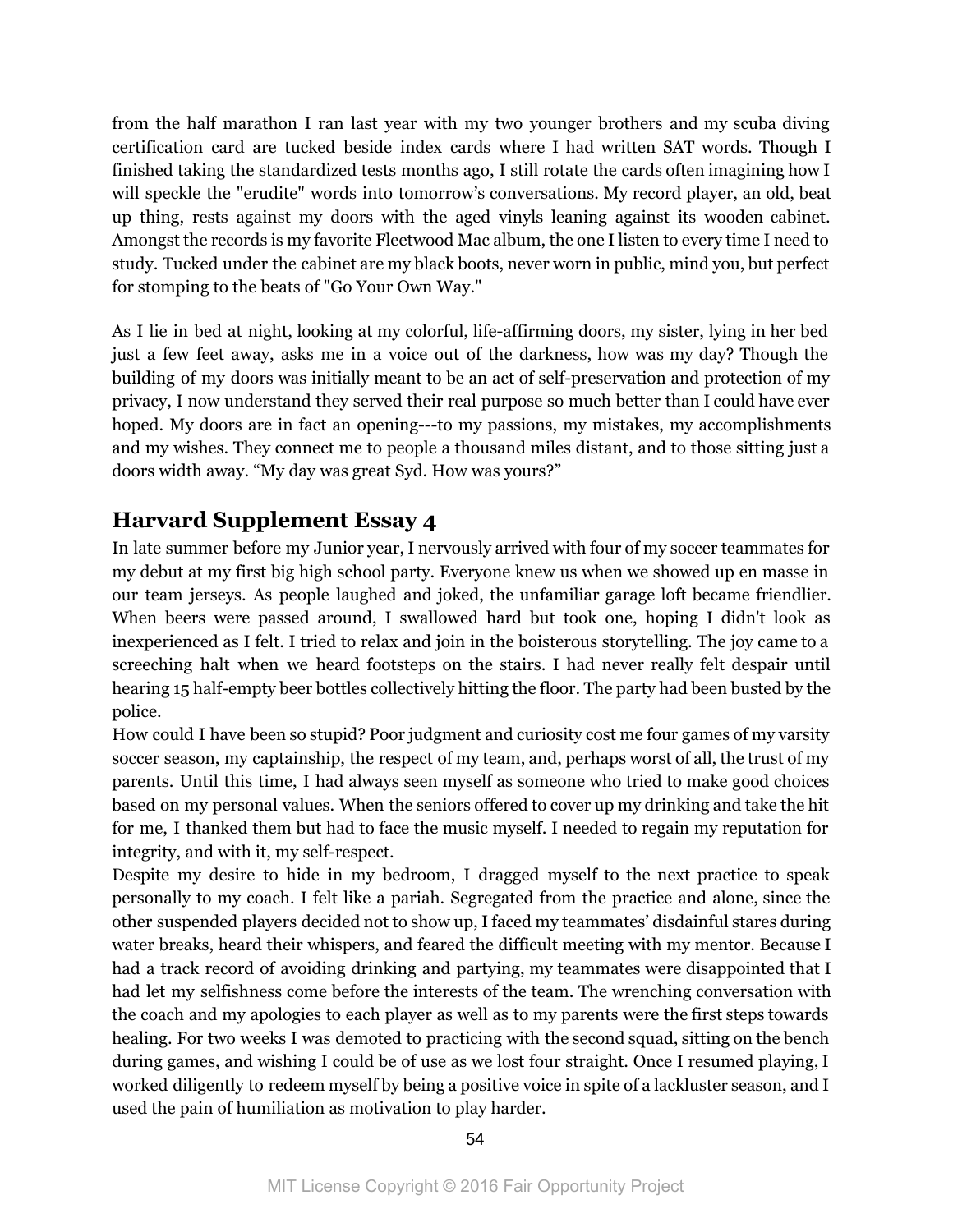Months later, my zany dentist offered to teach me to juggle following a routine cleaning. I did not expect an epiphany about the soccer incident to come from Dr. Marty's lesson. Yet every time the ball missed my hand, he repeated the same phrase, "Focus on the toss; don't worry about the catch." This metaphor crystallized what I learned about myself that fall: I'm human and that means I'll make mistakes. What counts most is my willingness to repair what I have broken. There is nothing like cleaning up a mess you have made to keep you from making similar ones in the future.

#### **Common App Essay 3**

Becoming certified as a youth referee at the age of twelve gave me many things: independence at a time when boundaries seemed tight, a position of authority where I could act justly, and a little bit of cash on the side. All of these newfound benefits enabled me to mature, grow as an individual, yada yada yada. . . Most importantly, though, becoming a certified referee gave me the ability to "card" my four siblings. For nearly three years after I earned my certification, I carried around my yellow card for "cautions" such as reckless behavior (spilling cheerios), dissent by word or action (disagreement about Sunday night television), and entering or reentering the field of play without the referee's permission (they learned to knock). The red card, although rare in my household of somewhat evenly tempered players, was necessary on a few occasions including violent conduct (wrestling matches over shower turns), and receiving a second caution in the same game/day ("I already told you once!"). While the cards were ditched by my fifteenth birthday, I realize that as the middle child in a family of five, those cards have metaphorically allowed me to see the world as a place to achieve balance.

Because I played soccer from an early age, I was able to recognize the weight of my decisions as a referee. Knowing the rules and recalling the power of having the whistle gave me insight. I learned when to bow to another's authority, when to respond with reason and when to react with passionate intensity because justice was not being done. These lessons have translated to my life off of the soccer field. As captain of the school volleyball team, I achieve the balance between team player and team leader. As President of Support our Sports club, I facilitate student involvement at the school's extracurricular events, but recognize the importance of my academic responsibilities. I lead chants and paint faces but spend half time under the bleachers reading Hosseini's *The Kite Runner*. At home, my family looks to me, the fulcrum between pairs of siblings to determine who rides shotgun, or who empties the dishwasher, while my mom is at work. I have learned the importance of taking turns, embracing various perspectives and bringing my own basketball to the court if I want to take a shot.

Though there are distinct moments in my life when I feel empowered, I have also learned that blowing the metaphorical whistle too often diminishes authority. Sometimes, everyone just needs to "play on." It is during these moments of restraint that I learn the most. Whether learning from my political theory teacher that our governmental system has a unique way of rewarding those with skewed moral standpoints or from my vegan little sister that my consumer choices can impact the animal industry, I know that when I actively listen, I have the chance to grow. Even the man on the bus bench taught me that, "It always comes if you wait"—a lesson that has served its useful purpose many times. The trick is to know the difference. Mere active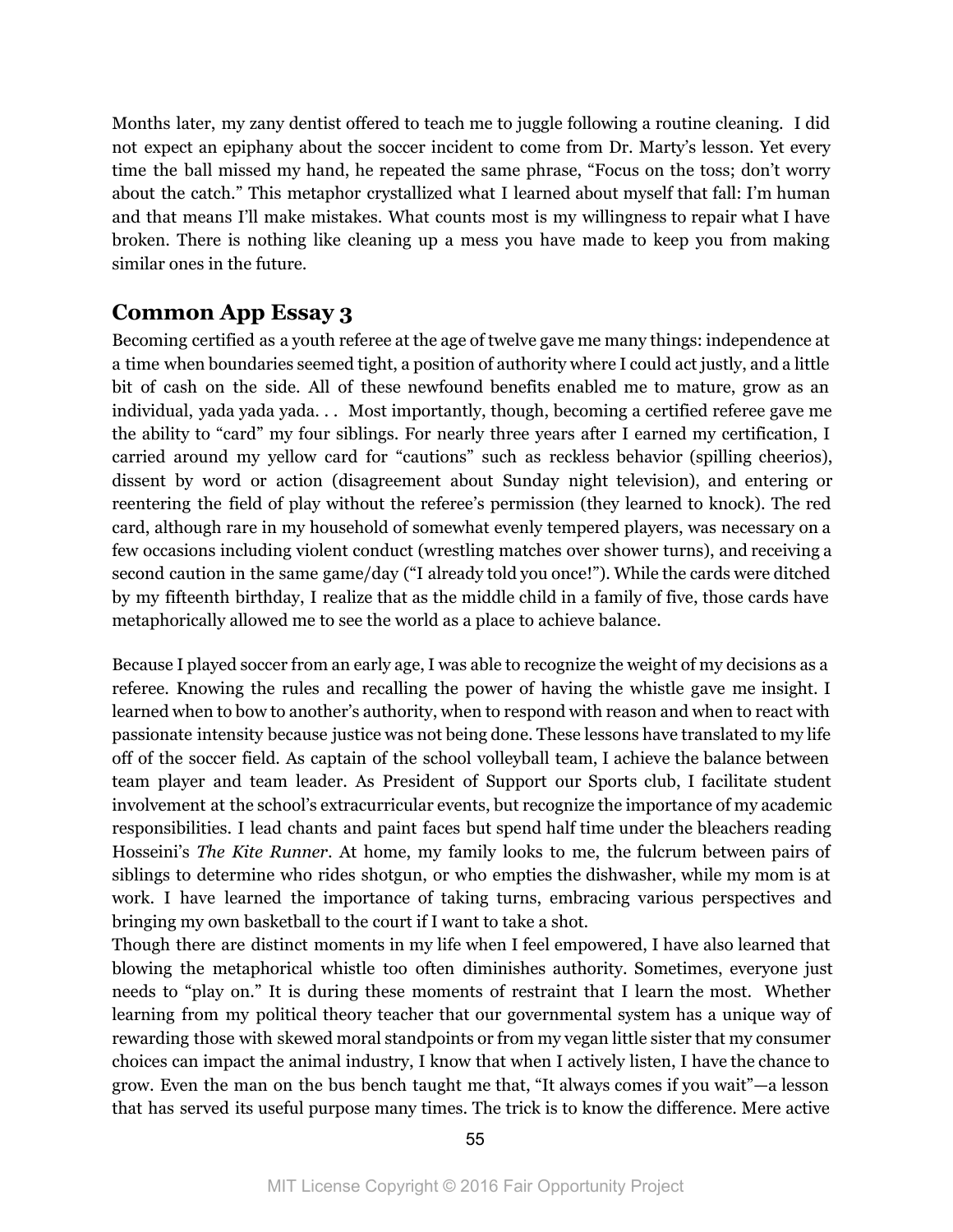listening could not raise over \$20,000 to build a fresh-water well in a small village in Senegal or start a school-wide polo shirt drive for students who can't afford school uniforms. It is the learning followed by the action that gets results.

So, I have become a man of balance. A student and an athlete, a curious intellectual and an active doer, one who strives for spiritual peace and one who hopes to make a change in this material world, and of course, a player and a referee. Seeing the world through filters of yellow and red has allowed me to identify need and then act justly. Thankfully, the physical infraction cards are no longer necessary, except of course for real soccer games, and tense games of monopoly.

#### **Harvard Supplement Essay 5**

I have known three fathers in my life, and, no, my mother has not been married multiple times. Each of my fathers has fostered my growth in different ways and helped me understand what being a man really means.

My father, Kenny, is a man of vast intelligence and genuine curiosity about the world. He has been my academic role model, encouraging me to set high standards for myself because I strive to emulate his achievements. Along with nurturing my intellectual pursuits, he is largely responsible for my international interests. In the 1980s, he founded an organization that sends high school and college students abroad for intensive community service work. I grew up hearing his tales of exotic countries from his extensive travels, visiting with him some of the villages where students lived, seeing the community centers and school classrooms they left as their legacies, and dreaming of exploring foreign countries on my own. Eventually, I became one of these students myself.

My second father (*Papí*) is Galo, an Ecuadorian orange-picker by trade, who is master of his own world. Within a ten-mile radius of his town, Rio Blanco, he knows everything. When we walked around, he would greet everyone by name, asking about the well-being of family members or the yield of a certain crop. Galo built his own house, doing the carpentry and construction himself. He could identify almost all the flora in the area, picking berries from bushes and popping them in his mouth or carefully avoiding contact with poisonous plants. Yet there was a vast gap in Galo's knowledge: the farther from his circle, the less he knew. On a map, for example, he could not identify the United States, nor his continent, or even his own country. Galo is a man whose knowledge is a mile wide but twenty miles deep. This type of wisdom contrasts greatly to that of my father, whose wisdom is twenty miles wide but only a few miles deep. *Papí* schooled me in the value of knowing a lot about a little and the usefulness of mastering specific disciplines.

My third father (*Papá*) is Carlos, a Peruvian farmer, who is a man of contagious joy. His face is worn from 62 years of strenuous work but wonderfully wrinkled with each kind smile. Basking in the loving comfort of his wise, soft smile for twenty straight days, I relished the moments that made him chuckle: a joke about our pig, *Api Senca*, or my great struggle to chop a single piece of wood. Instead of my habit of trying to think my way through problems or search for answers in the world around me, Carlos taught me to look within. His ease with his feelings encouraged me to rely more on my emotional signals and to be more conscious of the present. I affectionately recall walking with him early each morning into the cornfields in silence to gather stalks to feed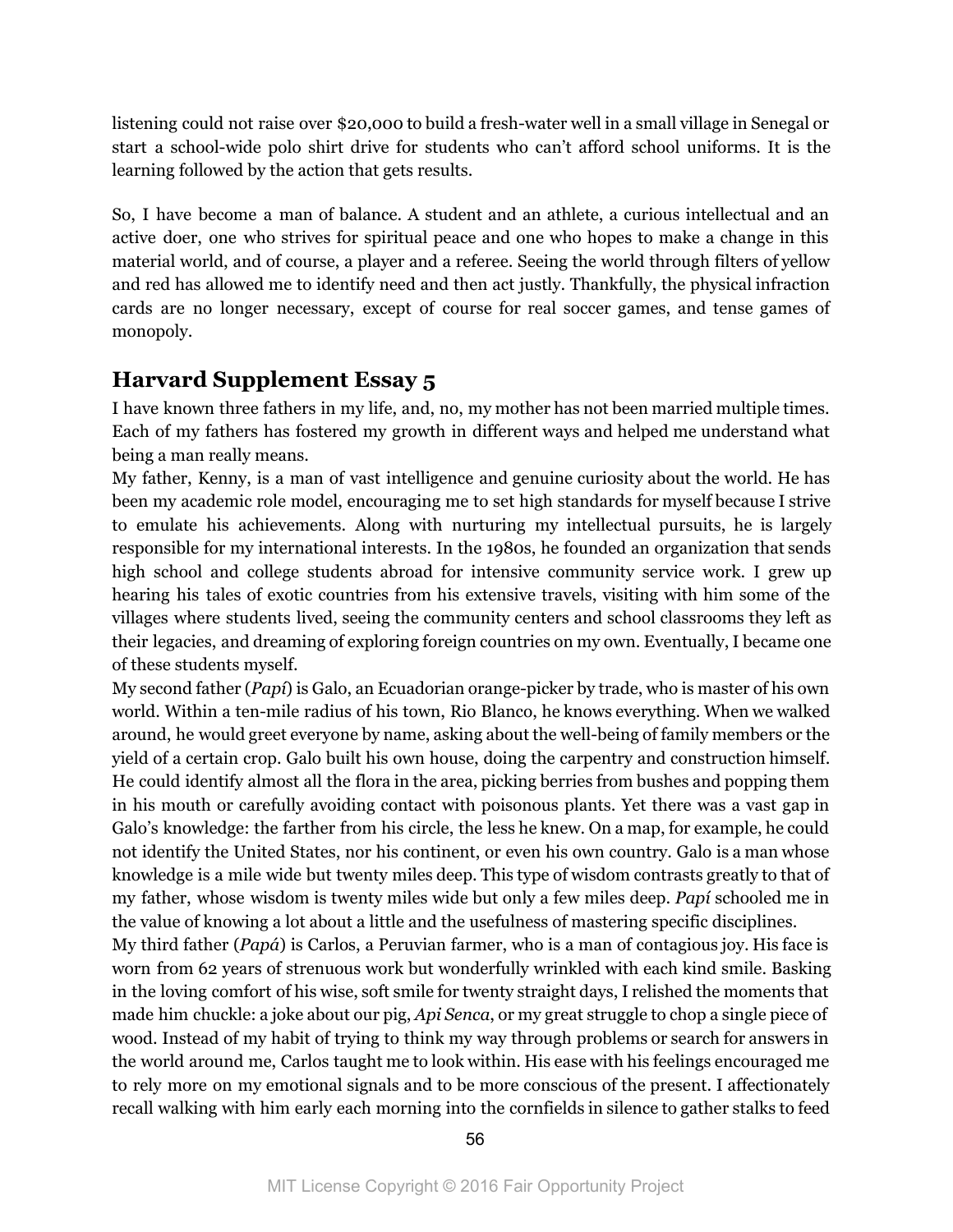the guinea pigs. Though the work on his farm may have been monotonous, he has a zest for being a part of the cycle of life. Each morning as he plopped the large pile of grass and cornstalks on the floor and the guinea pigs scrambled to eat, he would have a large grin. For as long as I can remember, my dad Kenny has sent me to sleep each night with a Jewish blessing about peace. Paradoxically, I felt the words of that prayer most deeply while strolling in the fields with Carlos. The dad who raised me has taught me about knowing the mind and the importance of broad intellectual pursuits. Galo taught me about being attuned with my environment and the value of swimming deeply in narrow channels. Carlos taught me about knowing the heart and the necessity for passion and compassion in order to be a whole person. One showed me how to go out into the real world, one to focus on the natural world, and one to be open to the inner world.

#### **Common App Essay 4: Bees, Banjos, and Bus Drivers**

Allergic to bees but standing in an industrial bee yard, I reconsidered the wisdom of the deal I had struck. I hoped risking a case of hives to move a block of hives was worth the banjo lessons I had bartered for.

My adventure began on a wet April afternoon just before stepping off the school bus. I turned to the driver, a neighbor but a stranger, noticing for the first time that behind his beard he was missing a tooth. I sheepishly approached. "I heard that you play the banjo; would you be willing to teach me?"

"I'd love to. How do you feel about trading labor for lessons?" Now, I'm the sort of person who loves a deal, and I've never shied away from manual labor. Three days later I was sitting in his kitchen. Our conversation got to the reason he needed help: Andrew had Lyme disease. Due to the severity of his sickness, he could not lift heavy objects without his arms becoming numb. We agreed that in return for banjo lessons, I would, in essence, be his arms while working in the bee yards.

Days later, I found myself wading through flooded bee yards carrying fifty pound colonies and pounding T-posts deep into the rocky Vermont soil. Over the hours spent sweating and grunting, Andrew and I would chat. He spoke about his love for dairy farming and the tragedy that he experienced when the Lyme disease forced him to sell out. Along with teaching me about bee husbandry as we worked, he would report on his daughter's progress as a Scottish dancer and his son's latest song on the ukulele. All along, I helped the apiary grow by doing what Andrew had trouble with, and when time allowed, Andrew showed me how to pluck a few tunes.

As my summer of bees ended, I thanked myself for having had the courage to ask a complete stranger for lessons. I have gained many things from Andrew: I can jam with an old time band, I know that an Italian queen bee will produce more mild mannered offspring than her Australian counterparts, I know what it looks like when a skunk is eating bees from a hive at night. While valuable, these lessons are not what I cherish most from my experience with Andrew. By learning about Andrew's struggles with Lyme disease and his passions for bee keeping, I learned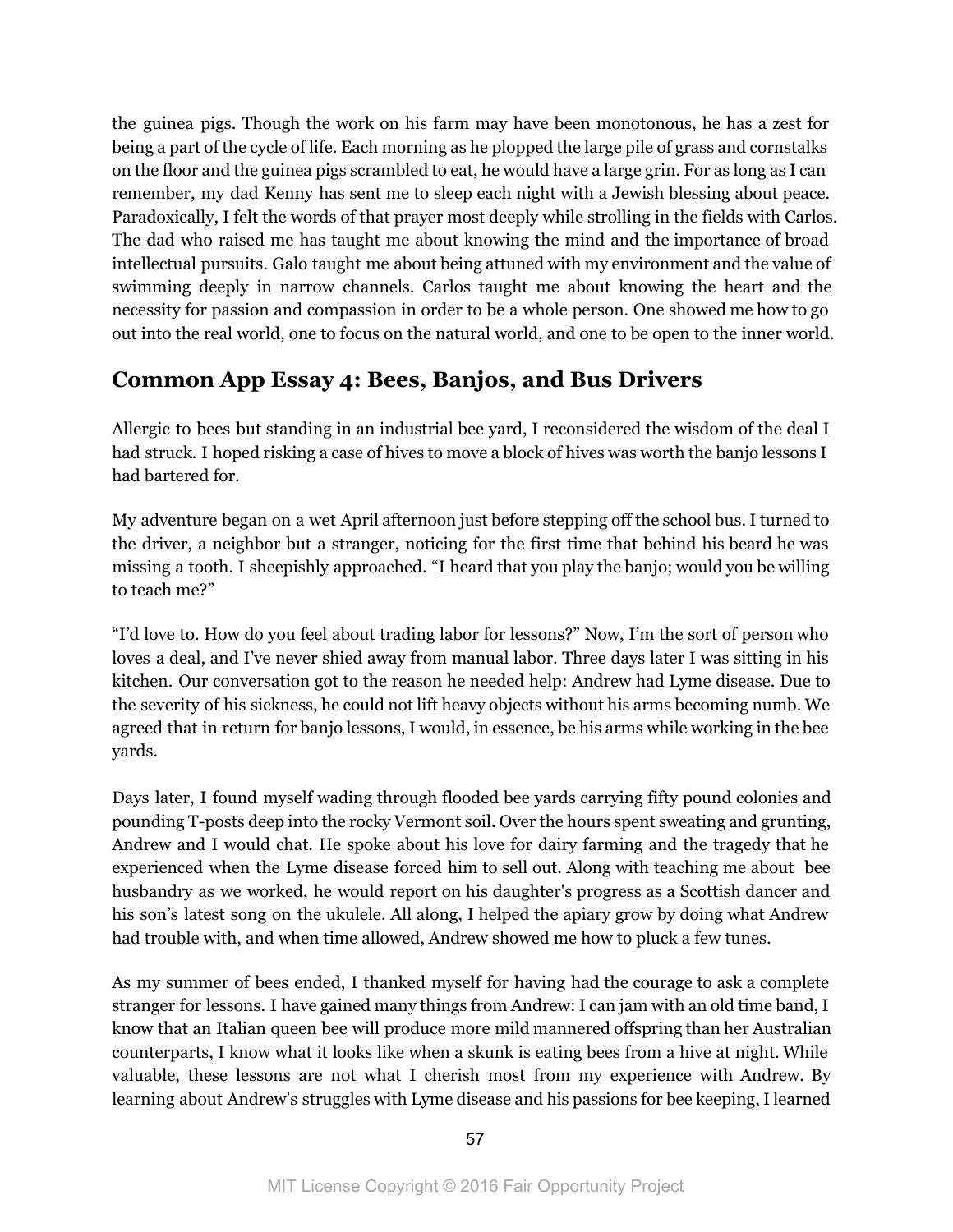that reaching out to a stranger can be unexpectedly rewarding. Recently, I delivered pie pumpkins to Andrew, just to have a conversation with a friend.

#### **Common App Essay 5**

Now here I am in the Marquesas, surrounded by droning flies and the scent of washed up sewage. Clumps of dirt inch deeper under my fingernails, while charcoal trickles down my perspiration-slick arms. On my first day, the walls of the pit seemed terrifyingly close to collapsing inward, but now, just a week later, they feel like a muddy embrace. Six weeks into my first-ever archaeological dig, this hole on Hanamiai Valley's rocky beach in the most remote archipelago in French Polynesia, has become my home, and the cramp in my upper arm has come to feel like an old friend.

Perhaps even more exciting than unearthing archaic pearl-shell fish hooks and urchin spine abraders buried soundly in the earth was discovering the living, breathing history all around me. I was awed by the community and kindred spirit that permeated the village, the rigorous handshakes Marquesans never failed to give one another and the greetings each morning of "Kaoha! Hia Moe?*"* ("Hello! Still sleepy?") as warm as the deep tan sand. Our neighbors let themselves freely into our home, exhorting us to do the same, and children chased each other through the back entry and out the front, revealing that doors have no true purpose in a Marquesan home. The barrier between exterior and interior, between personal and communal, between you and me, had none of the rigidity I felt back home. I fell in love with this blurred conception of identity and personal space.

When I was asked to curate our "Treasures of Hanamiai" exhibit at the Tahuata Museum, I wanted to capture that openness and dim the boundaries between spectator and spectacle. I had spent two years working at the Metropolitan Museum but did not want the stiff, Western formality of "Do Not Touch" to pervade this exhibit. I both literally and figuratively removed the glass encasement and replaced it with a "Touchezmoi!" sign. I filled the space with *paepae* rocks that could provide both tactile stimulation and cultural significance to curious visitors. I wanted the collective consciousness and shared experience that pervades Marquesan culture to seep into the often-constricted space of a museum.

When I finally arrived home, I tried to bring the Marquesan spirit with me. I thought of how I, as Senior Class President, could instill a rapport among my peers and foster the same close-knit supportive community I saw in the Vaitahu valley. I wondered whether a friendly hello could have the same cathartic power in New York as it did in that tiny Marquesan hamlet of two hundred inhabitants, coincidentally around the size of my senior class. How could I provide an emphasis on the present when the natural tendency for seniors is to look towards the nebulous future?

Admittedly, my goal of bringing a wave of community through an ocean of self-absorption is a great challenge. Just as one illustration, at the start of the year, I attempted to establish a committee to create a "senior statement" to biweekly inform seniors of what their peers were up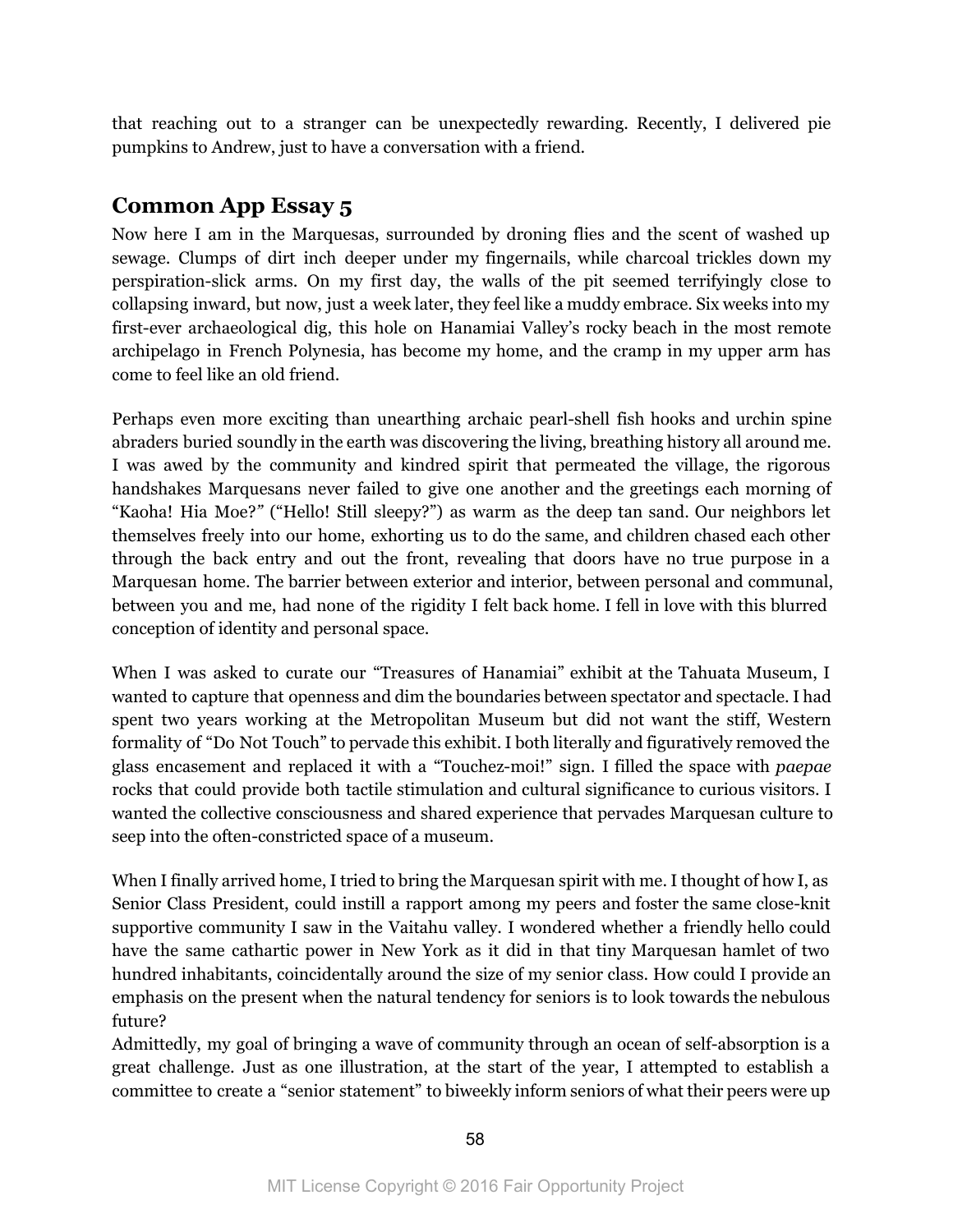to. My idea was vetoed because other than me no student was willing to commit his or her time to this community project. Rather than allow myself to get flustered, a reaction that would have been natural only a year ago, I think of what I learned in the Marquesas.

"We on Marquesan time," the locals liked to say to remind us to appreciate the current moment as it was rather than be upset with what it was not. I want to carry that Marquesan attitude with me wherever I go, banish any "ne touchez pas" sign that negative energy can bring, and do whatever I can to build and keep connections with those around me despite time flowing as continuously as the Marquesan ocean.

## **Chapter 20: Strict Prompt Essays**

#### **University of Michigan Supplement Essay 1**

*Everyone belongs to many dif erent communities and/or groups defined by (among other things) shared geography, religion, ethnicity, income, cuisine, interest, race, ideology, or intellectual heritage. Choose one of the communities to which you belong, and describe that community and your place within it.*

"Vota Por Cole Scanlon Para Presidente" was stretched across the cafeteria wall. Campaigning for class president, I made sure to address a population that makes up over 80% of my urban school. I had to learn to assimilate.

I have not always been a part of the Latino culture. Living in England, I was subject to few Latino influences. In Miami, where Cinco de Mayo is more celebrated than the Fourth of July, I had to adapt. I was the English-"gringo" unfamiliar with my community's dominant culture. Whether requiring a translator for my Peruvian soccer coach's half-time speech or not understanding conversation in my school's hallways, I became eager to join the culture of my peers.

During my culture quest I was not graded on my ability to greet my friend's mother in Spanish or tested on my mastery of the "one cheek kiss." I would not pass the AP Spanish test, but does that really matter? I can skillfully order a "café con leche" from the local Cuban restaurant and can shout "¡Pasa la linea!" during my soccer game. Instead of a textbook, the people of "Little Havana" helped me learn. There is a lot of knowledge outside of the classroom, and one way to learn it is to experience it. Each time I become anxious about grades or test scores, I remind myself that some of the most profound lessons come without a sparkling sticker, a red pen, or a pat on the back.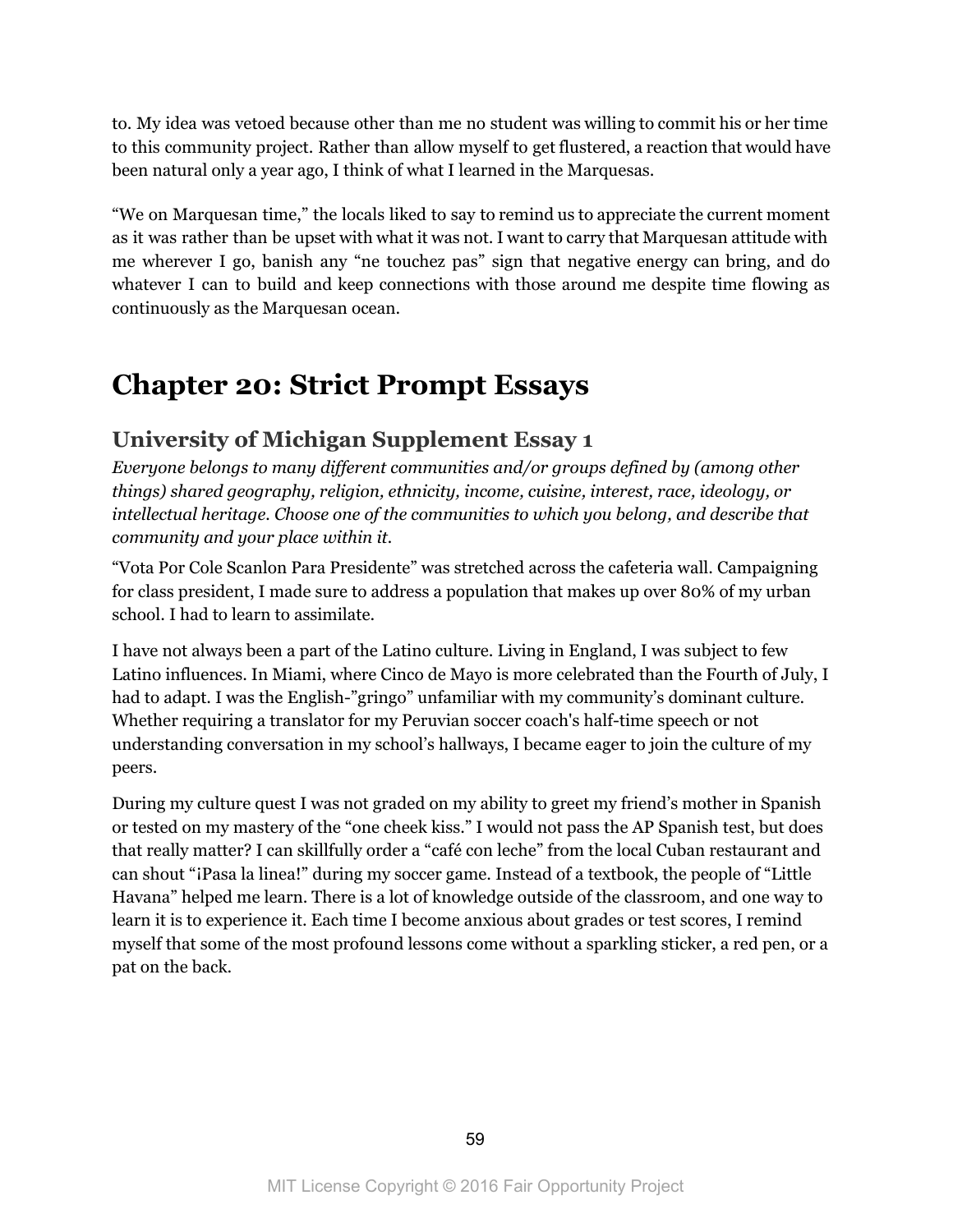#### **University of Chicago Supplement Essay 1: Where's Waldo?**

*These testimonies were acquired from a C.I.A. black base operating in the lower Polochic Valley, Guatamala.*

#### *Translations provided by Luke Heine.*

Jose Joquin (Gang Member, 1990-1998): He was terrible. His eyes were cold moons, hard, lacking soul. When I left, he knew; his eyes knew. They weren't eyes of man but of demon! I remember the things he did… he was a demon (sobbing). You must understand. I grew up in Bogota poor, real poor—ya' know. It was a way out. This day in January, I needed to do it. I knew he was in town. I saw the hats. The men always wear them. He says they offer safety, but they're really just maize sacks. I was young, a different man then. The fields burned in the South. I had to do it. There was no future! They were going to Mexico. Had I known what I do now, I would have never... but I didn't, O.K.! Look, I don't know what he's doing now. But—I'm not sure if you'd want to either.

Pueblo Muri (Street Vendor, 2001) Fools! The man you seek is invisible. He goes by many names, seeing much. His skin is pale and as long as his clothes are banded with the sap of the Bignonia Chica, you'll find rocks talking (local expression) before you find him. The bands protect him. You will never understand (spits).

Alex Quinn (Financier, 1989-1991): Excuse me, but I invest for numerous clients. I should not be punished for doing a successful job. Shorting stocks is not a felony, although, perhaps that escapes your reason. Not shorting Marubeni (a Korean company investing heavily in Columbian fields) would be financial folly. Plus, it was my client's request. Yes, I've heard the controversy, but I didn't know of his involvement with burning. Sir, I assure you, I had no personal connection with the man—trust me. I found him quite repulsive in reality. I invited him to a shareholder meeting—a gesture I do for all clients. Don't overthink that. Anyways, black-tie event mind you, the man showed up wearing jeans. A positive bore at dinner, he said nothing: quite flat, didn't even take off his hat. He simply wore this self-assured smile—like he knew something. He always had that look, like he knew something. . . Anyways, that's where I last saw him. The man even made me pick up the check—probably smiled about that as well.

*Testimonies 3335*

\*\*\*

*Pancho Walnado, [codename WALDO], is suspected of running Juarez's notorious narcotics gang "Chicos Rayas" or Striped Boys. His location is suspected to be within the city, although his exact location is unknown. WALDO suffers metabolic myopia, a genetic disease, which limits his homeostasis and muscle control. As a result, he has been seen using a cane to assist with walking and frequently wears a sweater and hat to maintain body heat. WALDO follows Mayan superstitions, including striping his uppergarments with Bignonia Chica dye obtained from trees native to the Yucatan. WALDO has been uncontained since the early 80's and is suspected of crop burning, stock fixing, and drug traf icking. He remains at large.*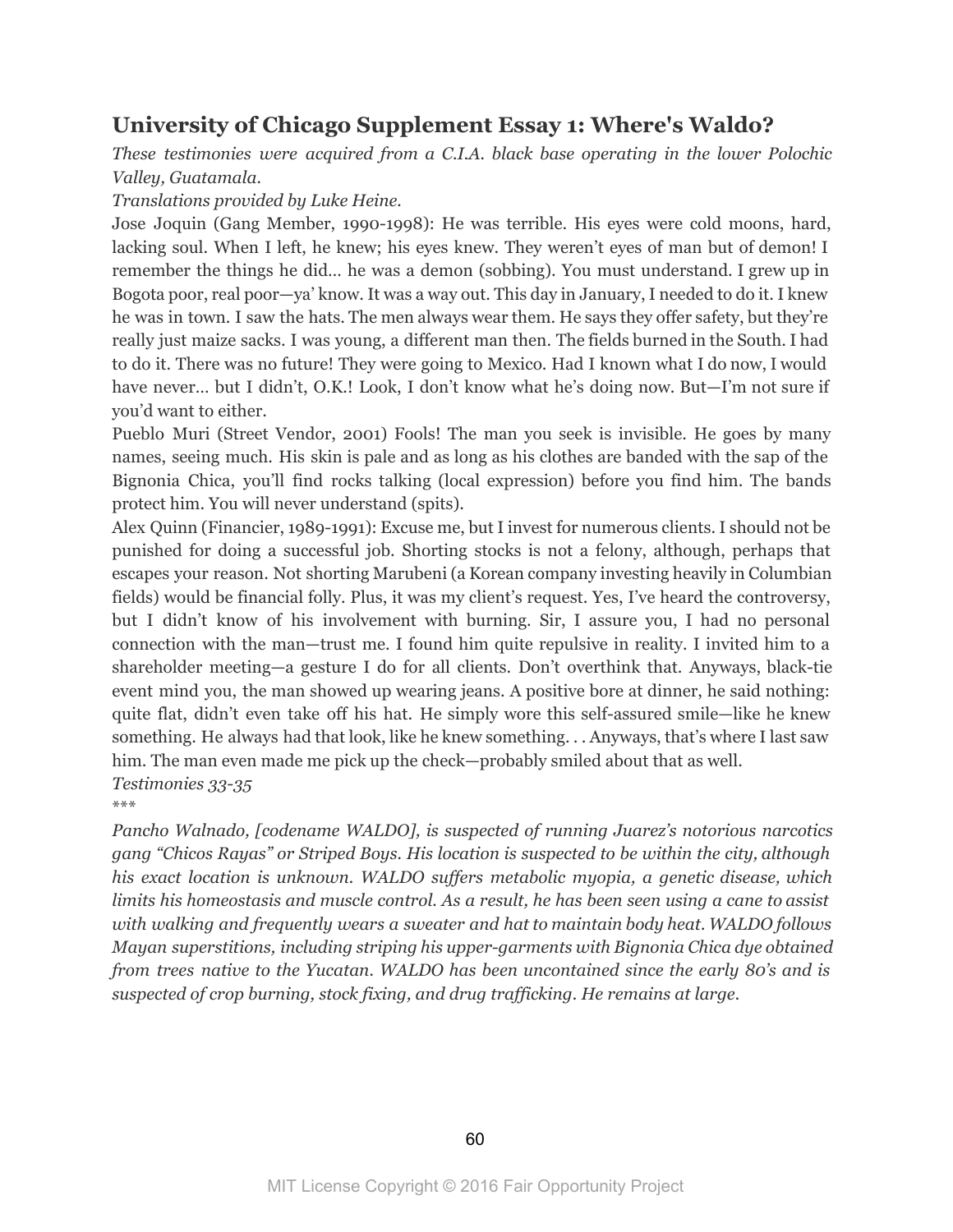#### **University of Chicago Supplement Essay 2**

#### *How does one compare apples and oranges?*

"Wait…so we weren't meant to eat the fruit? Maybe next time you should give us objects that are not juicy, delicious and necessary for our survival!" To literally contrast oranges and apples, we must use our most primitive biological needs first. Before we quantify, qualify, and surgically dissect the spherical foods on the lab table, we must first ask an important question: "Is anyone hungry?"

Surely once the intermittent growling of stomachs has ceased, we may dive into realms of inquiry such as "What chemical interaction gives oranges their acidity?" and "Would Newton have also proposed the Laws of Gravity if it was an orange, rather than an apple, that had accelerated downward at  $9.81 \text{m/s}^2$  and struck him on the head?" I may spend hours wondering about such questions, only until, however, a lack of food overpowers such thoughts. After all, apples and oranges are food and could be initially compared based on their nutritional values. Vitamin C? Fiber? All important, of course. Whether scurvy-stricken sailors on a long ocean voyage or my three-year-old self pleading for a cookie instead of fruit for my afternoon snack, apples and oranges serve a purpose. The nutrients provided by each are literally the fuel for thought processes that allow intellectual inquiry. To better understand the essay question, I decided to philosophize. I took refuge from the tropical Florida sun under the shade of an orange tree and wondered what makes each unique.

Holding an orange I had carefully plucked from the tree and a Granny Smith Apple I had bought at a local produce market, I realized a shallow contrast. They weigh about the same, but the apple is smooth and waxy while the orange is pimpled and coarse. What I was doing immediately felt unnatural. Food is not meant to be analyzed like colored shapes in kindergarten. The act of eating is so personal, cultural, and meaningful that treating food so objectively is scandalous.

So, I consumed, not one, but both fruits, and the satisfied bliss transcended into wondering: "Why does the apple get all the love?" Adam and Eve were sinfully fond of the fruit, and folklore speech claims that it keeps away those pesky doctors. Apples hoard the spotlight, and isn't that all people care about nowadays? Maybe people obsess over apples rather than oranges because of their character profile. Apples are rigid, plain yet comfortable, stern, and conservative. The tropical, colorful, energetic, profile of the orange might be too "wild" for many. Or maybe the alphabet dictates people's preference. We learn the word "apple" before "orange" so this hierarchy of fruit is implanted in our minds at an early age. On that topic, is the orange really so insignificant that it can't have a more original name? I could even trace the mentioning of apples to Thomas Edison and Abraham Lincoln who both lived amongst apple trees during crisp winters rather than gulping hot, humid air in tropical regions. Was it the apple that provided the inspiration for innovation and courage? Was the absence of the orange somehow prescriptive? I think it is less about their physical characteristics and cultural implications and more about their symbolic value. My musings had borne fruit. I realized, in fact, that the substance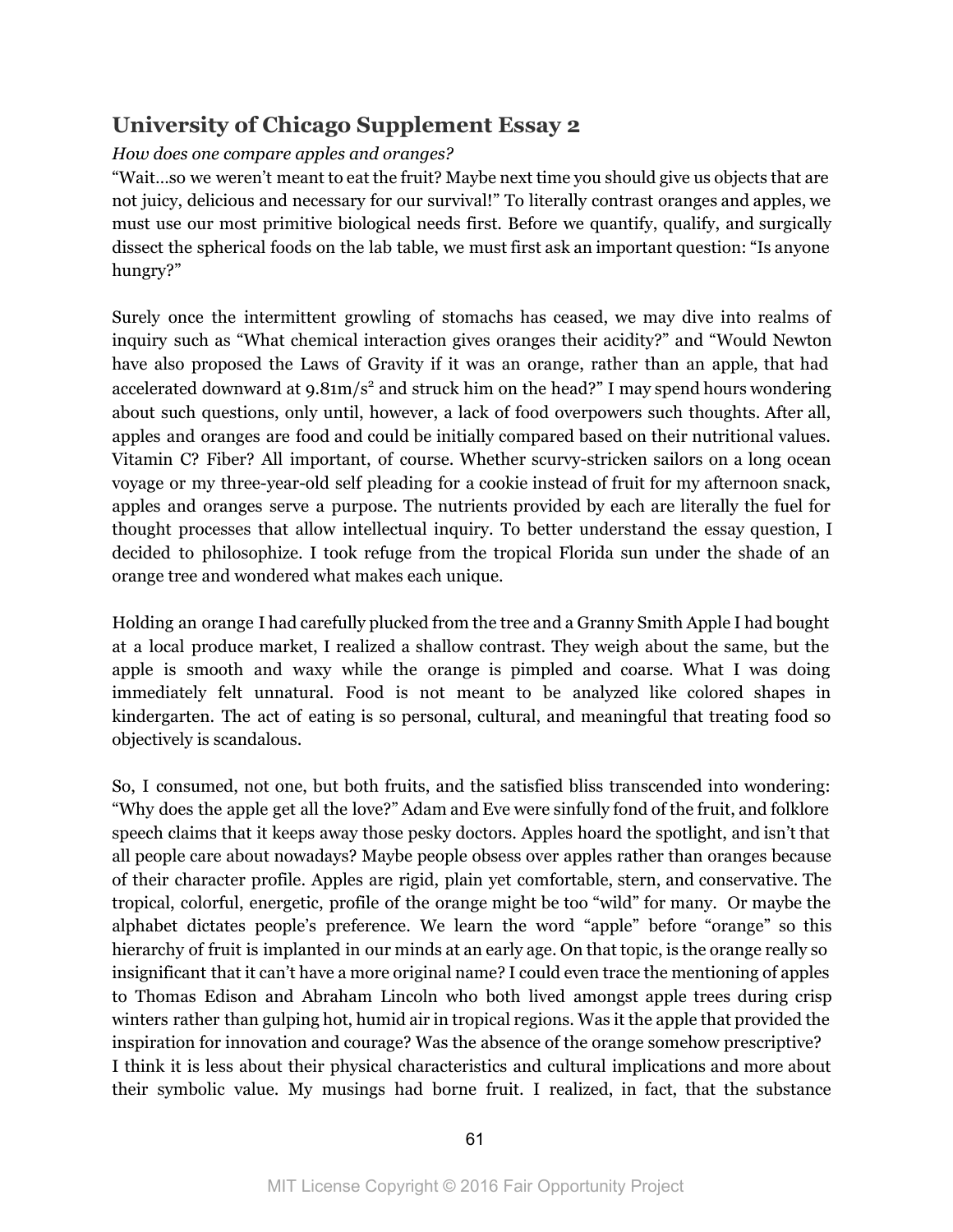accompanied with the two fruits is evident in my own life. Oranges, with their tropical, bursting flavor, symbolize the fast-paced, vivid, energetic life that I have experienced in Miami since I moved here from England. It's not better or worse than my prior home, just different. I embrace changes, though, and one must create a balance between apples and oranges, between continental and tropical climates, between needed seriousness and colorful fun. I lived "apple" in England and then "orange" in Miami. I'm ready for a return from the squishy orange to the crunchy apple. Illinois does harvest apples right?

### **Chapter 21: Short Response**

#### **Harvard Short Response 1**

*Please briefly elaborate on one of your extracurricular activities or work experiences that was particularly meaningful to you. (About 150 words)*

As a Miami Pro Soccer Camp counselor, I did many undesirable jobs such as carrying water coolers and washing neon pinnies. The most rewarding aspect of the camp, however, was coaching a small team of five-year-olds. Eduardo, my most easily distracted player, was enthusiastic about animals but not soccer. To get him interested, I adapted my coaching at the expense of a little self-humiliation. I created a drill in which the kids tried to hit me with a soccer ball. If they did, I would imitate an animal of their choice. That year, The Funny Monkeys, or the team whose coach agreed to wear a tutu if they won the championship, became the soccer camp champions. After the game, Eduardo gave me a dinosaur keychain, *my* trophy, which still swings from my backpack.

#### **Yale Short Responses 1**

*What in particular about Yale has influenced your decision to apply? (Please answer in 100 words or less.)*

I have always found selecting my curriculum stressful. I feel grief for the alluring classes I have to leave out. To make amends, I took summer courses and explored topics independently. At Yale, I can "shop" for my classes, unbounded by contrived commitment. There, I would also be sparked into intellectual thought in the Bass library and on the Yale soccer field. In each intellectually infused environment, I would be inspired by the Yalies who are fueled by inquiry, ignited by an intense desire to learn, and, like me, carefully choose what to immerse themselves in next.

*Please respond in 150 characters (roughly 25 words) or fewer to each of the questions below:*

*You have been granted a free weekend next month. How will you spend it?* I would drive to the Florida Keys to scuba dive in the limpid water and to provoke myself into thought reading an issue *The Economist* on the beach.

*What is something about which you have changed your mind in the last three years?*

62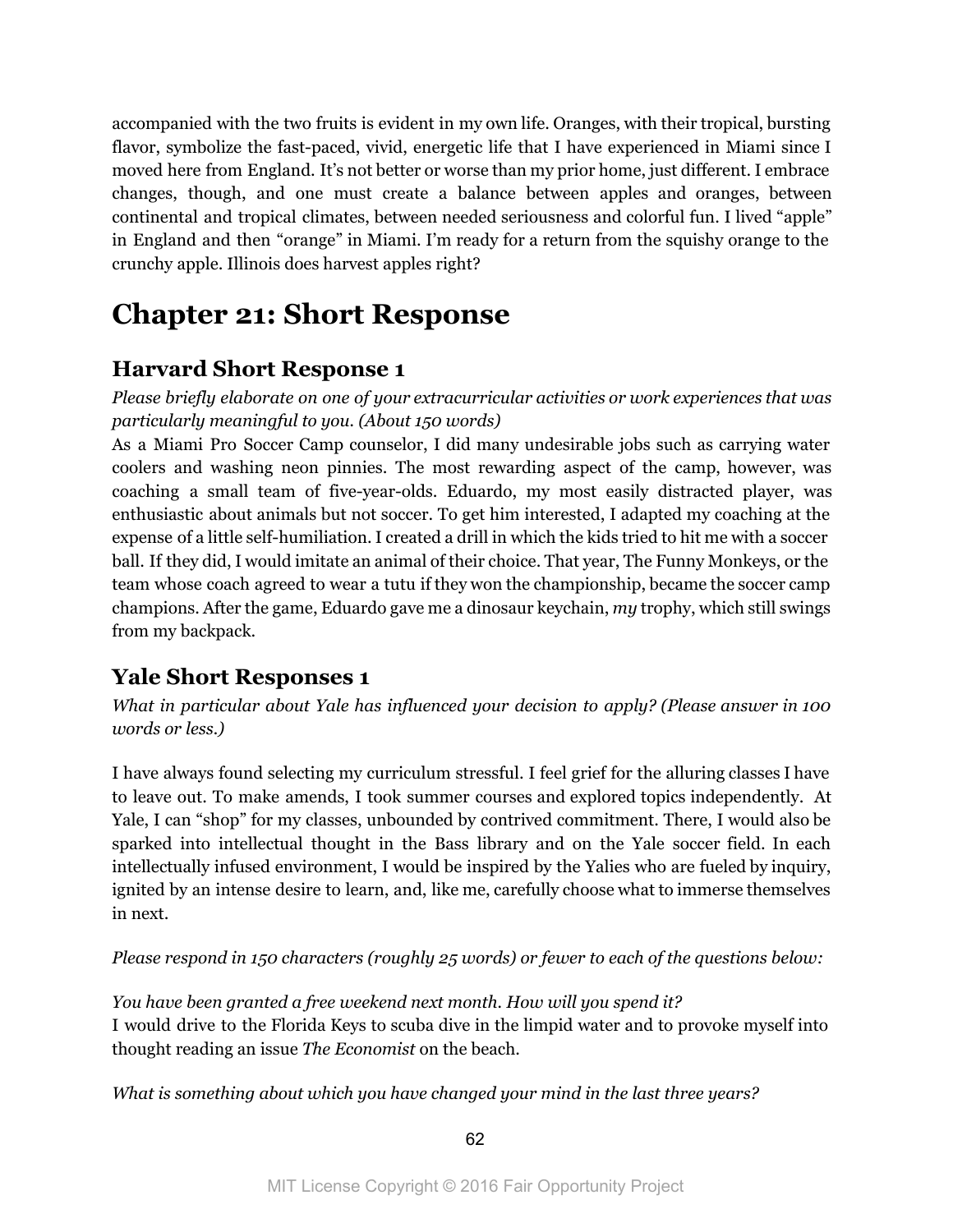My SOS Club's Bodypaint Squad messily painted "C-A-V-A-L-I-E-R-S-!-!-!-!" on their stomachs. I now know that you can't have too many characters.

*What is the best piece of advice you have received while in high school?*

"Don't worry about the grades. Understand what you learn, pursue your passions with energy, and the grades will come."

Mr. XX

*What do you wish you were better at being or doing?*

Ironically, I am the Sweethearts Dance Team Captain and a rather awkward dancer. I want to lead with groovy dance moves as well as with my demeanor.

*What is a learning experience, in or out of the classroom, that has had a significant impact on you?*

Since learning about National Public Radio's podcasts, I listen to *Marketplace Money* or *All Things Considered* while riding my bike to and from school.

### **Brown Short Response 1**

It was my friend Arnold's birthday. I had picked him up, and we had spent the day at the mall, playing video games, drinking vanilla milkshakes and watching the latest Disney movie, "Brave." Arnold had just turned 23 years old. As a boy with autism, ----- . As I pulled into the trailer that he called home-that he shared with his three brothers and parents, I stepped out of the car to say hello to his family. His mother gave me a hug and then turned. "Family day of birth photos!" she exclaimed, in a thick Spanish accent. I grinned and held out my hands for the camera, ready to take a picture of their entire family together on Arnold's birthday, but she waved my hand away. "You in photo." I bashfully stood next to Arnold and smiled for the picture. She ran inside to get her other sons and her husband, and soon we were taking posed shots on their front porch. She put the timer on self-snap and ran to join us in the picture. The huge lanky boy with autism put his hand on my shoulder as he grinned blissfully into the camera. It flashed once and I felt a wave of love for this family. I had barely known them a few months ago. The next weekend, as I knocked on the door to pick up Arnold for a day at the park, I noticed something new in their living room. A framed photo of the Lopez family, and in the middle was me, grinning widely.

### **Brown Short Response 2**

*Tell* us where you have lived-and for how long-since you were born; whether you've always *lived in the same place, or perhaps in a variety of places.*

Born in the boiling humidity of Miami to two American parents, I spent the first three years of my life speaking Spanish before English, thanks to my Cuban nanny who would look after me while my parents were working. By the time I had turned three, I was on a plane to the English countryside. I grew up in the idyllic town of Dorking, Surrey, just 45 minutes outside of London. It was small town, and even though London was a short train ride away, everyone knew each other's name on the street. We were always the American family, the ones who made pancakes and lighted fireworks on the fourth of July. After living in England for 8 years, my mother, my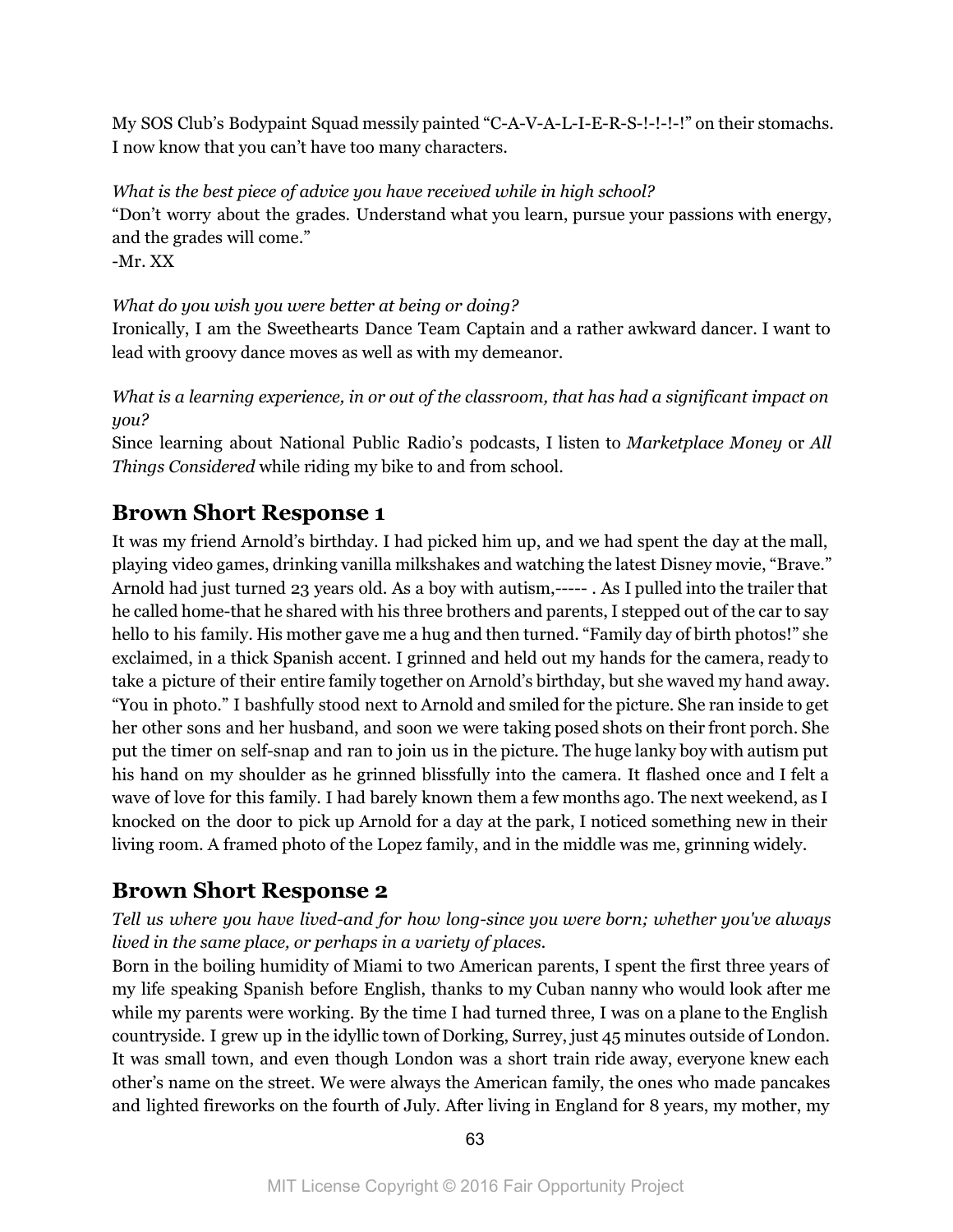siblings and I packed up and moved back to Miami. Living in America since aged 11, here we are the British ones. The ones who had the accents and said the strange words like "lorry" and "tube." I love being able to connect to two cultures and I know I have a home in both places.

#### **Brown Short Response 3**

*What areas of study are you drawn to?*

Albert Camus once said, "Culture is the cry of men in face of their destiny."

This is why I want to study anthropology. I want to study the reasons that we, as humans, act, think and do what we do.